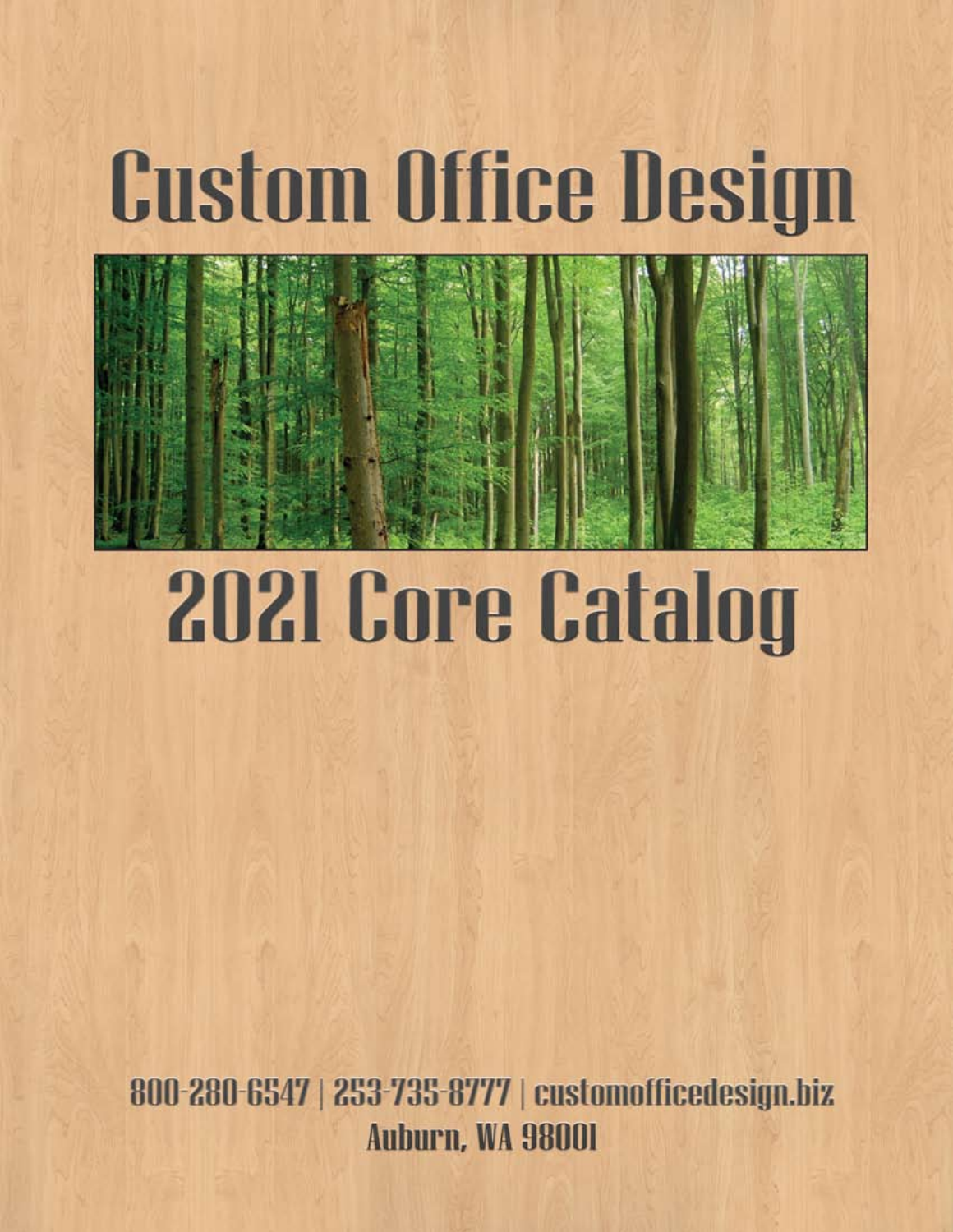# **Table of Contents**

| Page Title                          | Page Number Page Title |                                                                                                   | <b>Page Number</b> |
|-------------------------------------|------------------------|---------------------------------------------------------------------------------------------------|--------------------|
| <b>Terms and Conditions</b>         | $3 - 4$                | <b>Occasional Furniture</b>                                                                       |                    |
| Ordering Example                    | 5                      | <b>Occasional Specifications</b>                                                                  | 33                 |
|                                     |                        | <b>Wood Framed Screens</b>                                                                        | 34                 |
| <b>Typicals / Series Furniture</b>  |                        | <b>Transaction Tops</b>                                                                           | 35                 |
| Series Specifications               | 6                      | Desktop Risers                                                                                    | 36                 |
| Desking                             | 7                      | Tackboards                                                                                        | 37                 |
| <b>Corner Desking</b>               | 8                      | Visual Aid Boards                                                                                 | 38                 |
| Bullet/Peninsula & P-Shaped Desking | 9                      | Parsons Tables                                                                                    | 39                 |
| Returns                             | $10 - 11$              | <b>Round Tables</b>                                                                               | 40                 |
| Storage / Credenzas                 | 12                     | <b>Cylinder and Cube Tables</b>                                                                   | 41                 |
| Freestanding Lateral Files          | 13                     |                                                                                                   |                    |
| Hutches                             | 14                     | <b>Conferencing Furniture</b>                                                                     |                    |
| <b>Bookcases</b>                    | 15                     | <b>Conferencing Specifications</b>                                                                | $42 - 43$          |
| Wardrobes                           | 16                     | Rectangular Conference Tables                                                                     | 44                 |
|                                     |                        | <b>Boat Shaped Conference Tables</b>                                                              | 45                 |
| <b>Systems Furniture</b>            |                        | Racetrack Shaped Conference Tables                                                                | $46 - 47$          |
| <b>Systems Specifications</b>       | 17                     |                                                                                                   |                    |
| Overheads                           | $18 - 19$              | <b>Finishes &amp; Pulls</b>                                                                       |                    |
| Under-surface Storage               | $20 - 21$              | <b>Standard Laminate Finishes</b>                                                                 | $48 - 49$          |
| <b>Worksurface Supports</b>         | 22                     | <b>Standard Acoustic Textiles</b>                                                                 | 50                 |
| Accessories                         | 23                     | Standard Surface Hardware Options                                                                 | 51                 |
| LP Worksurfaces 1-1/8" SE           | 24                     |                                                                                                   |                    |
| LP Worksurfaces 1-1/8" PVC          | 25                     |                                                                                                   |                    |
| LP Worksurfaces 1-1/8" WE           | 26                     |                                                                                                   |                    |
| LP Extended Corner 1-1/8" SE & PVC  | 27                     |                                                                                                   |                    |
| HPL Worksurfaces 1-1/4" SE          | 28                     |                                                                                                   |                    |
| HPL Worksurfaces 1-1/4" PVC         | 29                     |                                                                                                   |                    |
| HPL Worksurfaces 1-1/4" WE          | 30                     |                                                                                                   |                    |
| HPL Extended Corner 1-1/4" SE & PVC | 31                     |                                                                                                   |                    |
| HPL Worksurfaces 1-3/4" WE          | 32                     |                                                                                                   |                    |
|                                     |                        |                                                                                                   |                    |
|                                     |                        |                                                                                                   |                    |
|                                     |                        |                                                                                                   |                    |
|                                     |                        |                                                                                                   |                    |
|                                     |                        |                                                                                                   |                    |
|                                     |                        | <b>Notice</b>                                                                                     |                    |
|                                     |                        | While still offered, for this publication we have                                                 |                    |
|                                     |                        | removed pages from our previous years which                                                       |                    |
|                                     |                        | detail our 2.0 and SB3 Panel Systems.                                                             |                    |
|                                     |                        |                                                                                                   |                    |
|                                     |                        | Panel systems products are now in thier own<br>catalog, check online or request a copy as needed! |                    |
|                                     |                        |                                                                                                   |                    |
|                                     |                        |                                                                                                   |                    |
|                                     |                        |                                                                                                   |                    |
|                                     |                        |                                                                                                   |                    |
|                                     |                        |                                                                                                   |                    |
|                                     |                        |                                                                                                   |                    |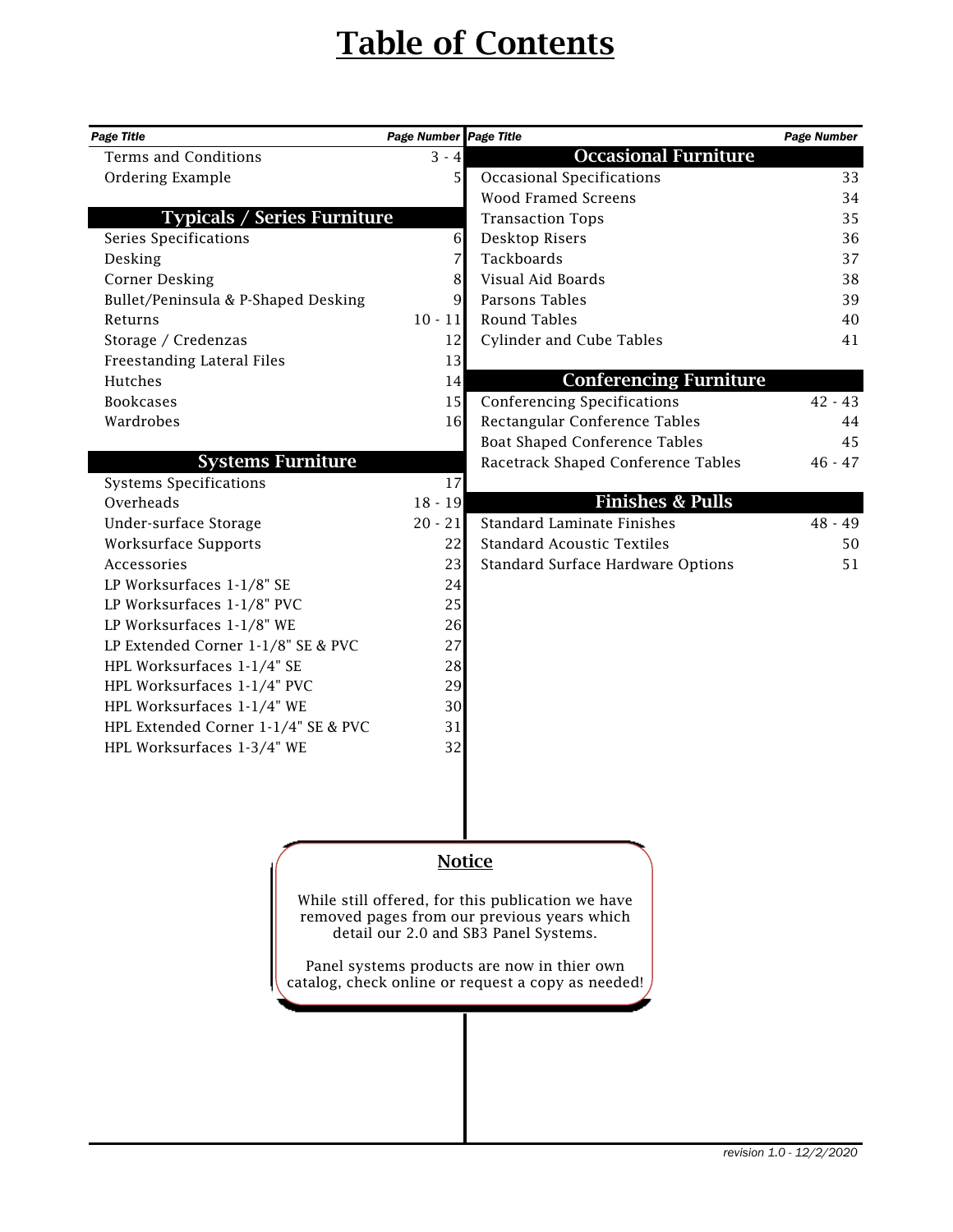# **Terms and Conditions**

#### *1. Terms of Payment*

**∙**Qualified Customers will have Net 30 days from date of order completion, and a 1% discount if paid within 10 days of the invoice date.

**∙**Customers lacking credentials may be required down payment or deposit in full prior to production.

**∙**Finance charges of 2% will be applied to each invoice past 30 days.

**∙**Terms of payment will apply unless modified in writing by Custom Office Design, Inc.

#### *2. Pricing*

**∙**All pricing is premised on product that is made available for will call to the buyer pre-assembled and unpackaged from our base of operations in Auburn, WA.

**∙**Prices subject to change without notice. Price lists noting latest date supersedes all previously published price lists.

#### *Pricing does not include*

- **A.** Delivery, Installation, or Freight-handling charges.
- **B.** Product Packaging, or Crating charges.
- **C.** Custom Product Detail upcharge.
- **D.** Special-Order/Non-standard Laminate, Fabric, Staining and/or Labor upcharge.
- **E.** On-site service charges.
- **F.** Federal, state or local taxes.

#### *3. Ordering*

**A.** All orders must be made in writing and accompanied with a corresponding purchase order. Orders will only be accepted when received formally through email, or fax. Orders that have been received and accepted shall be acknowledged with a confirmation. Please use descriptions, model numbers, prior quotation information and finished codes, including laminate, fabric, or wood edge color in your order description. See Page 5 for Example.

**B. Preliminary Orders** - A preliminary order is a firm order submitted to Custom Office Design, Inc. which lacks the complete information required to proceed with the manufacturing of that order, such as: size, color, or choice of materials, etc. Preliminary orders will be governed by all standard Terms and Conditions of Sale. Preliminary orders must include a requested ship date. We may acknowledge preliminary orders with a tentative ship date, and at the time of confirmation will specify a date by which this information must be received in order to meet the confirmation ship date. If this information is not received by the date specified the order will be rescheduled to a later date and re-acknowledged accordingly by Custom Office Design, Inc. Orders which are rescheduled by Custom Office Design, Inc. due to the non-performance of the customer in supplying the information required to complete the order as requested by Custom Office Design, Inc. will be subject the pricing policy in effect at the time of actual shipment.

**C.** Order Cancellations are subject to a charge of up to 20% of the net total bill of materials, including any charges that have accrued through manufacture or purchase of special materials.

**D.** Order Confirmations will be made by email or fax to the customer. It is a responsibility of the customer to review this acknowledgement carefully to see that it is correct in regards to the bill of goods, pricing, and in all other respects.

**E.** Revisions, Additions and/or Deletions to an Order will be accepted if confirmed by Custom Office Design Inc.. Additions to in-house orders will be accepted at the same pricing rate as the original order and to the same address. Certain revisions to orders may affect delivery and pricing.

**G.** Customer is solely responsible for any errors of measurement on any custom manufactured product.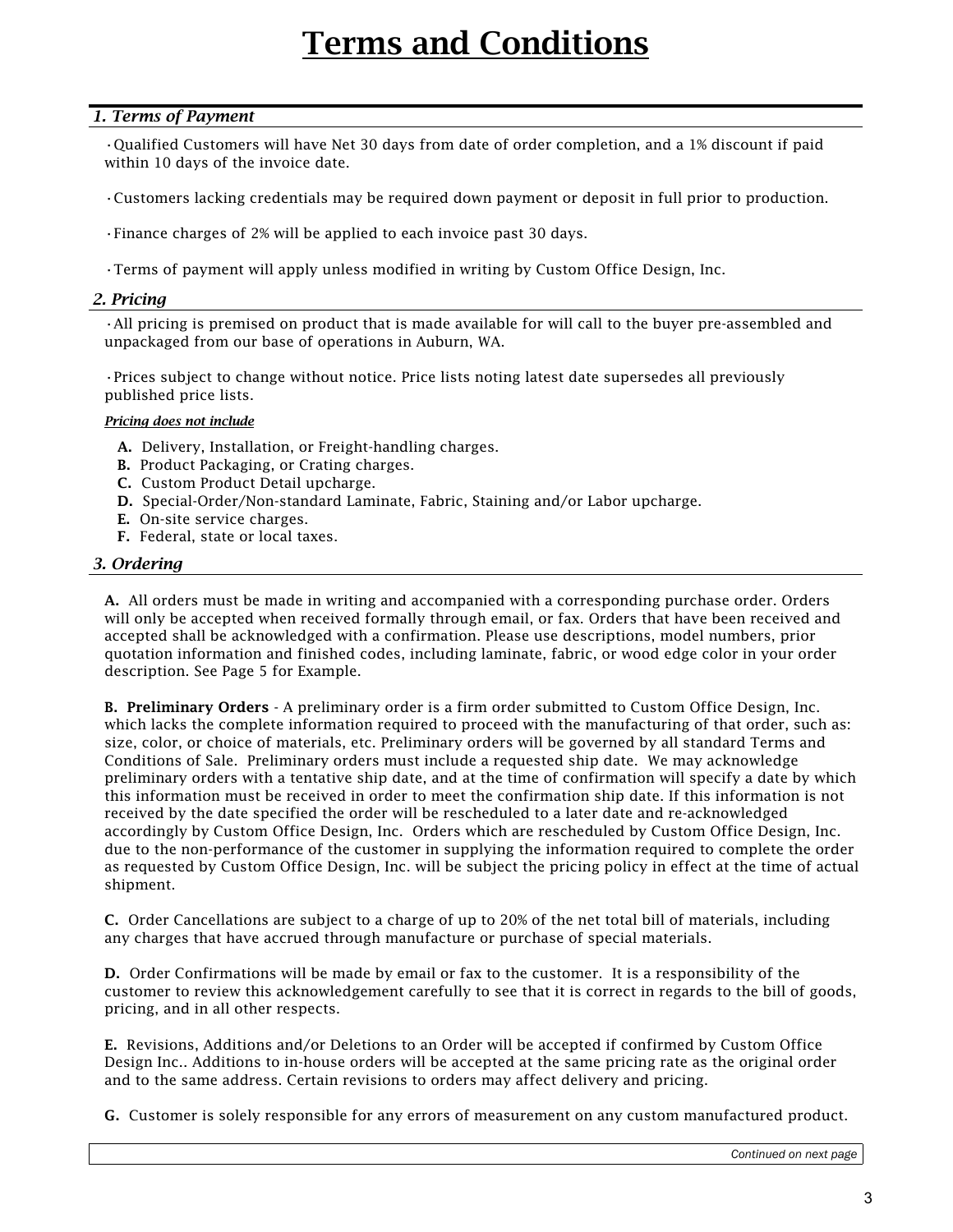#### *Continued from previous page*

#### *4. Taxes*

All taxes are the responsibility of the customer and are not included in our pricing. It is the customer's responsibility to provide Custom Office Design, Inc. with appropriate Tax Numbers prior-to/or at the time of order entry, otherwise tax will be applied as required.

#### *5. Minimum Orders*

The minimum order that will be accepted is \$100.00 net. Orders for less than \$100.00 net will be billed at \$100.00 net.

#### *6. Deposit Requirements*

Orders in the amount of, or exceeding \$5000 net require a 50% deposit in addition to preceding terms. Until this condition is met the order will be placed on hold. Upon meeting this prerequisite Custom Office Design will then proceed with the acquisition of any materials or components required for production.

#### *7. Product Changes*

With principle to provide our customers with dependable product of consistent quality that is fit for use in the modern climate Custom Office Design, Inc. reserves the right to change engineering, or design specifications without providing notice, and without incurring obligation or liability.

Any product discontinued by Custom Office Design, Inc. will be made available only for a period of one year after date of product cancellation as applicable.

#### *8. Will-Calls*

Upon the completion of a project's production Custom Office Design will notify The Buyer of the projects availability for will call. The Buyer may not will call the order prior to notification from Custom Office Design, Inc.

#### *9. Delivery, Shipment, Freight*

Common Carrier-delivery to the Carrier at point of shipment shall constitute delivery to The Buyer, and The Buyer shall assume all risk for subsequent loss or damages. Custom Office Design, Inc. cannot guarantee delivery by a common carrier to any specific date. The consignee is responsible for the validation of all freight rates.

Delivery/Freight-handling can be arranged upon request with the proper information provided, and direct cost for the operation will be included in the order's total unless it has been arranged that the operation will be handled Freight-collect.

Operations handled Freight-Collect will be made with instructions for The Carrier to send freight bills to The Buyer at their main office.

#### *10. Returns*

No merchandise may be returned to the factory without an authorization from Custom Office Design, Inc.

Items returned must be in original condition. Damaged items will be assessed and charged accordingly. No custom units will be accepted.

#### *11. Warranty*

Material and factory workmanship of standard Custom Office Design, Inc. products are warranted for a period of 5 years for the date of invoice from our factory (unless otherwise stated in writing), provided the products are subjected to only the usage for which they were designed and provided they are installed in accordance with Custom Office Design, Inc. recommended installation procedures and cleaning instructions.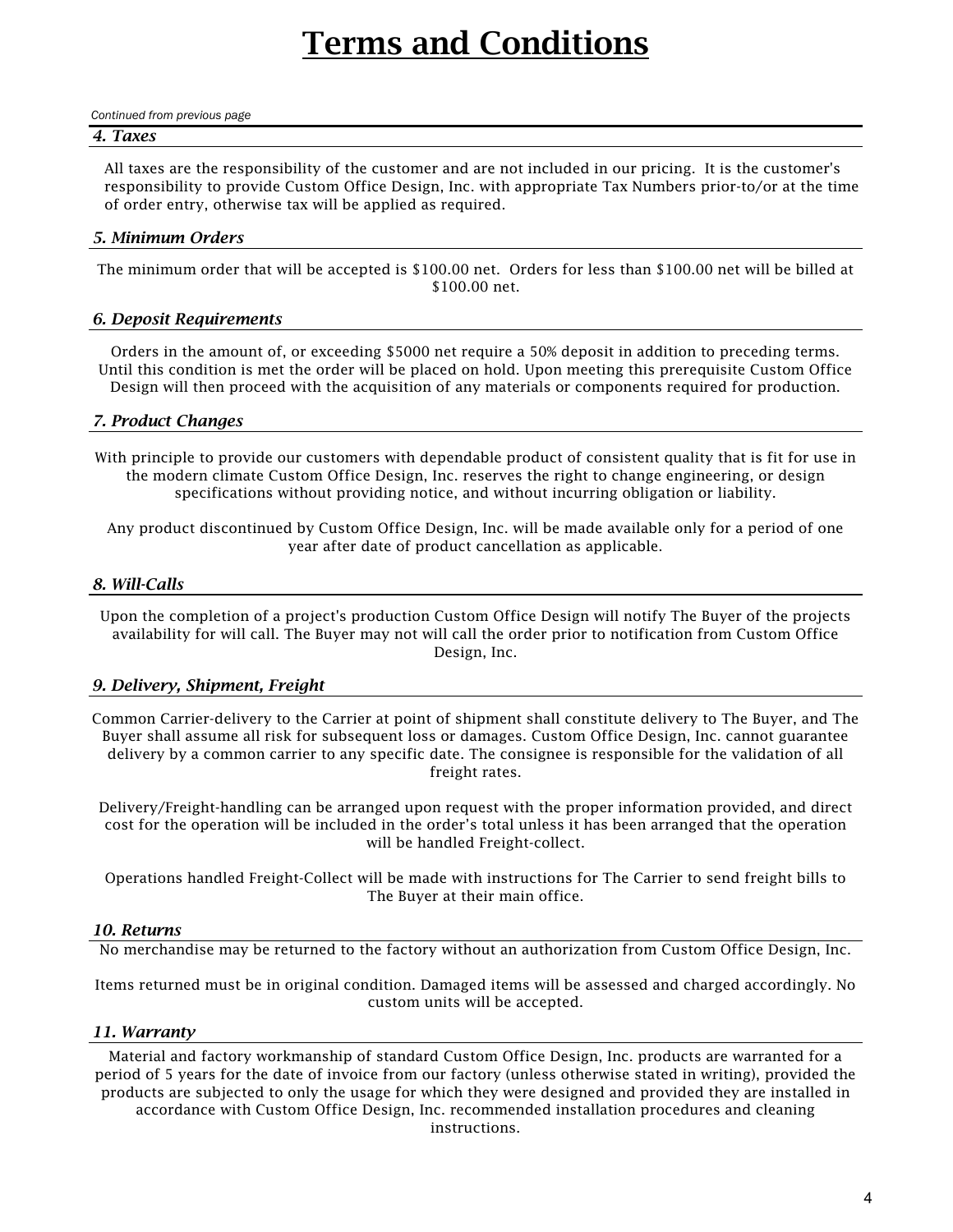### **Ordering Example**

#### *Ordering a 30" Deep by 72" Wide Arcadia Series Desk Shell*

**A.** After deciding the Series for the unit from our Specifications page -- **Arcadia** -- find the Model Number for the unit with a depth of 30" and a width of 72" on the Desking Page -- **D-0-3072** -- and Note the List Cost located under the column for the Arcadia Series -- **\$611** -- Apply your Discount to the List Cost to determine your Net Cost for the base unit.

**B.** When Describing the 30" D x 72" W Desk Shell in Request, First place the first letter of the series in front of the Model Number, like so: **AD-0-3072**

**C.** Make sure to include your choice from of our Standard Colors Selection when describing the unit in your request, Ex: "*Finished in Hardrock Maple* ".

#### *Ordering a 30" D x 72" W Arcadia Series Desk with Left-Hand Built-in Box/File Pedestal*

**A.** Like ordering the Desk Shell, Locate the Model Number for the unit -- **D-2-3072\*** -- in this instance, the change of a **0** in the D-**0**-3072 Model Number to a **2** indicates that a 2 drawer (box/file) pedestal will be built-in to the unit. For Desks with Pedestals on both Left and Right, the **0** is changed to a **4**.

**B.** When Describing the 30" D x 72" W Desk with Box/File Pedestal in Request, First place the first letter of the series in front of the Model Number just like before, but in addition to designating the series, the Left or Right-Hand location for the Pedestal must also be designated, and that can be done simply by replacing the Asterick (\*) at the end of the model number to an **L** for Left or **R** for Right. EG: **AD-2-3072L**

**C.** Make sure to include your choice from of our Standard Colors Selection when describing the unit in your request, Ex: "*Finished in Hardrock Maple* ".

#### *Adding Options to your AD-2-3072L*

**A.** Towards the bottom of the Desking Page -- and also on most pages throughout the catalog -- there will be Options listed that can be added to upgrade/alter the produced unit.

**B.** To Upgrade the Built-in Box/File Pedestal to a Box/Box/File, Find the abbreviation on the left hand side of the Options List -- **BIB** -- note the addition list cost, and append that abbreviation to the end of the Model Number like so: **AD-2-3072L-BIB**

**C.** In addition to Upgrading the Built-in Box/File to a Box/Box/File, you may want to add a lock. To do so, just like with the BIB upgrade, locate Lock in Miscellaneous Options -- **L** -- noting the additional cost, and append the abbreviation to the end of the model number after the -BIB, like so: **AD-2-3072L-BIBL**

**D.** In addition to added security, you may want to upgrade the side pulls that come standard on our pedestals. Locate the Stock Pull of preference on the **Surface Hardware Options (page 51)**, and add the list cost multiplied by the number of drawers ( Box or File) that you expect to have on your unit, and make sure to note the pulls in your description of your request so we know what you need, "*with #3 Pulls* ".

**E.** Focusing more on the Shell of the unit, if a Full Modesty Panel is desired, Locate it in the Options List like before -- **FMP** -- and append that after the model number but before any pedestal-related additions, so for our current unit adding a full modesty panel would look like: **AD-2-3072L-FMP-BIBL**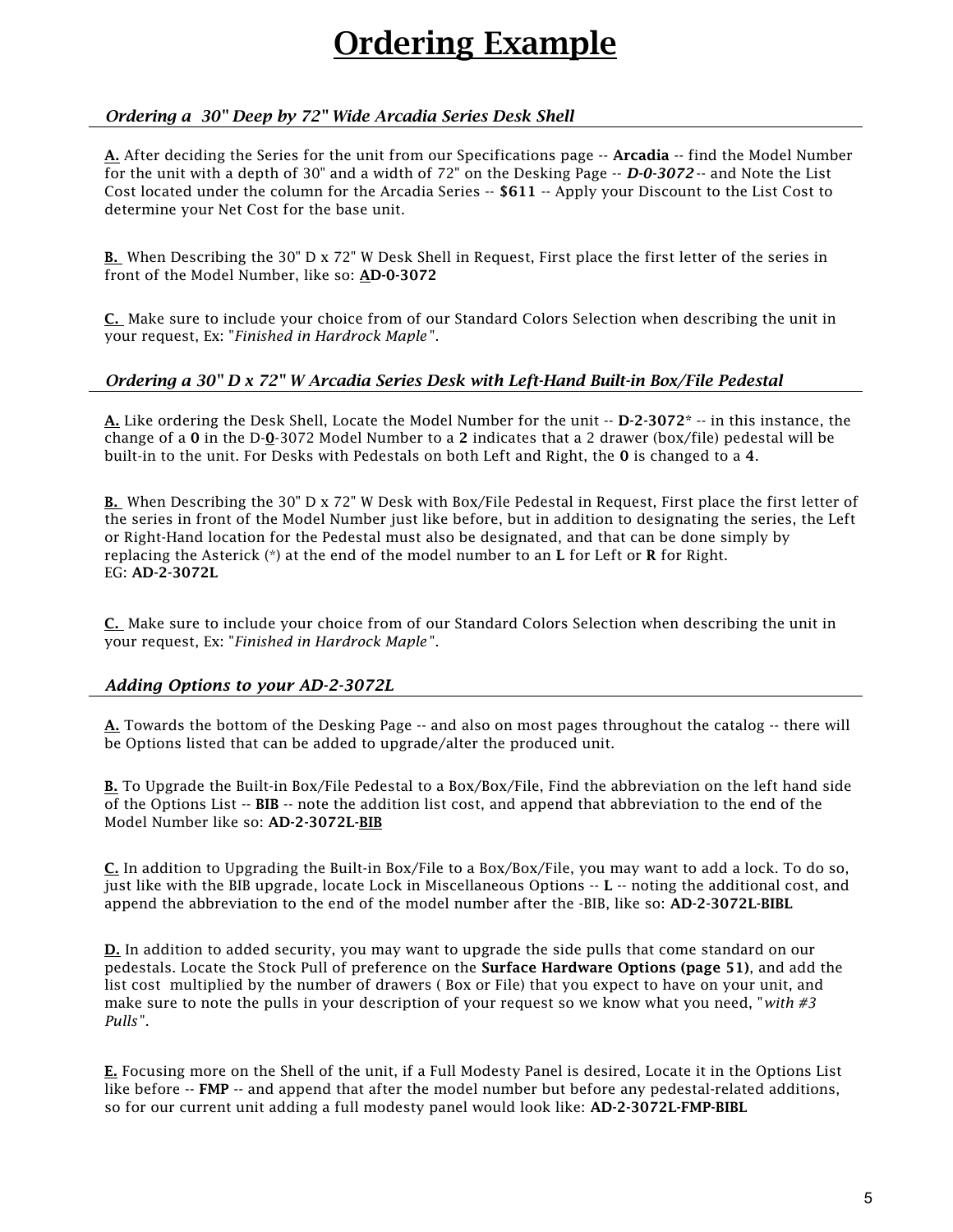### **Typicals Specifications by Series**

#### **Vashon**

#### **TOP**

1-1/8" Industrial board covered on both sides with (TFL) thermo-fused laminate, and edged with 0.02MM PVC Edgebanding.

#### **ENDS**

1-1/8" Industrial board covered on both sides with (TFL) thermo-fused laminate, and edged with 0.02MM PVC Edgebanding. Sealed on the bottom and supplied with Leveling Glides. Top-edge with 3MM Black Reveal to give the appearance of a floating top.

#### **Arcadia**

#### **TOP**

1-1/8" Industrial board covered on both sides with (TFL) thermo-fused laminate, and edged with 3MM PVC Edgebanding.

#### **ENDS**

1-1/8" Industrial board covered on both sides with (TFL) thermo-fused laminate, and edged with 3MM PVC Edgebanding. Sealed on the bottom and supplied with Leveling Glides. Top-edge with 3MM Black Reveal to give the appearance of a floating top.

#### **Glacier**

#### **TOP**

1-1/8" Industrial board covered on both sides with (TFL) thermo-fused laminate, and edged with 3MM Solid Wood Edgebanding with 3MM radius. Edge hand-sanded, stained, and toped with three coats of hand-rubbed lacquer.

#### **ENDS**

1-1/8" Industrial board covered on both sides with (TFL) thermo-fused laminate, and edged with 3MM Solid Wood Edgebanding with 3MM radius. Edge hand-sanded, stained, and toped with three coats of hand-rubbed lacquer. Sealed on the bottom and supplied with Leveling Glides.

#### **Yosemite**

#### **TOP**

1-1/4" Industrial board laminated with (HPL) high pressure laminate and backing sheet, and edged with 3MM Solid Wood Edgebanding with 3MM radius. Edge hand-sanded, stained, and toped with three coats of handrubbed lacquer.

#### **ENDS**

1-1/8" Industrial board covered on both sides with (TFL) thermo-fused laminate, and edged with 3MM Solid Wood Edgebanding with 3MM radius. Edge hand sanded, stained, and toped with 3 coats of hand rubbed lacquer. Sealed on the bottom and supplied with Leveling Glides.

#### **Sequoia**

#### **TOP**

1-3/4" Industrial board laminated with (HPL) high pressure laminate and backing sheet, and edged with 3MM Solid Wood Edgebanding with 3MM radius. Edge hand-sanded, stained, and toped with three coats of handrubbed lacquer.

#### **ENDS**

1-1/8" Industrial board covered on both sides with (TFL) thermo-fused laminate, and edged with 3MM Solid Wood Edgebanding with 3MM radius. Edge hand sanded, stained, and toped with 3 coats of hand rubbed lacquer. Sealed on the bottom and supplied with Leveling Glides. Top-edge with 3MM Black Reveal to give the appearance of a floating top.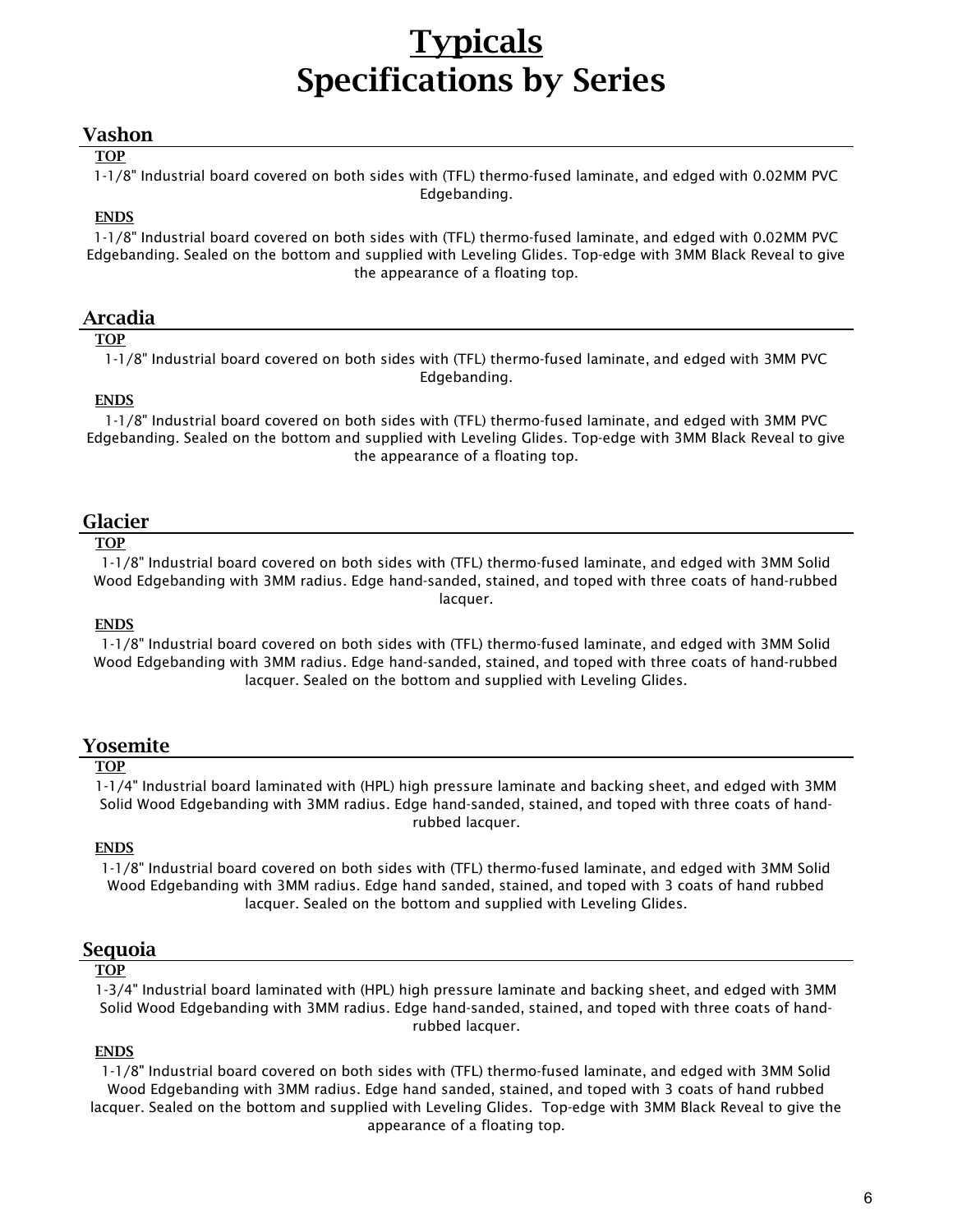# **Typicals Desking**



| Shell with 3/4-Height Modesty Panel                                                                              |       |         |                                                                                          |         |         |     |     |                   |     |                            |
|------------------------------------------------------------------------------------------------------------------|-------|---------|------------------------------------------------------------------------------------------|---------|---------|-----|-----|-------------------|-----|----------------------------|
| C-0-2448                                                                                                         | \$402 | \$460   | \$594                                                                                    | \$674   | \$757   | 24" | 48" | 291/2"            | 90  |                            |
| C-0-2460                                                                                                         | \$435 | \$503   | \$646                                                                                    | \$737   | \$821   | 24" | 60" | 291/2"            | 95  |                            |
| C-0-2466                                                                                                         | \$472 | \$541   | \$700                                                                                    | \$822   | \$911   | 24" | 66" | 291/2"            | 100 |                            |
| C-0-2472                                                                                                         | \$486 | \$562   | \$722                                                                                    | \$842   | \$928   | 24" | 72" | 291/2"            | 105 |                            |
| D-0-3048                                                                                                         | \$460 | \$541   | \$682                                                                                    | \$823   | \$847   | 30" | 48" | 291/2"            | 114 |                            |
| D-0-3060                                                                                                         | \$494 | \$581   | \$730                                                                                    | \$886   | \$931   | 30" | 60" | 291/2"            | 128 |                            |
| D-0-3066                                                                                                         | \$507 | \$595   | \$761                                                                                    | \$898   | \$956   | 30" | 66" | 291/2"            | 134 |                            |
| D-0-3072                                                                                                         | \$520 | \$611   | \$772                                                                                    | \$927   | \$977   | 30" | 72" | 291/2"            | 143 |                            |
| D-0-3666                                                                                                         | \$551 | \$647   | \$817                                                                                    | \$977   | \$1,053 | 36" | 66" | 291/2"            | 163 |                            |
| D-0-3672                                                                                                         | \$582 | \$682   | \$864                                                                                    | \$1,030 | \$1,109 | 36" | 72" | 291/2"            | 168 |                            |
| Shell with 3/4-Height Modesty Panel and Built-In Box/File Pedestal                                               |       |         |                                                                                          |         |         |     |     |                   |     |                            |
| $C-2-2448*$                                                                                                      | \$584 | \$651   | \$824                                                                                    | \$857   | \$948   | 24" | 48" | 291/2"            | 103 | Left-hand Pedestal         |
| $C-2-2460*$                                                                                                      | \$617 | \$694   | \$876                                                                                    | \$920   | \$1,012 | 24" | 60" | 291/2"            | 118 |                            |
| C-2-2466*                                                                                                        | \$655 | \$734   | \$930                                                                                    | \$1,004 | \$1,103 | 24" | 66" | 291/2"            | 126 |                            |
| $C-2-2472*$                                                                                                      | \$669 | \$755   | \$952                                                                                    | \$1,024 | \$1,121 | 24" | 72" | 291/2"            | 134 |                            |
| D-2-3048*                                                                                                        | \$653 | \$745   | \$926                                                                                    | \$1,036 | \$1,060 | 30" | 48" | 291/2"            | 143 |                            |
| D-2-3060*                                                                                                        | \$688 | \$783   | \$975                                                                                    | \$1,099 | \$1,144 | 30" | 60" | 291/2"            | 157 |                            |
| D-2-3066*                                                                                                        | \$701 | \$799   | \$1,004                                                                                  | \$1,111 | \$1,169 | 30" | 66" | 291/2"            | 165 | <b>Right-hand Pedestal</b> |
| D-2-3072*                                                                                                        | \$714 | \$814   | \$1,016                                                                                  | \$1,140 | \$1,189 | 30" | 72" | 291/2"            | 172 |                            |
| D-2-3666*                                                                                                        | \$745 | \$849   | \$1,063                                                                                  | \$1,189 | \$1,265 | 36" | 66" | 291/2"            | 192 |                            |
| $D-2-3672*$                                                                                                      | \$776 | \$886   | \$1,107                                                                                  | \$1,243 | \$1,321 | 36" | 72" | 291/2"            | 197 |                            |
| * When describing Single-pedestal Desking in your order, make sure to indicate if you would like the pedestal on |       |         |                                                                                          |         |         |     |     |                   |     |                            |
|                                                                                                                  |       |         | the left or right hand side, replacing the asterisk $(*)$ with L for Left or R for Right |         |         |     |     |                   |     |                            |
| Shell with 3/4-Height Modesty Panel and Double Built-In Box/File Pedestals                                       |       |         |                                                                                          |         |         |     |     |                   |     |                            |
| C-4-2460                                                                                                         | \$800 | \$886   | \$1,106                                                                                  | \$1,102 | \$1,205 | 24" | 60" | $29\frac{1}{2}$ " | 147 |                            |
| C-4-2466                                                                                                         | \$837 | \$925   | \$1,161                                                                                  | \$1,187 | \$1,295 | 24" | 66" | 291/2"            | 155 |                            |
| C-4-2472                                                                                                         | \$851 | \$947   | \$1,181                                                                                  | \$1,207 | \$1,311 | 24" | 72" | 291/2"            | 163 |                            |
| D-4-3060                                                                                                         | \$881 | \$987   | \$1,218                                                                                  | \$1,311 | \$1,356 | 30" | 60" | 291/2"            | 186 |                            |
| D-4-3066                                                                                                         | \$894 | \$1,002 | \$1,249                                                                                  | \$1,323 | \$1,382 | 30" | 66" | 291/2"            | 194 |                            |
| D-4-3072                                                                                                         | \$908 | \$1,018 | \$1,260                                                                                  | \$1,353 | \$1,403 | 30" | 72" | 291/2"            | 201 |                            |
| D-4-3666                                                                                                         | \$938 | \$1,053 | \$1,306                                                                                  | \$1,399 | \$1,477 | 36" | 66" | 291/2"            | 221 |                            |
| D-4-3672                                                                                                         | \$969 | \$1,089 | \$1,351                                                                                  | \$1,455 | \$1,535 | 36" | 72" | 291/2"            | 226 |                            |

| Option/code | Description                                                                                             | Add List      |
|-------------|---------------------------------------------------------------------------------------------------------|---------------|
| <b>FMP</b>  | <b>Upgrade</b> 3/4-Height Modesty Panel to Full-Height Modesty Panel                                    | \$96          |
| <b>BIB</b>  | <b>Upgrade</b> Hanging Box/File Drawer Storage to Hanging Box/Box/File                                  | $$152 /$ Each |
| <b>BIF</b>  | <b>Upgrade</b> Hanging Box/File Drawer Storage to Hanging File/File                                     | \$152 / Each  |
|             | <b>Upgrade</b> (1) Drawer Storage with Lock                                                             | \$85 / Each   |
| <b>BT</b>   | <b>Upgrade Surface</b> with Bow Front, 6" Deep Center Overhang                                          | \$167         |
| HPL-TOP     | <b>Upgrade Yosemite-series Top-only</b> to (Non-Premium) High Pressure Laminate w/ Self Edge            | \$144         |
| CG          | Add 2 <sup>1</sup> / <sub>2</sub> " Diameter Cord Grommet Cover and Cutout (Specify preferred location) | $$47 /$ Each  |
| RAD         | Add Radius Inside Corner or Radius End to Surface                                                       | \$152 / Each  |
| <b>MC</b>   | <b>Add</b> Miter Cut/Cut Out, for Access or Grommet (Dimensions must be specified as needed)            | $$152 /$ Each |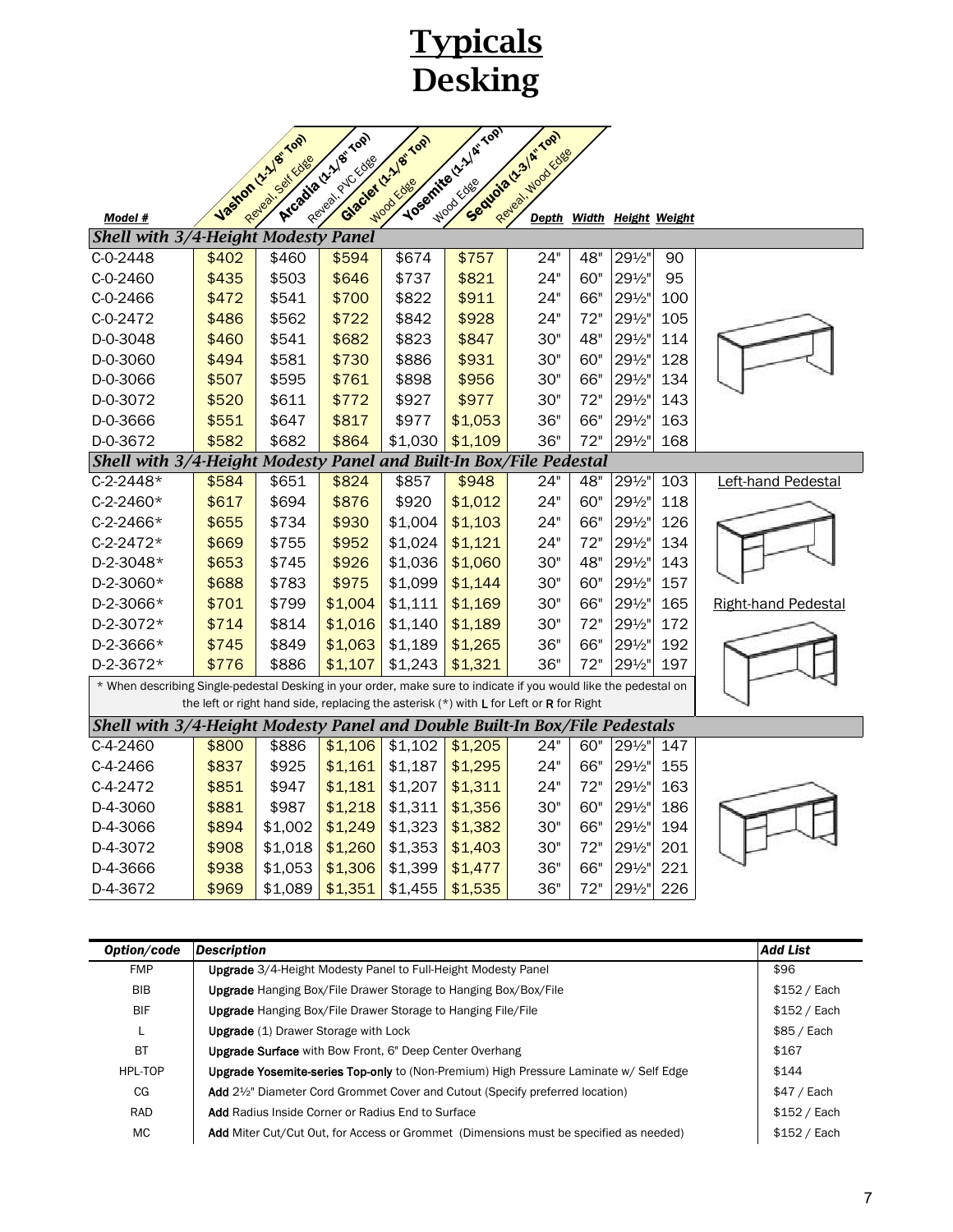# **Typicals Corner Desking**

#### *Notice*

When describing Extended Corner Desking in your order, make sure to indicate if you would like the Inside Corner to extend towards the left hand side by replacing the first asterisk (\*) in the model with L, or to the right hand side with R. Indicate preference of Angled or Radius Inside Corner by replacing the second asterisk (\*) with A for Angled or R for Radius.

List Cost Includes Radius or Angled Inside Corner and an Outside Corner Cord Grommet.



| Model #                                    | $\sqrt{\circ}$<br>ac) | $\sim$<br>æ | $\mathbf{G}^{\bullet}$ | $M_0$ $40$ | $\sqrt{2}$<br>ຜັ<br>$Q^{\mathcal{C}}$ | Depth     | Width                       |        | Height Weight |  |
|--------------------------------------------|-----------------------|-------------|------------------------|------------|---------------------------------------|-----------|-----------------------------|--------|---------------|--|
| Corner Shell with 3/4-Height Modesty Panel |                       |             |                        |            |                                       |           |                             |        |               |  |
| CS-3624                                    | \$534                 | \$625       | \$793                  | \$859      | \$910                                 | 24"       | 36/36" 291/2"               |        | 135           |  |
| CS-4224                                    | \$591                 | \$688       | \$868                  | \$942      | \$971                                 | 24" - 30" | $ 42/42"$ $ 29\frac{1}{2}"$ |        | 148           |  |
| CS-4824                                    | \$636                 | \$737       | \$923                  | \$1,003    | \$1,162                               | 24" - 36" | 48/48"                      | 291/2" | 159           |  |
|                                            |                       |             |                        |            |                                       |           |                             |        |               |  |

| <b>Extended Corner Shell with 3/4-Height Modesty Panel</b>                         |         |         |         |         |         |           |               |                   |     |                     |  |  |  |
|------------------------------------------------------------------------------------|---------|---------|---------|---------|---------|-----------|---------------|-------------------|-----|---------------------|--|--|--|
| CD-0-3672**                                                                        | \$770   | \$879   | \$1,142 | \$1,334 | \$1,395 | 24"       | 36/72"        | 291/2"            | 138 | Left-Extended (LA)  |  |  |  |
| CD-0-3684**                                                                        | \$886   | \$1,004 | \$1,312 | \$1,515 | \$1,577 | 24"       | 36/84"        | 291/2"            | 152 |                     |  |  |  |
| CD-0-3696**                                                                        | \$1,000 | \$1,167 | \$1,474 | \$1,693 | \$1,761 | 24"       | 36/96"        | 291/2"            | 167 |                     |  |  |  |
| CD-0-4272**                                                                        | \$945   | \$1,067 | \$1,399 | \$1,606 | \$1,673 | 24" - 30" | 42/72"        | 291/2"            | 150 |                     |  |  |  |
| CD-0-4284**                                                                        | \$1,060 | \$1,192 | \$1,573 | \$1,777 | \$1,858 | 24" - 30" | 42/84"        | 291/2"            | 159 |                     |  |  |  |
| CD-0-4296**                                                                        | \$1,173 | \$1,310 | \$1,737 | \$1,970 | \$2,039 | 24" - 30" | 42/96"        | 291/2"            | 170 | Right-Extended (RA) |  |  |  |
| CD-0-4884**                                                                        | \$1,151 | \$1,287 | \$1,637 | \$1,830 | \$1,935 | 24" - 36" | 48/84"        | $29\frac{1}{2}$ " | 182 |                     |  |  |  |
| CD-0-4896**                                                                        | \$1,263 | \$1,356 | \$1,802 | \$2,030 | \$2,132 | 24" - 36" | 48/96"        | 291/2"            | 194 |                     |  |  |  |
|                                                                                    |         |         |         |         |         |           |               |                   |     |                     |  |  |  |
|                                                                                    |         |         |         |         |         |           |               |                   |     |                     |  |  |  |
|                                                                                    |         |         |         |         |         |           |               |                   |     |                     |  |  |  |
| Extended Corner Shell with 3/4-Height Modesty Panel and Built-In Box/File Pedestal |         |         |         |         |         |           |               |                   |     |                     |  |  |  |
| CD-2-3672**                                                                        | \$953   | \$1,070 | \$1,372 | \$1,535 | \$1,596 | 24"       | 36/72" 291/2" |                   | 168 | Left-Extended (LA)  |  |  |  |
| CD-2-3684**                                                                        | \$1,068 | \$1,196 | \$1,543 | \$1,716 | \$1,779 | 24"       | 36/84"        | 29½"              | 182 |                     |  |  |  |
| CD-2-3696**                                                                        | \$1,183 | \$1,359 | \$1,712 | \$1,894 | \$1,961 | 24"       | 36/96"        | 291/2"            | 197 |                     |  |  |  |
| CD-2-4272**                                                                        | \$1,128 | \$1,258 | \$1,629 | \$1,806 | \$1,874 | 24" - 30" | 42/72"        | 291/2"            | 180 |                     |  |  |  |
| CD-2-4284**                                                                        | \$1,243 | \$1,384 | \$1,803 | \$1,977 | \$2,058 | 24" - 30" | 42/84"        | 291/2"            | 189 |                     |  |  |  |
| CD-2-4296**                                                                        | \$1,355 | \$1,503 | \$1,967 | \$2,173 | \$2,240 | 24" - 30" | 42/96"        | 291/2"            | 200 | Right-Extended (RA) |  |  |  |
| CD-2-4884**                                                                        | \$1,333 | \$1,481 | \$1,867 | \$2,032 | \$2,136 | 24" - 36" | 48/84"        | 291/2"            | 212 |                     |  |  |  |
| CD-2-4896**                                                                        | \$1,447 | \$1,598 | \$2,031 | \$2,230 | \$2,333 | 24" - 36" | 48/96"        | 291/2"            | 224 |                     |  |  |  |

| Option/code | Description                                                                                  | Add List      |
|-------------|----------------------------------------------------------------------------------------------|---------------|
| <b>FMP</b>  | <b>Upgrade</b> 3/4-Height Modesty Panel to Full-Height Modesty Panel                         | \$96          |
| <b>BIB</b>  | <b>Upgrade</b> Hanging Box/File Drawer Storage to Hanging Box/Box/File                       | $$152 /$ Each |
| <b>BIF</b>  | <b>Upgrade</b> Hanging Box/File Drawer Storage to Hanging File/File                          | \$152 / Each  |
|             | <b>Upgrade</b> (1) Drawer Storage with Lock                                                  | $$85 /$ Each  |
| <b>BT</b>   | <b>Upgrade Surface</b> with Bow Front, 6" Deep Center Overhang                               | \$167         |
| HPL-TOP     | <b>Upgrade Yosemite-series Top-only</b> to (Non-Premium) High Pressure Laminate w/ Self Edge | \$144         |
| CG          | Add 2½" Diameter Cord Grommet Cover and Cutout (Specify preferred location)                  | $$47 /$ Each  |
| <b>RAD</b>  | <b>Add</b> Radius Outside Corner or Radius End to Surface                                    | $$152 /$ Each |
| <b>MC</b>   | Add Miter Cut/Cut Out, for Access or Grommet (Dimensions must be specified as needed)        | $$152 /$ Each |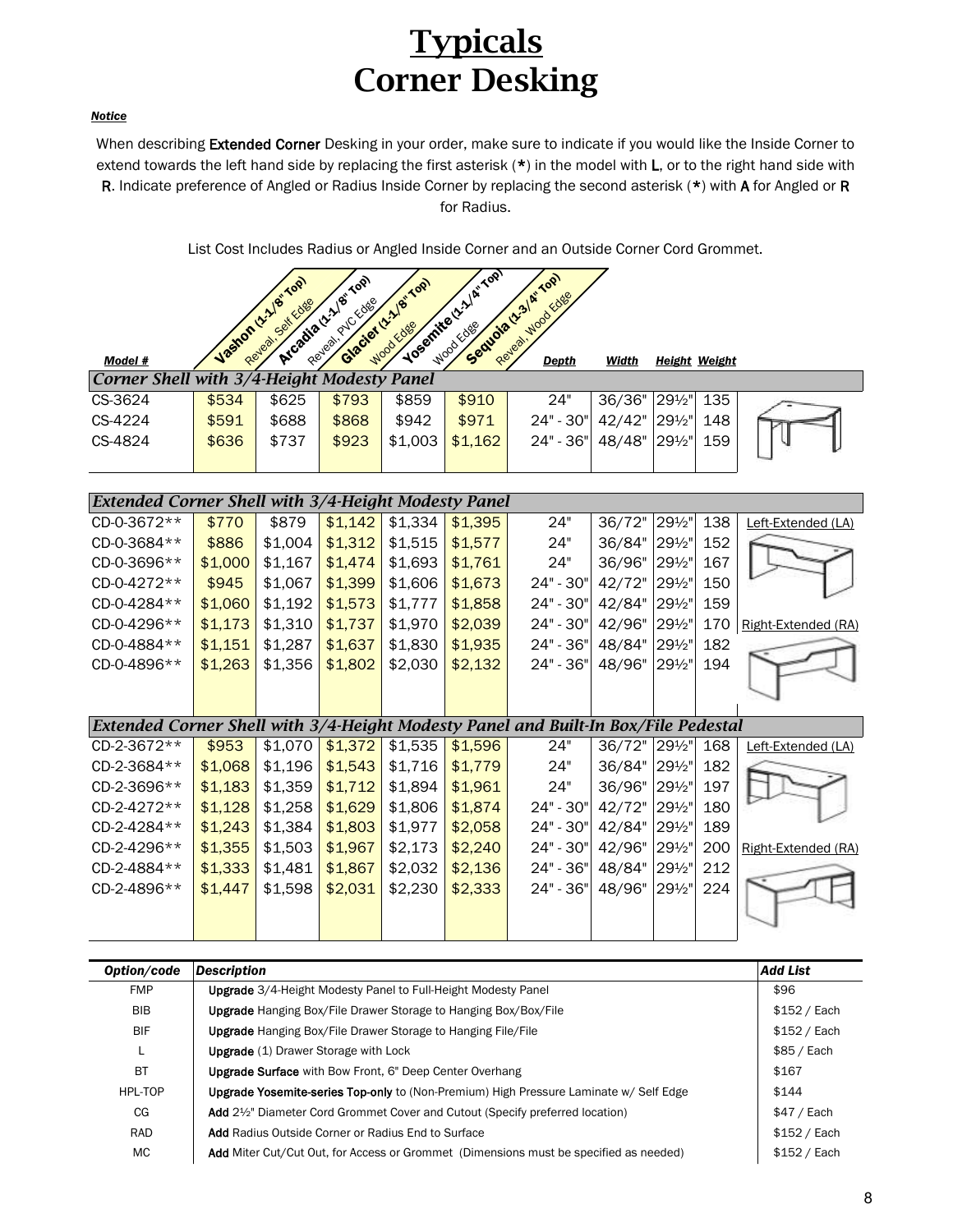# **Typicals Bullet/Peninsula and P-Shaped Desking**

#### *Notice*

For models followed by an asterisk (\*) make sure to indicate End Panel placement preference by replacing the asterisk with L for left-hand or R for right-handed.

|                                                                   |         | Vastron (21/8'Ton)  | Arcadia (1.218' Top) | Glacier (25/8° TON | Vosemite (23/4 rap | Sexuola (23) At Top) |     |                           |     |                           |
|-------------------------------------------------------------------|---------|---------------------|----------------------|--------------------|--------------------|----------------------|-----|---------------------------|-----|---------------------------|
|                                                                   |         | Relations Cast Edge | Register Proceduse   |                    |                    | Reidenburger Kide    |     |                           |     |                           |
| Model #                                                           |         |                     |                      |                    |                    |                      |     | Depth Width Height Weight |     |                           |
| <b>Bullet Desk with 4" Diameter PVC Post Leg and T-Base End</b>   |         |                     |                      |                    |                    |                      |     |                           |     |                           |
| <b>BDA-3066</b>                                                   | \$824   | \$913               | \$1,363              | \$1,408            | \$1,537            | 30"                  | 66" | 291/2"                    | 120 |                           |
| BDA-3072                                                          | \$831   | \$919               | \$1,377              | \$1,416            | \$1,550            | 30"                  | 72" | 291/2"                    | 128 |                           |
| <b>BDA-3666</b>                                                   | \$835   | \$924               | \$1,393              | \$1,418            | \$1,561            | 36"                  | 66" | 291/2"                    | 143 |                           |
| BDA-3672                                                          | \$849   | \$943               | \$1,418              | \$1,437            | \$1,573            | 36"                  | 72" | 291/2"                    | 163 |                           |
| <b>Bullet Desk with Half Cylinder Base and Full Modesty Panel</b> |         |                     |                      |                    |                    |                      |     |                           |     |                           |
| BDB-3066*                                                         | \$1,365 | \$1,482             | \$1,972              | \$2,035            | \$2,157            | 30"                  | 66" | 291/2"                    | 149 | Left Bullet Shape         |
| BDB-3072*                                                         | \$1,416 | \$1,533             | \$2,000              | \$2,046            | \$2,173            | 30"                  | 72" | 291/2"                    | 157 |                           |
| BDB-3666*                                                         | \$1,422 | \$1,540             | \$2,008              | \$2,060            | \$2,181            | 36"                  | 66" | 291/2"                    | 172 |                           |
| BDB-3672*                                                         | \$1,441 | \$1,564             | \$2,010              | \$2,076            | \$2,195            | 36"                  | 72" | 291/2"                    | 192 |                           |
|                                                                   |         |                     |                      |                    |                    |                      |     |                           |     | <b>Right Bullet Shape</b> |
|                                                                   |         |                     |                      |                    |                    |                      |     |                           |     |                           |
|                                                                   |         |                     |                      |                    |                    |                      |     |                           |     |                           |
|                                                                   |         |                     |                      |                    |                    |                      |     |                           |     |                           |
| P-Shaped Desk with 4" Diameter PVC Post Leg and T-Base            |         |                     |                      |                    |                    |                      |     |                           |     |                           |
| PSDA-306642*                                                      | \$1,016 | \$1,231             | \$1,905              | \$1,921            | \$2,093            | 30/42"               | 66" | 291/2"                    | 113 | Left P-Shape              |
|                                                                   |         |                     |                      |                    |                    |                      |     |                           |     |                           |
| PSDA-307242*                                                      | \$1,051 | \$1,260             | \$1,953              | \$1,961            | \$2,157            | 30/42"               | 72" | 291/2"                    | 128 |                           |
| PSDA-366648*                                                      | \$1,118 | \$1,278             | \$2,010              | \$2,019            | \$2,197            | 36/48"               | 66" | 291/2"                    | 143 |                           |
| PSDA-367248*                                                      | \$1,151 | \$1,309             | \$2,033              | \$2,039            | \$2,219            | 36/48"               | 72" | 291/2"                    | 163 |                           |
|                                                                   |         |                     |                      |                    |                    |                      |     |                           |     | Right P-Shape             |
|                                                                   |         |                     |                      |                    |                    |                      |     |                           |     |                           |
|                                                                   |         |                     |                      |                    |                    |                      |     |                           |     |                           |
| P-Shaped Desk with Half Cylinder Base and Full Modesty Panel      |         |                     |                      |                    |                    |                      |     |                           |     |                           |
| PSDB-306642*                                                      | \$1,608 | \$1,856             | \$2,572              | \$2,589            | \$2,745            | 30/42"               | 66" | 291/2"                    | 142 | Left P-Shape              |
| PSDB-307242*                                                      | \$1,642 | \$1,880             | \$2,613              | \$2,635            | \$2,754            | 30/42"               | 72" | 291/2"                    | 157 |                           |
| PSDB-366648*                                                      | \$1,731 | \$1,900             | \$2,670              | \$2,694            | \$2,847            | 36/48"               | 66" | 291/2"                    | 172 |                           |
| PSDB-367248*                                                      | \$1,742 | \$1,932             | \$2,688              | \$2,717            | \$2,870            | 36/48"               | 72" | 291/2"                    | 192 |                           |
|                                                                   |         |                     |                      |                    |                    |                      |     |                           |     | <b>Right P-Shape</b>      |
|                                                                   |         |                     |                      |                    |                    |                      |     |                           |     |                           |

| Option/code | Description                                                                                  | Add list     |
|-------------|----------------------------------------------------------------------------------------------|--------------|
| <b>FMP</b>  | <b>Upgrade</b> 3/4-Height Modesty Panel to Full-Height Modesty Panel                         | \$96         |
| HPL-TOP     | <b>Upgrade Yosemite-series Top-only</b> to (Non-Premium) High Pressure Laminate w/ Self Edge | \$144        |
| CG          | Add 2½" Diameter Cord Grommet Cover and Cutout (Specify preferred location)                  | $$47 /$ Each |
| MC.         | Add Miter Cut/Cut Out, for Access or Grommet (Dimensions must be specified as needed)        | \$152 / Each |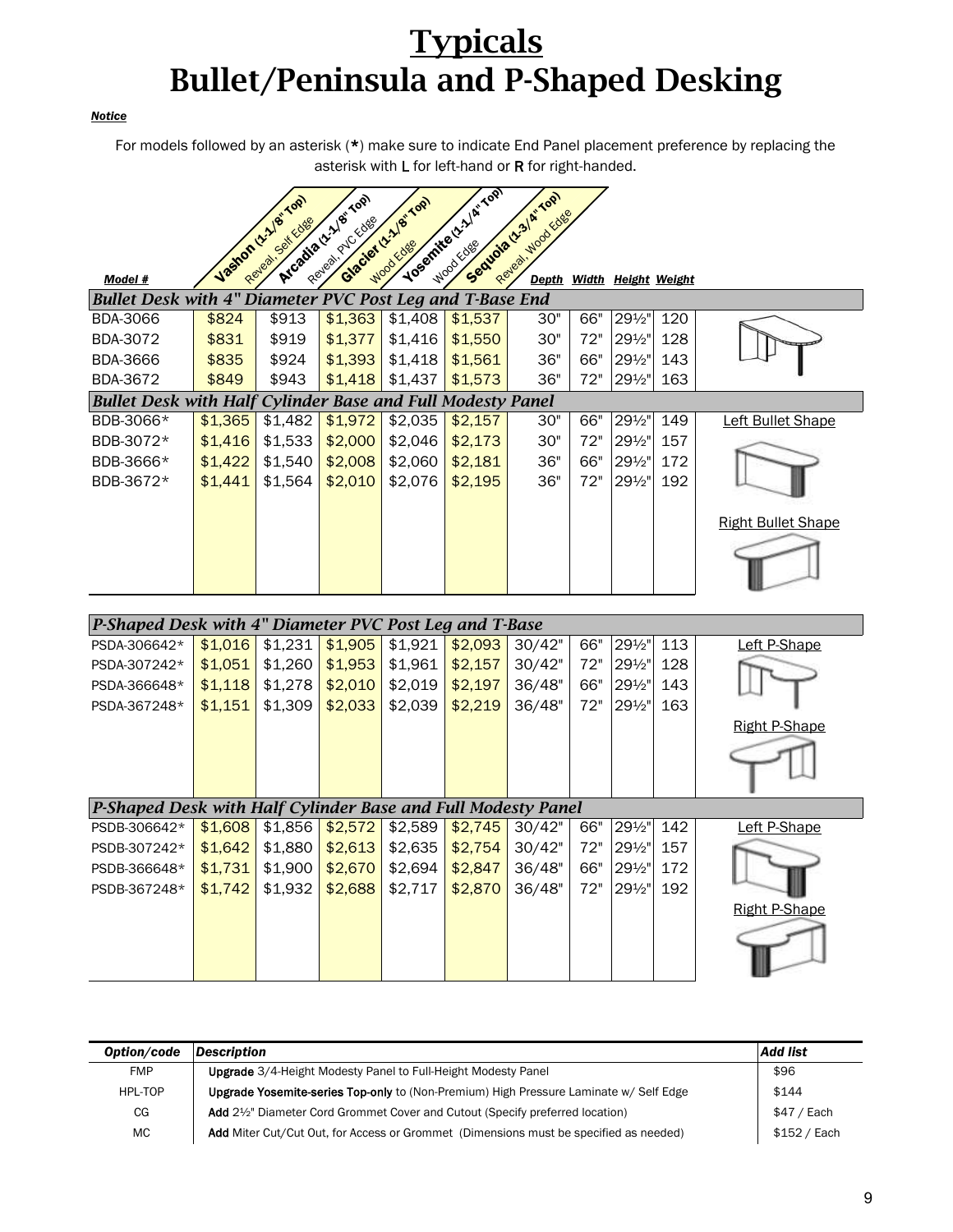# **Typicals Returns**

#### *Notice*

Make sure to indicate the side on which the end panel and pedestal (where applicable) are preferred by replacing the asterisk (\*) at the end of the model number with L for left-hand or R for right-hand as depicted below.

|                                                                     |                    | Vastron (21/8'Ton)                                       | Arcadia (11/18' Top) | Glacier (ch/st rap) | Yosentiers, 14 river                                                                         | Sequais 4.31 at Top) |     |                           |     |                            |
|---------------------------------------------------------------------|--------------------|----------------------------------------------------------|----------------------|---------------------|----------------------------------------------------------------------------------------------|----------------------|-----|---------------------------|-----|----------------------------|
|                                                                     |                    | Region - Sex Edge                                        | Region of Crickles   |                     |                                                                                              | Review Woodcase      |     |                           |     |                            |
|                                                                     |                    |                                                          |                      |                     |                                                                                              |                      |     |                           |     |                            |
| Model #                                                             |                    |                                                          |                      |                     |                                                                                              |                      |     | Depth Width Height Weight |     |                            |
| Return Shell with 3/4-Height Modesty Panel                          |                    |                                                          |                      |                     |                                                                                              |                      |     |                           |     |                            |
| RS-0-2148*                                                          | \$380              | \$437                                                    | \$556                | \$701               | \$736                                                                                        | 21"                  | 48" | $29\frac{1}{2}$ "         | 66  | Left Return                |
| RS-0-2160*                                                          | \$422              | \$490                                                    | \$600                | \$749               | \$796                                                                                        | 21"                  | 60" | 291/2"                    | 83  |                            |
| RS-0-2172*                                                          | \$437              | \$510                                                    | \$644                | \$799               | \$847                                                                                        | 21"                  | 72" | 291/2"                    | 99  |                            |
| RS-0-2442*                                                          | \$388              | \$447                                                    | \$540                | \$675               | \$724                                                                                        | 24"                  | 42" | 291/2"                    | 66  |                            |
| RS-0-2448*                                                          | \$403              | \$460                                                    | \$572                | \$704               | \$752                                                                                        | 24"                  | 48" | 291/2"                    | 73  | <b>Right Return</b>        |
| RS-0-2460*                                                          | \$436              | \$503                                                    | \$616                | \$770               | \$823                                                                                        | 24"                  | 60" | 291/2"                    | 90  |                            |
| RS-0-2472*                                                          | \$471              | \$546                                                    | \$664                | \$836               | \$884                                                                                        | 24"                  | 72" | 291/2"                    | 106 |                            |
|                                                                     |                    |                                                          |                      |                     |                                                                                              |                      |     |                           |     |                            |
|                                                                     |                    |                                                          |                      |                     |                                                                                              |                      |     |                           |     |                            |
| Return with 3/4-Height Modesty Panel and Built-In Box/File Pedestal |                    |                                                          |                      |                     |                                                                                              |                      |     |                           |     |                            |
| RS-2-2148*                                                          | \$563              | \$629                                                    | \$774                | \$891               | \$936                                                                                        | 24"                  | 48" | 291/2"                    | 96  | Left-hand Pedestal         |
| RS-2-2160*                                                          | \$605              | \$682                                                    | \$818                | \$950               | \$997                                                                                        | 24"                  | 60" | 291/2"                    | 113 |                            |
| RS-2-2172*                                                          | \$619              | \$702                                                    | \$862                | \$1,001             | \$1,048                                                                                      | 24"                  | 72" | 291/2"                    | 129 |                            |
| RS-2-2442*                                                          | \$560              | \$625                                                    | \$760                | \$876               | \$924                                                                                        | 24"                  | 42" | 291/2"                    | 95  |                            |
| RS-2-2448*                                                          | \$585              | \$652                                                    | \$791                | \$905               | \$954                                                                                        | 24"                  | 48" | 291/2"                    | 103 |                            |
| RS-2-2460*                                                          | \$618              | \$695                                                    | \$835                | \$970               | \$1,024                                                                                      | 24"                  | 60" | 291/2"                    | 120 | <b>Right-hand Pedestal</b> |
| RS-2-2472*                                                          | \$653              | \$737                                                    | \$883                | \$1,037             | \$1,086                                                                                      | 24"                  | 72" | 291/2"                    | 136 |                            |
|                                                                     |                    |                                                          |                      |                     |                                                                                              |                      |     |                           |     |                            |
|                                                                     |                    |                                                          |                      |                     |                                                                                              |                      |     |                           |     |                            |
|                                                                     |                    |                                                          |                      |                     |                                                                                              |                      |     |                           |     |                            |
| Return Bridge with 3/4-Height Modesty Panel                         |                    |                                                          |                      |                     |                                                                                              |                      |     |                           |     |                            |
| RBS-2148                                                            | \$300              | \$353                                                    | \$446                | \$572               | \$622                                                                                        | 24"                  | 48" | 291/2"                    | 47  |                            |
| RBS-2160                                                            | \$351              | \$407                                                    | \$523                | \$631               | \$679                                                                                        | 24"                  | 60" | 291/2"                    | 59  |                            |
| RBS-2172                                                            | \$382              | \$441                                                    | \$568                | \$699               | \$748                                                                                        | 24"                  | 72" | 291/2"                    | 70  |                            |
| RBS-2442                                                            | \$315              | \$367                                                    | \$471                | \$572               | \$620                                                                                        | 24"                  | 42" | 291/2"                    | 47  |                            |
| RBS-2448                                                            | \$329              | \$383                                                    | \$491                | \$590               | \$637                                                                                        | 24"                  | 48" | 291/2"                    | 51  |                            |
| RBS-2460                                                            | \$365              | \$421                                                    | \$545                | \$688               | \$703                                                                                        | 24"                  | 60" | 291/2"                    | 63  |                            |
| RBS-2472                                                            | \$395              | \$455                                                    | \$584                | \$722               | \$770                                                                                        | 24"                  | 72" | $29\frac{1}{2}$ "         | 74  |                            |
|                                                                     |                    |                                                          |                      |                     |                                                                                              |                      |     |                           |     |                            |
| Option/code                                                         | <b>Description</b> |                                                          |                      |                     |                                                                                              |                      |     |                           |     | <b>Add List</b>            |
| <b>FMP</b>                                                          |                    |                                                          |                      |                     | <b>Upgrade</b> 3/4-Height Modesty Panel to Full-Height Modesty Panel                         |                      |     |                           |     | \$96                       |
| <b>BIB</b>                                                          |                    |                                                          |                      |                     | <b>Upgrade</b> Hanging Box/File Drawer Storage to Hanging Box/Box/File                       |                      |     |                           |     | $$152 /$ Each              |
| <b>BIF</b>                                                          |                    |                                                          |                      |                     | <b>Upgrade</b> Hanging Box/File Drawer Storage to Hanging File/File                          |                      |     |                           |     | \$152 / Each               |
| L                                                                   |                    | Upgrade (1) Drawer Storage with Lock                     |                      |                     |                                                                                              |                      |     |                           |     | \$85 / Each                |
| BT                                                                  |                    |                                                          |                      |                     | <b>Upgrade</b> Surface with Bow Front, 6" Deep Center Overhang                               |                      |     |                           |     | \$167                      |
| HPL-TOP                                                             |                    |                                                          |                      |                     | Upgrade Yosemite-series Top-only to (Non-Premium) High Pressure Laminate w/ Self Edge        |                      |     |                           |     | \$144                      |
| СG                                                                  |                    |                                                          |                      |                     | Add 2½" Diameter Cord Grommet Cover and Cutout (Specify preferred location)                  |                      |     |                           |     | $$47 /$ Each               |
| <b>RAD</b>                                                          |                    | <b>Add</b> Radius Inside Corner or Radius End to Surface |                      |                     |                                                                                              |                      |     |                           |     | $$152 /$ Each              |
| MC                                                                  |                    |                                                          |                      |                     | <b>Add</b> Miter Cut/Cut Out, for Access or Grommet (Dimensions must be specified as needed) |                      |     |                           |     | $$152 /$ Each              |
|                                                                     |                    |                                                          |                      |                     |                                                                                              |                      |     |                           |     | Continued on next page     |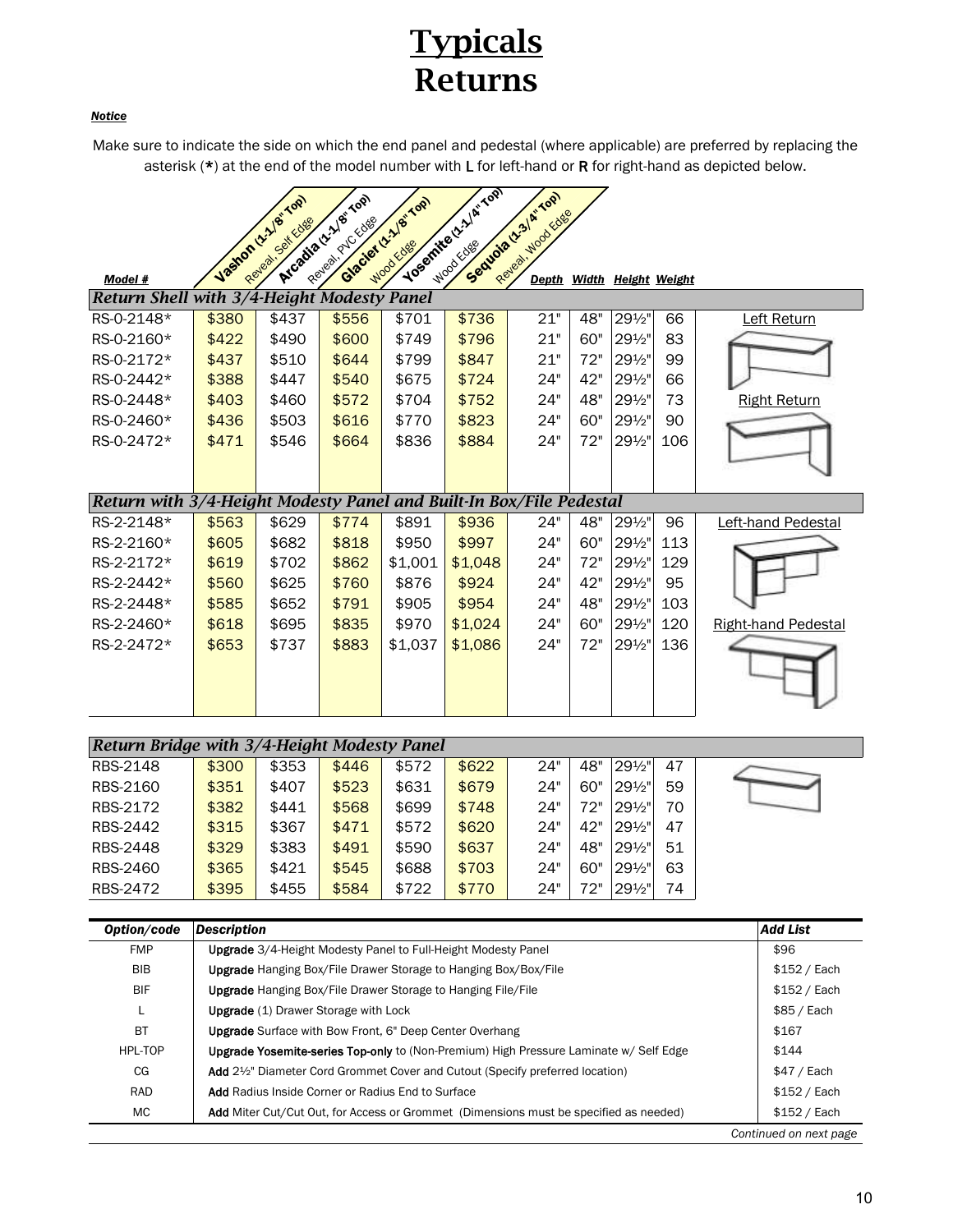|                                                                                                                                                                                                                 |       |                                                                                |         |         | <b>Typicals</b> |        |     |        |     |              |  |  |
|-----------------------------------------------------------------------------------------------------------------------------------------------------------------------------------------------------------------|-------|--------------------------------------------------------------------------------|---------|---------|-----------------|--------|-----|--------|-----|--------------|--|--|
| <b>Returns</b>                                                                                                                                                                                                  |       |                                                                                |         |         |                 |        |     |        |     |              |  |  |
| Continued from previous page                                                                                                                                                                                    |       |                                                                                |         |         |                 |        |     |        |     |              |  |  |
| Yosenite (1) /4 Top<br>Septols (33) A TOP<br>Arcadia 12-1 8 Top<br>Vashon (21/8' Ton)<br>Glacier (2518-Ton)<br>Reveal, Wood Edge<br>Realist PLG Edge<br>Review Set Edge<br>Model #<br>Depth Width Height Weight |       |                                                                                |         |         |                 |        |     |        |     |              |  |  |
| <b>Bullet Shaped Return with 4" Diameter PVC Post Leg</b>                                                                                                                                                       |       |                                                                                |         |         |                 |        |     |        |     |              |  |  |
| <b>BR-3066</b>                                                                                                                                                                                                  | \$625 | \$702                                                                          | \$970   | \$1,154 | \$1,269         | 30"    | 66" | 291/2" | 73  |              |  |  |
| BR-3072                                                                                                                                                                                                         | \$630 | \$710                                                                          | \$986   | \$1,162 | \$1,284         | 30"    | 72" | 291/2" | 82  |              |  |  |
| BR-3666                                                                                                                                                                                                         | \$636 | \$714                                                                          | \$999   | \$1,164 | \$1,294         | 36"    | 66" | 291/2" | 89  |              |  |  |
| BR-3672                                                                                                                                                                                                         | \$649 | \$734                                                                          | \$1,021 | \$1,183 | \$1,307         | 36"    | 72" | 291/2" | 99  |              |  |  |
|                                                                                                                                                                                                                 |       |                                                                                |         |         |                 |        |     |        |     |              |  |  |
| P-Shaped Return with 4" Diameter PVC Post Leg                                                                                                                                                                   |       |                                                                                |         |         |                 |        |     |        |     |              |  |  |
| PS-306642*                                                                                                                                                                                                      | \$817 | \$1,021                                                                        | \$1,244 | \$1,491 | \$1,731         | 30/42" | 48" | 291/2" | 100 | Right-handed |  |  |
| PS-307242*                                                                                                                                                                                                      | \$850 | \$1,049                                                                        | \$1,507 | \$1,528 | \$1,741         | 30/42" | 60" | 291/2" | 110 |              |  |  |
| PS-366648*                                                                                                                                                                                                      | \$919 | \$1,068                                                                        | \$1,561 | \$1,581 | \$1,834         | 36/48" | 72" | 291/2" | 114 |              |  |  |
| PS-367248*                                                                                                                                                                                                      | \$952 | \$1,100                                                                        | \$1,580 | \$1,598 | \$1,851         | 36/48" | 42" | 291/2" | 120 |              |  |  |
|                                                                                                                                                                                                                 |       |                                                                                |         |         |                 |        |     |        |     |              |  |  |
|                                                                                                                                                                                                                 |       |                                                                                |         |         |                 |        |     |        |     | Left-handed  |  |  |
|                                                                                                                                                                                                                 |       |                                                                                |         |         |                 |        |     |        |     |              |  |  |
|                                                                                                                                                                                                                 |       |                                                                                |         |         |                 |        |     |        |     |              |  |  |
| * When describing a P-Shaped Return in your order, make sure to indicate orientation by replacing the asterisk (*)                                                                                              |       | in the model with $L$ for left or with $R$ for right as depicted to the right. |         |         |                 |        |     |        |     |              |  |  |

| Option/code | Description                                                                           | Add list     |
|-------------|---------------------------------------------------------------------------------------|--------------|
| <b>FMP</b>  | <b>Upgrade</b> 3/4-Height Modesty Panel to Full-Height Modesty Panel                  | \$96         |
| BT          | <b>Upgrade</b> Surface with Bow Front, 6" Deep Center Overhang                        | \$167        |
| HPL-TOP     | Upgrade Yosemite-series Top-only to (Non-Premium) High Pressure Laminate w/ Self Edge | \$144        |
| CG          | Add 2½" Diameter Cord Grommet Cover and Cutout (Specify preferred location)           | $$47 /$ Each |
| <b>RAD</b>  | <b>Add</b> Radius Inside Corner or Radius End to Surface                              | \$152 / Each |
| MC.         | Add Miter Cut/Cut Out, for Access or Grommet (Dimensions must be specified as needed) | \$152 / Each |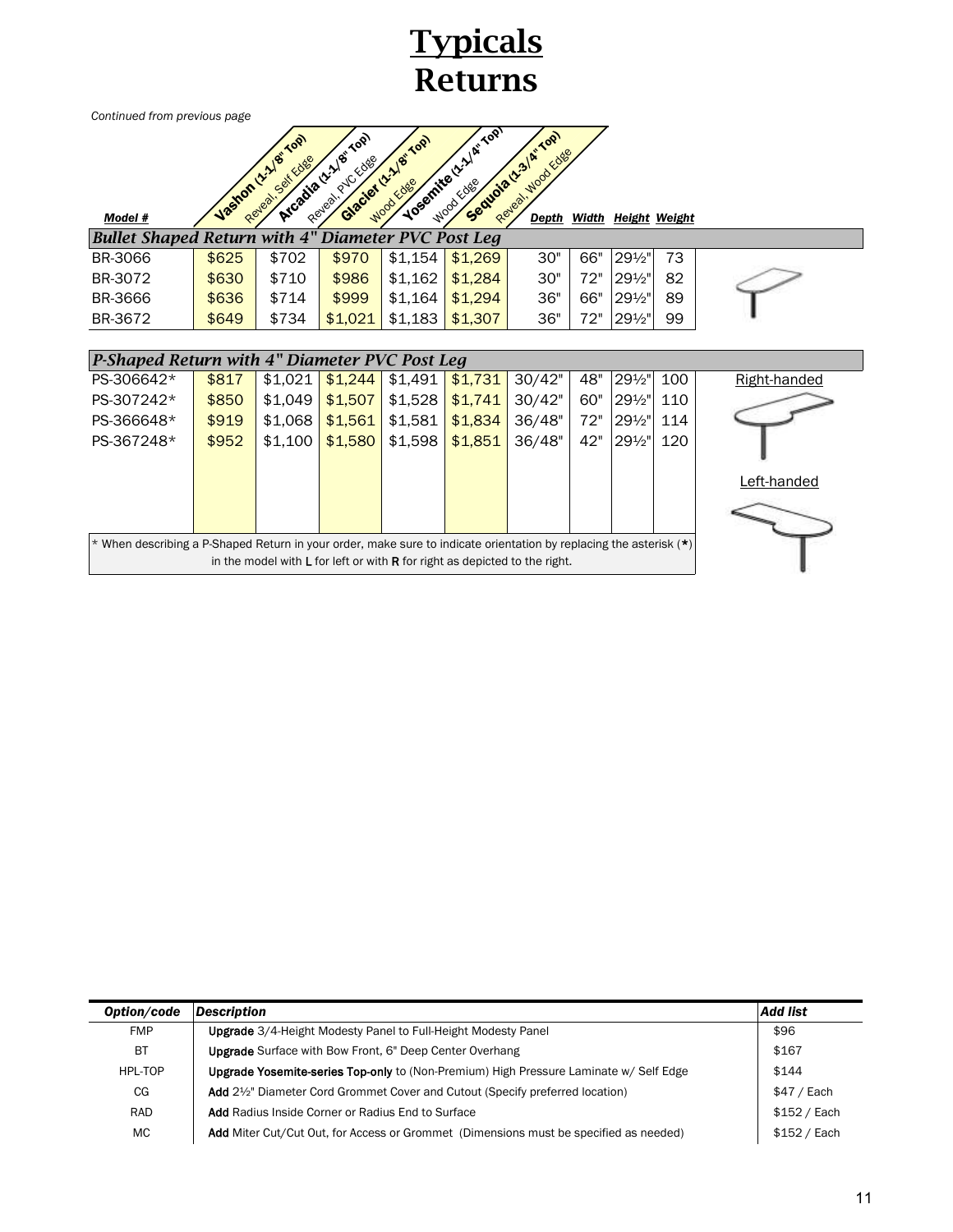# **Typicals Storage / Credenzas**

#### *Notice*

Product standard-built with 3/4-height hanging storage/compartments.

Product with drawer storage upgrade to Box / Box / File, or File / File combination drawer storage(s) also standardbuilt with hanging storage/compartments but available built full-to-floor with Toekick Base upon request.

| Model #                                                                |         | Vaston (24)s'Ton<br>Regies 5 Set Ecds | Arcadia (11/8' Top)<br>Realise Principles | Glacier (21) Bi Top | Yosenite (1.2) at Top<br>Wood Edge | Sequoia (3.3) At Top<br>Reveal, wood Edge | Width | Height Weight     |     |                                                                                                   |
|------------------------------------------------------------------------|---------|---------------------------------------|-------------------------------------------|---------------------|------------------------------------|-------------------------------------------|-------|-------------------|-----|---------------------------------------------------------------------------------------------------|
|                                                                        |         |                                       |                                           |                     |                                    |                                           |       |                   |     | with Center built-in Hinge Door Compartment, and Left & Right built-in Box/File Drawer storages   |
| CSD-4-2460H                                                            | \$1,142 | \$1,245                               | \$1,444                                   | \$1,538             | \$1,563                            | 24"                                       | 60"   | $29\frac{1}{2}$ " | 188 |                                                                                                   |
| CSD-4-2466H                                                            | \$1,180 | \$1,285                               | \$1,529                                   | \$1,592             | \$1,656                            | 24"                                       | 66"   | 291/2"            | 196 |                                                                                                   |
| CSD-4-2472H                                                            | \$1,195 | \$1,307                               | \$1,549                                   | \$1,614             | \$1,671                            | 24"                                       | 72"   | 291/2"            | 204 |                                                                                                   |
| * This unit includes one adjustable shelf for use with center storage. |         |                                       |                                           |                     |                                    |                                           |       |                   |     |                                                                                                   |
|                                                                        |         |                                       |                                           |                     |                                    |                                           |       |                   |     | with Center built-in Sliding Door Compartment, and Left & Right built-in Box/File Drawer storages |
| CSD-4-2460S                                                            | \$1,185 | \$1,290                               | \$1,487                                   | \$1,591             | \$1,608                            | 24"                                       | 60"   | $29\frac{1}{2}$ " | 188 |                                                                                                   |
| CSD-4-2466S                                                            | \$1,222 | \$1,330                               | \$1,572                                   | \$1,646             | \$1,698                            | 24"                                       | 66"   | $29\frac{1}{2}$ " | 196 |                                                                                                   |
| CSD-4-2472S                                                            | \$1,236 | \$1,350                               | \$1,592                                   | \$1,667             | \$1,716                            | 24"                                       | 72"   | 291/2"            | 204 |                                                                                                   |
| * This unit includes one adjustable shelf for use with center storage. |         |                                       |                                           |                     |                                    |                                           |       |                   |     |                                                                                                   |

| Option/code | Description                                                                           | Add List      |
|-------------|---------------------------------------------------------------------------------------|---------------|
| <b>BIB</b>  | <b>Upgrade</b> Hanging Box/File Drawer Storage to Hanging Box/Box/File                | \$152 / Each  |
| <b>BIF</b>  | <b>Upgrade</b> Hanging Box/File Drawer Storage to Hanging File/File                   | $$152 /$ Each |
|             | <b>Upgrade Product</b> Drawer & Door Storages with Lock                               | \$262         |
| HPL-TOP     | Upgrade Yosemite-series Top-only to (Non-Premium) High Pressure Laminate w/ Self Edge | \$144         |
| CG          | <b>Add</b> 2½" Diameter Cord Grommet Cover and Cutout (Specify preferred location)    | $$47 /$ Each  |
| MC.         | Add Miter Cut/Cut Out, for Access or Grommet (Dimensions must be specified as needed) | $$152 /$ Each |
|             |                                                                                       |               |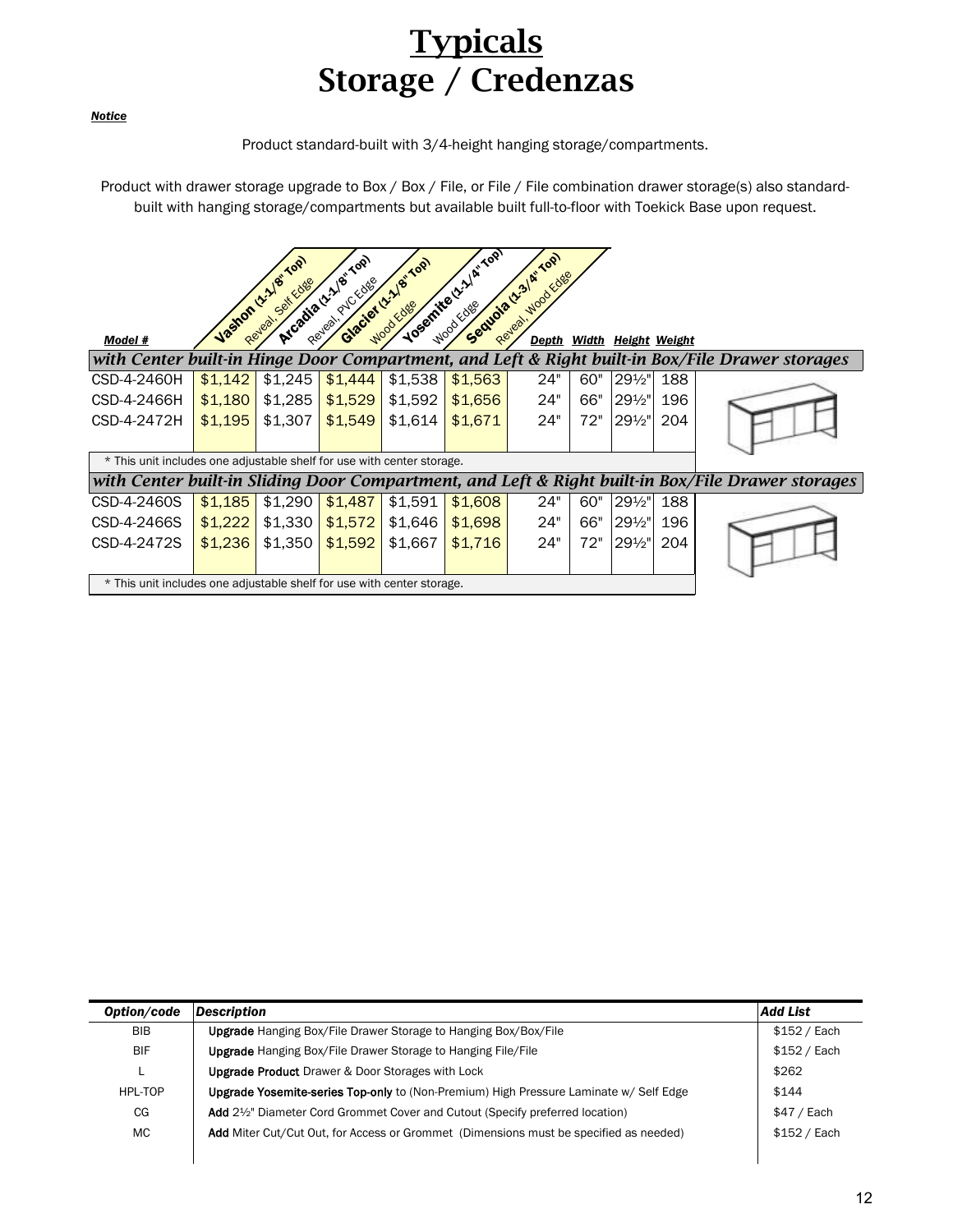# **Typicals Freestanding Lateral Files**

#### *Description*

*Model #*

Fully Finished Top-Over Construction, built-in Anti-Tip Mechanism, and with Two #7 Pulls per drawer face; strictly to be used with File Hanging Rods at risk of voiding Warranty unless reinforced (see option below). Drawer Faces are not compatible with Side Pull design, See Page 63 for standard surface hardware Options.

| <b>14 TOP!</b><br>TOP<br>$\sim 10^{6}$<br><b>18 TOD1</b><br><b>18 TOP</b><br>10:<br>తో<br>Edge                                                                                                                                            |                  |
|-------------------------------------------------------------------------------------------------------------------------------------------------------------------------------------------------------------------------------------------|------------------|
| Wood Edge<br><b>CED</b> 88<br><b>TOSEMIE (S.2)</b><br>Sequoia (x.3).<br>Vashon (2.2)<br>$\mathbf{v}^{\mathbf{y}}$<br>$\mathbf{v}^{\mathbf{v}}$<br>Sett<br>$\delta^{\sqrt{\mathcal{C}}}$<br>Wood Edge<br>Wood Edge<br>Arcadia L<br>Glacier |                  |
| Reveal.<br>Reveal.<br>Reveal.<br><b>Shelves</b>                                                                                                                                                                                           | Weight<br>Height |
| ng 2-Drawer I ateral File                                                                                                                                                                                                                 |                  |

| <b>Freestanding 2-Drawer Lateral File</b>                                                   |  |  |                                                                                            |  |  |  |     |     |     |      |  |  |
|---------------------------------------------------------------------------------------------|--|--|--------------------------------------------------------------------------------------------|--|--|--|-----|-----|-----|------|--|--|
| LF-2-32                                                                                     |  |  | \$1,081 \$1,228 \$1,388 \$1,436 \$1,511                                                    |  |  |  | 24" | 32" | 30" | -200 |  |  |
| LF-2-38                                                                                     |  |  | <mark>  \$1,165  </mark> \$1,346 <mark>  \$1,426  </mark> \$1,481 <mark>  \$1,634  </mark> |  |  |  | 24" | 38" | 30" | -210 |  |  |
| LF-2-42                                                                                     |  |  | $$1,260$ $$1,451$ $$1,575$ $$1,638$ $$1,763$                                               |  |  |  | 24" | 42" | 30" | 218  |  |  |
| * Glacier series of this unit will be produced at an additional 1/2" greater overall width. |  |  |                                                                                            |  |  |  |     |     |     |      |  |  |

| <b>Freestanding 3-Drawer Lateral File</b>                                                   |  |  |  |  |                                                                                           |  |     |      |     |     |  |  |
|---------------------------------------------------------------------------------------------|--|--|--|--|-------------------------------------------------------------------------------------------|--|-----|------|-----|-----|--|--|
| LF-3-32                                                                                     |  |  |  |  | <u> \$1,417   \$1,526   \$1,548   \$1,625   \$1,686  </u>                                 |  | 24" | っつ " | 43" | 250 |  |  |
| LF-3-38                                                                                     |  |  |  |  | <mark>│\$1,493</mark>   \$1,608   <mark>\$1,639  </mark> \$1,689 <mark>  \$2,000  </mark> |  | 24" | 38"  | 43" | 262 |  |  |
| \$1,636 \$1,765 \$1,862 \$1,924 \$2,194<br>24"<br>43"<br>42"<br>LF-3-42<br>274              |  |  |  |  |                                                                                           |  |     |      |     |     |  |  |
| * Glacier series of this unit will be produced at an additional 1/2" greater overall width. |  |  |  |  |                                                                                           |  |     |      |     |     |  |  |

| <b>Freestanding 4-Drawer Lateral File</b>                                                                   |         |  |                                                                   |  |  |  |     |     |     |     |  |  |
|-------------------------------------------------------------------------------------------------------------|---------|--|-------------------------------------------------------------------|--|--|--|-----|-----|-----|-----|--|--|
| $LF-4-32$                                                                                                   |         |  | <u>\$1,683   \$1,801   \$1,924   \$2,020   \$2,191  </u>          |  |  |  | 24" | つつ= | 56" | 275 |  |  |
| LF-4-38                                                                                                     | \$1.817 |  | \$1,999   <mark>\$2,124  </mark> \$2,231   <mark>\$2,452  </mark> |  |  |  | 24" | 38" | 56" | 306 |  |  |
| \$2,209   \$2,347  <br>  \$2,466 <mark>  \$2,710  </mark><br>338<br>\$2.008<br>42"<br>24"<br>56"<br>LF-4-42 |         |  |                                                                   |  |  |  |     |     |     |     |  |  |
| * Glacier series of this unit will be produced at an additional 1/2" greater overall width.                 |         |  |                                                                   |  |  |  |     |     |     |     |  |  |

| <b>Freestanding 2-Drawer Lateral File with 16" deep Recessed Bookcase</b>                   |         |  |  |  |                                                                                |   |     |     |                         |  |  |
|---------------------------------------------------------------------------------------------|---------|--|--|--|--------------------------------------------------------------------------------|---|-----|-----|-------------------------|--|--|
| <b>LFRB-2-60</b>                                                                            | \$1.727 |  |  |  | \$1,936 <mark>  \$2,479  </mark> \$2,604 <mark>  \$2,677</mark>                |   | 24" | 32" | 60½"  320               |  |  |
| <b>LFRB-2-72</b>                                                                            | \$1.782 |  |  |  | <sup> </sup> \$2,086 <mark>  \$2,592  </mark> \$2,721 <mark>  \$2,884  </mark> | 2 | 24" | 38" | 721/ <sub>2</sub> " 371 |  |  |
|                                                                                             |         |  |  |  |                                                                                |   |     |     |                         |  |  |
|                                                                                             |         |  |  |  |                                                                                |   |     |     |                         |  |  |
| * Glacier series of this unit will be produced at an additional 1/2" greater overall width. |         |  |  |  |                                                                                |   |     |     |                         |  |  |

| Option/code | Description                                                                                                                                               | <b>Add List</b> |
|-------------|-----------------------------------------------------------------------------------------------------------------------------------------------------------|-----------------|
| HPL-TOP     | <b>Upgrade Yosemite-series Top-only</b> to (Non-Premium) High Pressure Laminate w/ Self Edge                                                              | \$144           |
| <b>GDL</b>  | <b>Upgrade Drawers</b> with Gang Drawer Lock system, which locks all drawers with Single key and prevents<br>more than one drawer from opening at a time. | \$216           |
| <b>RDB</b>  | <b>Upgrade Drawers</b> with Reinforced Drawer Blocks, which reinforces drawers for use without File Hanging<br>Rods (in warranty).                        | \$430           |
| CG          | <b>Add</b> 2½" Diameter Cord Grommet Cover and Cutout (Specify preferred location)                                                                        | $$47 /$ Each    |
| S           | <b>Add</b> Additional Shelf                                                                                                                               | \$86 / Each     |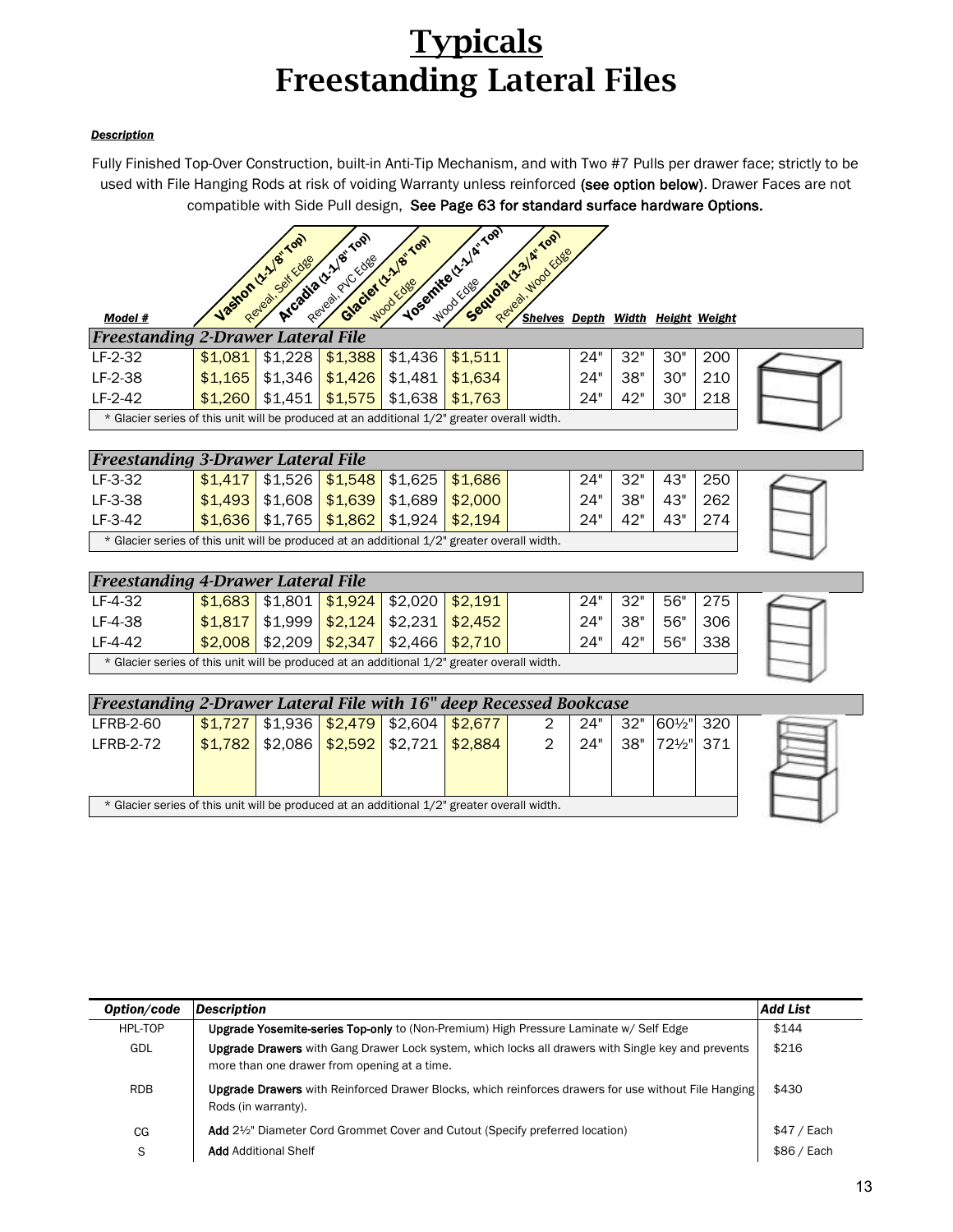# **Typicals Hutches**

#### *Notice*

Units 48" wide and greater with doors will have four doors (15" H), narrower units will have two doors unless specified. 19" vertical clearance under fixed bottom-shelf, 18" clearance at valance.

|                                            |         | Vastron cr. 18 rap<br>Reiden Sex Edge | Arcadia (11/18 Ton)<br>Redeem Prickles | Glacier (317/8° TON | Vosemite (1.1) Ai Told | Sequais 1/3/18 Top)<br>Replacement of Children |              |     |                            |     |  |
|--------------------------------------------|---------|---------------------------------------|----------------------------------------|---------------------|------------------------|------------------------------------------------|--------------|-----|----------------------------|-----|--|
|                                            |         |                                       |                                        |                     |                        |                                                |              |     |                            |     |  |
|                                            |         |                                       |                                        |                     |                        |                                                |              |     |                            |     |  |
| Model #                                    |         |                                       |                                        |                     |                        |                                                | <u>Depth</u> |     | <u>Width Height Weight</u> |     |  |
| <b>Open Top Hutch</b>                      |         |                                       |                                        |                     |                        |                                                |              |     |                            |     |  |
| H-153636                                   | \$508   | \$578                                 | \$650                                  | \$683               | \$744                  |                                                | 15"          | 36" | 36"                        | 83  |  |
| H-154836                                   | \$559   | \$634                                 | \$714                                  | \$749               | \$817                  |                                                | 15"          | 48" | 36"                        | 92  |  |
| H-156036                                   | \$638   | \$724                                 | \$815                                  | \$856               | \$933                  |                                                | 15"          | 60" | 36"                        | 107 |  |
| H-156636                                   | \$663   | \$750                                 | \$847                                  | \$887               | \$966                  |                                                | 15"          | 66" | 36"                        | 117 |  |
| H-157236                                   | \$681   | \$771                                 | \$871                                  | \$915               | \$998                  |                                                | 15"          | 72" | 36"                        | 130 |  |
| H-157836                                   | \$725   | \$823                                 | \$927                                  | \$974               | \$1,061                |                                                | 15"          | 78" | 36"                        | 138 |  |
| H-158436                                   | \$794   | \$901                                 | \$1,016                                | \$1,067             | \$1,163                |                                                | 15"          | 84" | 36"                        | 150 |  |
| <b>Closed Top Hutch</b>                    |         |                                       |                                        |                     |                        |                                                |              |     |                            |     |  |
| H-153636C                                  | \$594   | \$674                                 | \$760                                  | \$799               | \$870                  |                                                | 15"          | 36" | 36"                        | 92  |  |
| H-154836C                                  | \$645   | \$729                                 | \$823                                  | \$864               | \$941                  |                                                | 15"          | 48" | 36"                        | 107 |  |
| H-156036C                                  | \$728   | \$826                                 | \$930                                  | \$976               | \$1,064                |                                                | 15"          | 60" | 36"                        | 117 |  |
| H-156636C                                  | \$752   | \$854                                 | \$963                                  | \$1,011             | \$1,102                |                                                | 15"          | 66" | 36"                        | 130 |  |
| H-157236C                                  | \$771   | \$877                                 | \$987                                  | \$1,036             | \$1,129                |                                                | 15"          | 72" | 36"                        | 138 |  |
| H-157836C                                  | \$818   | \$931                                 | \$1,047                                | \$1,100             | \$1,199                |                                                | 15"          | 78" | 36"                        | 150 |  |
| H-158436C                                  | \$890   | \$1,012                               | \$1,141                                | \$1,198             | \$1,306                |                                                | 15"          | 84" | 36"                        | 166 |  |
| <b>Closed Top Hutch with Hinged Doors</b>  |         |                                       |                                        |                     |                        |                                                |              |     |                            |     |  |
| H-173636HD                                 | \$725   | \$824                                 | \$928                                  | \$975               | \$1,254                |                                                | 17"          | 36" | 36"                        | 98  |  |
| H-174836HD                                 | \$778   | \$882                                 | \$996                                  | \$1,045             | \$1,388                |                                                | 17"          | 48" | 36"                        | 117 |  |
| H-176036HD                                 | \$963   | \$1,092                               | \$1,231                                | \$1,293             | \$1,651                |                                                | 17"          | 60" | 36"                        | 130 |  |
| H-176636HD                                 | \$991   | \$1,124                               | \$1,267                                | \$1,331             | \$1,717                |                                                | 17"          | 66" | 36"                        | 138 |  |
| H-177236HD                                 | \$1,005 | \$1,142                               | \$1,288                                | \$1,353             | \$1,783                |                                                | 17"          | 72" | 36"                        | 150 |  |
| H-177836HD                                 | \$1,087 | \$1,236                               | \$1,392                                | \$1,461             | \$1,883                |                                                | 17"          | 78" | 36"                        | 166 |  |
| H-178436HD                                 | \$1,154 | \$1,306                               | \$1,476                                | \$1,550             | \$1,971                |                                                | 17"          | 84" | 36"                        | 172 |  |
| <b>Closed Top Hutch with Flipper Doors</b> |         |                                       |                                        |                     |                        |                                                |              |     |                            |     |  |
| H-173636FD                                 | \$748   | \$850                                 | \$958                                  | \$1,007             | \$1,295                |                                                | 17"          | 36" | 36"                        | 105 |  |
| H-174836FD                                 | \$802   | \$911                                 | \$1,026                                | \$1,078             | \$1,432                |                                                | 17"          | 48" | 36"                        | 130 |  |
| H-176036FD                                 | \$992   | \$1,125                               | \$1,269                                | \$1,333             | \$1,703                |                                                | 17"          | 60" | 36"                        | 138 |  |
| H-176636FD                                 | \$1,022 | \$1,159                               | \$1,307                                | \$1,372             | \$1,770                |                                                | 17"          | 66" | 36"                        | 150 |  |
| H-177236FD                                 | \$1,037 | \$1,178                               | \$1,328                                | \$1,394             | \$1,839                |                                                | 17"          | 72" | 36"                        | 166 |  |
| H-177836FD                                 | \$1,121 | \$1,273                               | \$1,434                                | \$1,506             | \$1,942                |                                                | 17"          | 78" | 36"                        | 172 |  |
| H-178436FD                                 | \$1,190 | \$1,351                               | \$1,522                                | \$1,598             | \$1,990                |                                                | 17"          | 84" | 36"                        | 194 |  |
|                                            |         |                                       |                                        |                     |                        |                                                |              |     |                            |     |  |

| 20" W LED Task Light (7.5W), Finished Black |                                                                                    |                                                       |  |  |  |                                                                               |     |      |             |  |  |  |
|---------------------------------------------|------------------------------------------------------------------------------------|-------------------------------------------------------|--|--|--|-------------------------------------------------------------------------------|-----|------|-------------|--|--|--|
| TL-20                                       | \$153                                                                              |                                                       |  |  |  | $2 - 1/3$ "                                                                   | 20" | 7/8" |             |  |  |  |
|                                             |                                                                                    |                                                       |  |  |  |                                                                               |     |      |             |  |  |  |
| Option/code                                 |                                                                                    | Description                                           |  |  |  |                                                                               |     |      |             |  |  |  |
| <b>BET</b>                                  |                                                                                    | <b>Upgrade</b> Unit with 6" H Book-End Top            |  |  |  |                                                                               |     |      |             |  |  |  |
| <b>FB</b>                                   |                                                                                    | <b>Upgrade</b> - Laminated/Finished Back (Both Sides) |  |  |  |                                                                               |     |      | Add 25%     |  |  |  |
| HDL / FDL                                   |                                                                                    |                                                       |  |  |  | <b>Upgrade</b> Set of Hinged/Flipper Doors with Lock (One Lock per two doors) |     |      | \$86 / Each |  |  |  |
| S                                           |                                                                                    | <b>Add</b> Additional Shelf                           |  |  |  |                                                                               |     |      |             |  |  |  |
| CG                                          | <b>Add</b> 2½" Diameter Cord Grommet Cover and Cutout (Specify preferred location) | $$47 /$ Each                                          |  |  |  |                                                                               |     |      |             |  |  |  |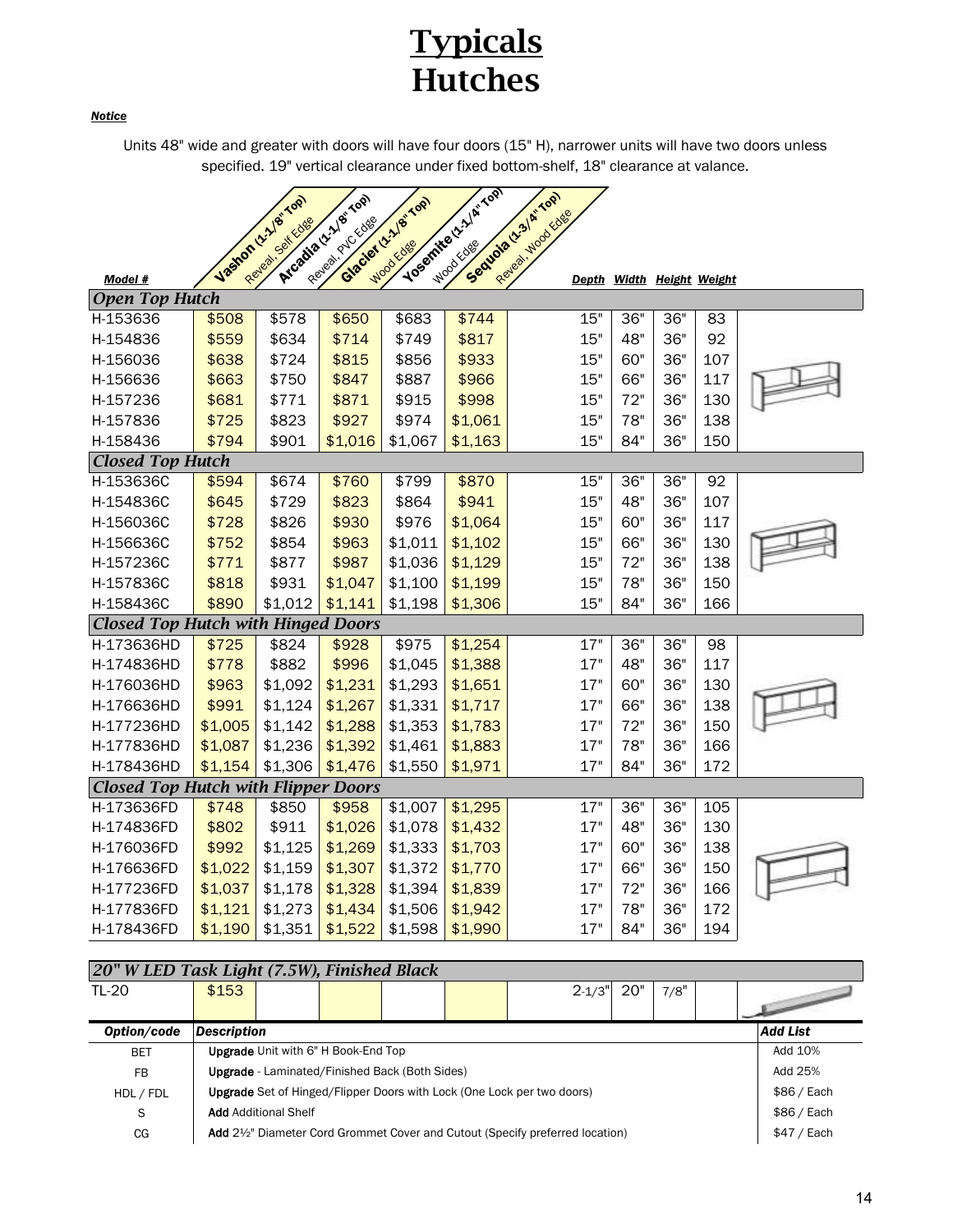### **Typicals Bookcases**

|                                                          |                    | Vastron (1/2) er ron                                  | Arcadia (1.1/8) Top | Glacier (218'Ton) | Vosemite (11/4 rap)                                                   | Sexuoida (3-3) Ri Tool            |                                                                                                         |     |     |     |                             |  |  |  |  |  |
|----------------------------------------------------------|--------------------|-------------------------------------------------------|---------------------|-------------------|-----------------------------------------------------------------------|-----------------------------------|---------------------------------------------------------------------------------------------------------|-----|-----|-----|-----------------------------|--|--|--|--|--|
|                                                          |                    | Region Sex Edge                                       | Register Processes  |                   |                                                                       | Reidenburger Kide                 |                                                                                                         |     |     |     |                             |  |  |  |  |  |
|                                                          |                    |                                                       |                     |                   |                                                                       |                                   |                                                                                                         |     |     |     |                             |  |  |  |  |  |
|                                                          |                    |                                                       |                     |                   |                                                                       |                                   |                                                                                                         |     |     |     |                             |  |  |  |  |  |
| Model #<br>Single Width with Adjustable Shelves          |                    |                                                       |                     |                   |                                                                       | Shelves Depth Width Height Weight |                                                                                                         |     |     |     |                             |  |  |  |  |  |
| BC-3630-12                                               | \$360              | \$436                                                 | \$585               | \$601             | \$680                                                                 | 1                                 | 12"                                                                                                     | 36" | 30" | 69  |                             |  |  |  |  |  |
| BC-3648-12                                               | \$418              | \$495                                                 | \$658               | \$677             | \$752                                                                 | 2                                 | 12"                                                                                                     | 36" | 48" | 95  |                             |  |  |  |  |  |
| BC-3660-12                                               | \$571              | \$662                                                 | \$782               | \$807             | \$878                                                                 | 3                                 | 12"                                                                                                     | 36" | 60" | 120 |                             |  |  |  |  |  |
| BC-3672-12                                               | \$693              | \$800                                                 | \$917               | \$949             | \$950                                                                 | 4                                 | 12"                                                                                                     | 36" | 72" | 144 |                             |  |  |  |  |  |
| BC-3684-12                                               | \$784              | \$899                                                 | \$1,038             | \$1,054           | \$1,071                                                               | 5                                 | 12"                                                                                                     | 36" | 84" | 163 |                             |  |  |  |  |  |
| BC-3630-16                                               | \$435              | \$515                                                 | \$628               | \$646             | \$718                                                                 | 1                                 | 16"                                                                                                     | 36" | 30" | 94  |                             |  |  |  |  |  |
| BC-3648-16                                               | \$492              | \$574                                                 | \$710               | \$732             | \$803                                                                 | 2                                 | 16"                                                                                                     | 36" | 48" | 124 |                             |  |  |  |  |  |
| BC-3660-16                                               | \$631              | \$726                                                 | \$849               | \$892             | \$958                                                                 | 3                                 | 16"                                                                                                     | 36" | 60" | 157 |                             |  |  |  |  |  |
| BC-3672-16                                               | \$699              | \$804                                                 | \$923               | \$955             | \$1,019                                                               | 4                                 | 16"                                                                                                     | 36" | 72" | 190 |                             |  |  |  |  |  |
| BC-3684-16                                               | \$805              | \$920                                                 | \$1,041             | \$1,079           | \$1,139                                                               | 5                                 | 16"                                                                                                     | 36" | 84" | 223 |                             |  |  |  |  |  |
| Double Width with Adjustable Shelves                     |                    |                                                       |                     |                   |                                                                       |                                   |                                                                                                         |     |     |     |                             |  |  |  |  |  |
| BC-D-6030-12                                             | \$824              | \$928                                                 | \$1,113             | \$1,155           | \$1,220                                                               | $\overline{\mathbf{c}}$           | 12"                                                                                                     | 60" | 30" | 116 |                             |  |  |  |  |  |
| BC-D-7230-12                                             | \$845              | \$957                                                 | \$1,141             | \$1,184           | \$1,235                                                               | 2                                 | 12"                                                                                                     | 72" | 30" | 128 |                             |  |  |  |  |  |
| BC-D-6048-12                                             | \$967              | \$1,079                                               | \$1,304             | \$1,355           | \$1,395                                                               | 4                                 | 12"                                                                                                     | 60" | 48" | 142 |                             |  |  |  |  |  |
| BC-D-7248-12                                             | \$1,007            | \$1,129                                               | \$1,355             | \$1,409           | \$1,443                                                               | 4                                 | 12"                                                                                                     | 72" | 48" | 171 |                             |  |  |  |  |  |
| BC-D-6030-16                                             | \$892              | \$1,000                                               | \$1,205             | \$1,250           | \$1,304                                                               | 2                                 | 16"                                                                                                     | 60" | 30" | 146 |                             |  |  |  |  |  |
| BC-D-7230-16                                             | \$900              | \$1,011                                               | \$1,334             | \$1,262           | \$1,315                                                               | 2                                 | 16"                                                                                                     | 72" | 30" | 164 |                             |  |  |  |  |  |
| BC-D-6048-16                                             | \$1,027            | \$1,147                                               | \$1,383             | \$1,438           | \$1,469                                                               | 4                                 | 16"                                                                                                     | 60" | 48" | 174 |                             |  |  |  |  |  |
| BC-D-7248-16                                             | \$1,075            | \$1,199                                               | \$1,447             | \$1,504           | \$1,528                                                               | 4                                 | 16"                                                                                                     | 72" | 48" | 225 |                             |  |  |  |  |  |
| Single-width Hinged Door with Adjustable Shelves         |                    |                                                       |                     |                   |                                                                       |                                   |                                                                                                         |     |     |     |                             |  |  |  |  |  |
| <b>BC-3630HD</b>                                         | \$855              | \$955                                                 | \$1,153             | \$1,197           | \$1,256                                                               | 1                                 | 16"                                                                                                     | 36" | 30" | 119 |                             |  |  |  |  |  |
| <b>BC-3648HD</b>                                         | \$915              | \$1,019                                               | \$1,233             | \$1,280           | \$1,331                                                               | 2                                 | 16"                                                                                                     | 36" | 48" | 161 |                             |  |  |  |  |  |
| <b>BC-3660HD</b>                                         | \$978              | \$1,089                                               | \$1,318             | \$1,370           | \$1,408                                                               | 3                                 | 16"                                                                                                     | 36" | 60" | 203 |                             |  |  |  |  |  |
| <b>BC-3672HD</b>                                         | \$1,075            | \$1,194                                               | \$1,447             | \$1,504           | \$1,528                                                               | 4                                 | 16"                                                                                                     | 36" | 72" | 244 |                             |  |  |  |  |  |
| <b>Single-width Sliding Door with Adjustable Shelves</b> |                    |                                                       |                     |                   |                                                                       |                                   |                                                                                                         |     |     |     |                             |  |  |  |  |  |
| BC-3630SD                                                | \$927              | \$1,032                                               | \$1,233             | \$1,280           | \$1,332                                                               | 1                                 | 16"                                                                                                     | 36" | 30" | 117 |                             |  |  |  |  |  |
| <b>BC-3648SD</b>                                         | \$988              | \$1,101                                               | \$1,313             | \$1,364           | \$1,440                                                               | $\overline{\mathbf{c}}$           | 16"                                                                                                     | 36" | 48" | 158 |                             |  |  |  |  |  |
| <b>BC-3660SD</b>                                         | \$1,051            | \$1,167                                               | \$1,449             | \$1,485           | \$1,507                                                               | 3                                 | 16"                                                                                                     | 36" | 60" | 199 |                             |  |  |  |  |  |
| BC-3672SD                                                | \$1,147            |                                                       | $$1,275$ $$1,526$   | $$1,588$ $$1,605$ |                                                                       | 4                                 | 16"                                                                                                     | 36" | 72" | 240 |                             |  |  |  |  |  |
| Double-width Hinged Door with Adjustable Shelves         |                    |                                                       |                     |                   |                                                                       |                                   |                                                                                                         |     |     |     |                             |  |  |  |  |  |
| BC-D-6030HD                                              | \$1,267            | \$1,393                                               | \$1,569             | \$1,634           | \$1,645                                                               | 2                                 | 16"                                                                                                     | 60" | 30" | 185 |                             |  |  |  |  |  |
| BC-D-7230HD                                              | \$1,316            | \$1,447                                               | \$1,608             | \$1,695           | \$1,770                                                               | 2                                 | 16"                                                                                                     | 72" | 30" | 210 |                             |  |  |  |  |  |
| <b>BC-D-6048HD</b>                                       | \$1,519            | \$1,663                                               | \$1,859             | \$1,922           | \$1,937                                                               | 4                                 | 16"                                                                                                     | 60" | 48" | 234 |                             |  |  |  |  |  |
| BC-D-7248HD                                              | \$1,568            | \$1,716                                               | \$1,912             | \$1,972           | \$1,993                                                               | 4                                 | 16"                                                                                                     | 72" | 48" | 294 |                             |  |  |  |  |  |
| Double-width Sliding Door with Adjustable Shelves        |                    |                                                       |                     |                   |                                                                       |                                   |                                                                                                         |     |     |     |                             |  |  |  |  |  |
| BC-D-6030SD                                              | \$1,340            | \$1,471                                               | \$1,648             | \$1,716           | \$1,720                                                               | 2                                 | $16"$                                                                                                   | 60" | 30" | 183 |                             |  |  |  |  |  |
| BC-D-7230SD                                              | \$1,388            | \$1,524                                               | \$1,728             | \$1,771           | \$1,773                                                               | $\overline{\mathbf{c}}$           | 16"                                                                                                     | 72" | 30" | 207 |                             |  |  |  |  |  |
| BC-D-6048SD                                              | \$1,592            | \$1,739                                               | \$1,938             | \$1,998           | \$2,022                                                               | 4                                 | 16"                                                                                                     | 60" | 48" | 230 |                             |  |  |  |  |  |
| <b>BC-D-7248SD</b>                                       | \$1,640            | \$1,793                                               | \$1,977             | \$2,048           | \$2,078                                                               | 4                                 | 16"                                                                                                     | 72" | 48" | 290 |                             |  |  |  |  |  |
| Option/code                                              | <b>Description</b> |                                                       |                     |                   |                                                                       |                                   |                                                                                                         |     |     |     | <b>Add List</b>             |  |  |  |  |  |
| HDL / SDL                                                |                    |                                                       |                     |                   | Upgrade Set of Hinge/Sliding Doors with Lock (One Lock per two doors) |                                   |                                                                                                         |     |     |     | \$86/Each                   |  |  |  |  |  |
| <b>BET</b>                                               |                    | Upgrade Unit with 6" H Book-End Top                   |                     |                   |                                                                       |                                   |                                                                                                         |     |     |     | Add 10%                     |  |  |  |  |  |
| FB                                                       |                    | <b>Upgrade</b> - Laminated/Finished Back (Both Sides) |                     |                   |                                                                       |                                   |                                                                                                         |     |     |     | Add 25%                     |  |  |  |  |  |
| ${\sf S}$                                                |                    | <b>Add</b> Additional Shelf                           |                     |                   |                                                                       |                                   |                                                                                                         |     |     |     | \$86 / Each<br>$$47 /$ Each |  |  |  |  |  |
| CG                                                       |                    |                                                       |                     |                   |                                                                       |                                   | Add 2 <sup>1</sup> / <sub>2</sub> " Diameter Cord Grommet Cover and Cutout (Specify preferred location) |     |     |     |                             |  |  |  |  |  |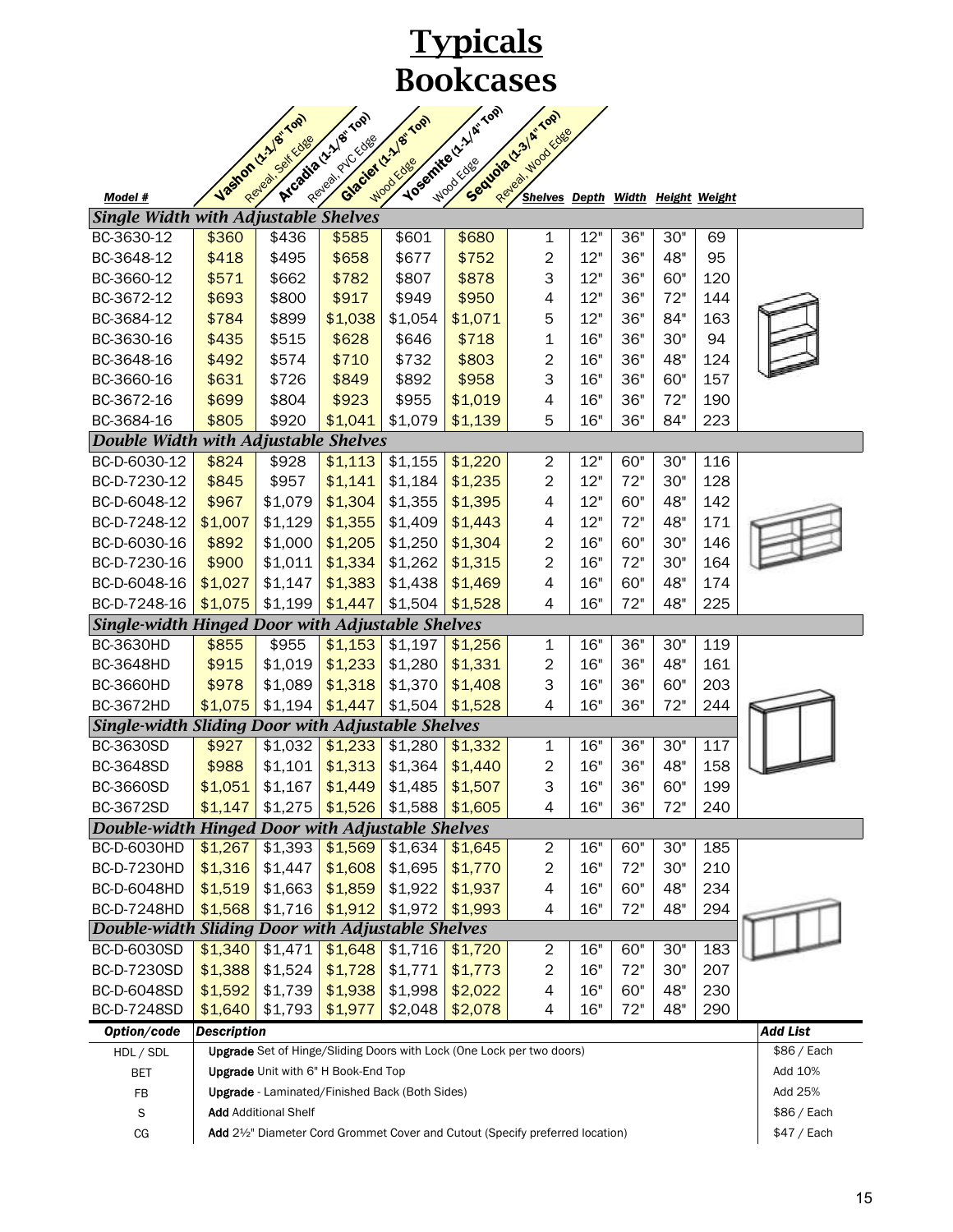### **Typicals Wardrobes**

#### *Description*

|                                                | Wardrobes are designed with Full Overlay Hinged Doors, and Leveling Glides.<br>Fully Finished Interior, Unfinished Back Standard. |                                         |                                                              |                    |                     |                                      |            |            |                           |  |  |  |
|------------------------------------------------|-----------------------------------------------------------------------------------------------------------------------------------|-----------------------------------------|--------------------------------------------------------------|--------------------|---------------------|--------------------------------------|------------|------------|---------------------------|--|--|--|
| Model #                                        |                                                                                                                                   | Vashon (11/8' Top)<br>Religion Set Edge | Arcadia Lives Top<br>Glacier 12-1 et Top)<br>Region PVC Edge |                    | Voemite (151/4" Top | Sequal@123/8 Top<br>Reides Hood Edge |            |            | Depth Width Height Weight |  |  |  |
| <b>Wardrobe with Coat Pole</b>                 |                                                                                                                                   |                                         |                                                              |                    |                     |                                      |            |            |                           |  |  |  |
| <b>WRCP-1866</b><br><b>WRCP-3666</b>           | \$1,032<br>\$1,156                                                                                                                | \$1,173<br>\$1,312                      | \$1,387<br>\$1,553                                           | \$1,472<br>\$1,664 | \$1,520<br>\$1,714  | 24"<br>24"                           | 18"<br>36" | 66"<br>66" | 187<br>210                |  |  |  |
| Wardrobe With Upper Fixed Shelf and Coat Pole. |                                                                                                                                   |                                         |                                                              |                    |                     |                                      |            |            |                           |  |  |  |
| <b>WRCS-1866</b><br><b>WRCS-3666</b>           | \$1,086<br>\$1,253                                                                                                                | \$1,232<br>\$1,423                      | \$1,459<br>\$1,684                                           | \$1,575<br>\$1,790 | \$1,623<br>\$1,841  | 24"<br>24"                           | 18"<br>36" | 66"<br>66" | 187<br>210                |  |  |  |

| Wardrobe with Coat Pole Left and Right Adjustable Shelves                                                                                                                                                                                                |  |  |                                         |  |  |     |     |     |     |                       |
|----------------------------------------------------------------------------------------------------------------------------------------------------------------------------------------------------------------------------------------------------------|--|--|-----------------------------------------|--|--|-----|-----|-----|-----|-----------------------|
| WRSS-3666*                                                                                                                                                                                                                                               |  |  | \$1,549 \$1,758 \$2,080 \$2,166 \$2,225 |  |  | 24" | 18" | 66' | 243 | <b>Shelving Right</b> |
|                                                                                                                                                                                                                                                          |  |  |                                         |  |  |     |     |     |     |                       |
| * When describing a Wardrobe with Coat Pole and Adjustable Shelves in your order, make sure to indicate Shelving<br>orientation by replacing the asterisk $(*)$ in the model with <b>L</b> for left or with <b>R</b> for right as depicted to the right. |  |  |                                         |  |  |     |     |     |     |                       |

| Option/code | Description                                                            | Add List    |
|-------------|------------------------------------------------------------------------|-------------|
| FB          | <b>Upgrade</b> - Laminated/Finished Back (Both Sides)                  | Add 25%     |
| <b>HDL</b>  | <b>Upgrade Hinge Door</b> with Lock (One Lock per door)                | \$86 / Each |
| <b>SDL</b>  | <b>Upgrade Set of Sliding Doors</b> with Lock (One Lock per two doors) | \$86 / Each |
| S           | <b>Add</b> Additional Shelf                                            | \$86 / Each |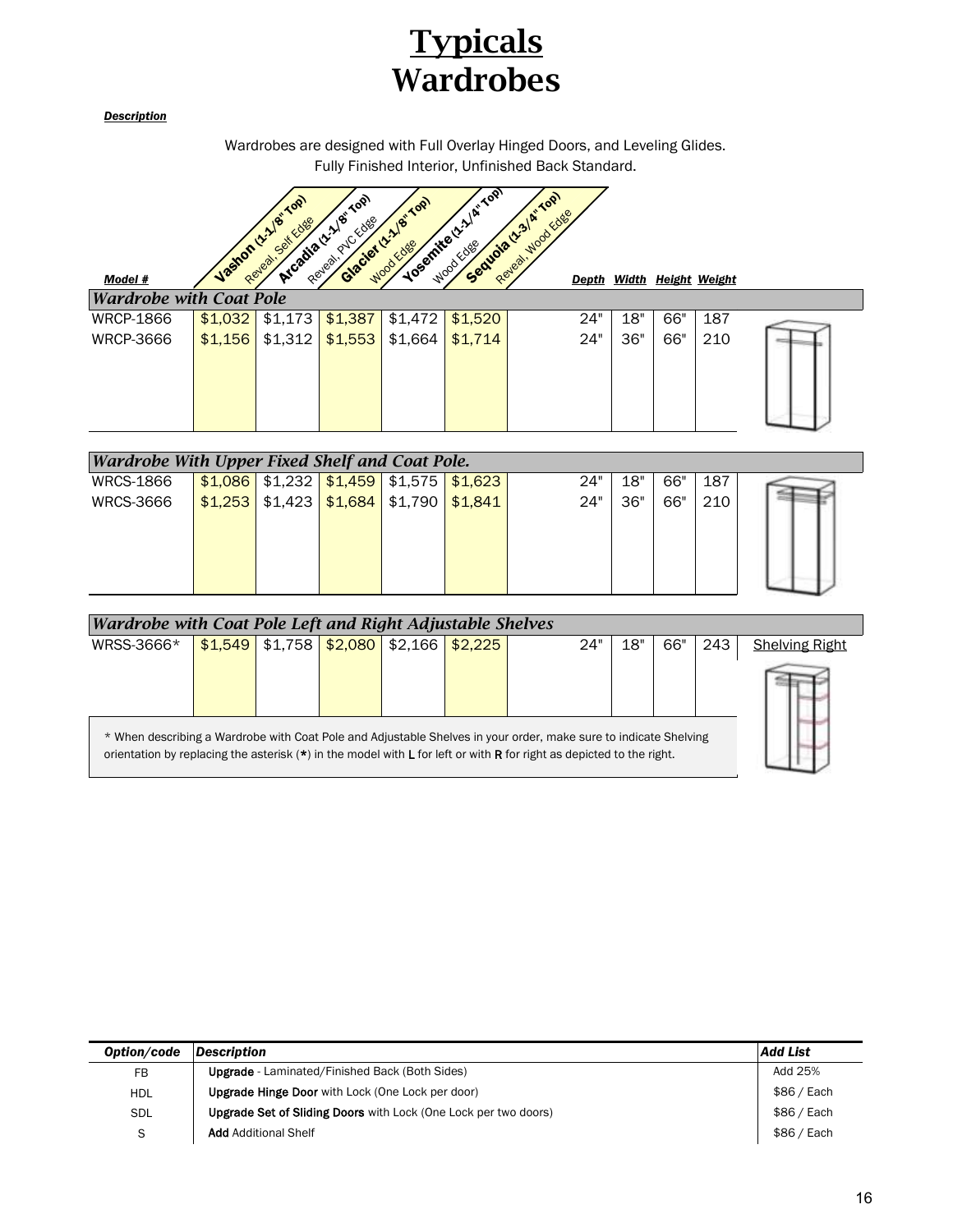### **Systems Specifications**

See below for additional product specifications not listed on the individual product page(s).

#### **Overheads**

3/4" Industrial board covered on both sides with (TFL) thermo-fused laminate and finished with matching Self Edge. Fits standard binders. Standard with French Cleat hardware for wall mounting application. Units 48" Wide or greater will have center divider unless specified.

#### **With Doors**

Hinged door uses 110° self-closing hinge. Flipper Door slides up and over top of unit, whereas Inside-Flipper Doors slides up and inside of the unit; both fit standard binders.

#### **Storage Pedestals**

3/4" Industrial board laminated with thermo-fused laminate. Unit comes with unfinished-top and unfinishedback, with full-extension Accuride® or Accuride-supported hardware with 1" over travel, with black vinyl box/file drawers, and with leveling glides.

**End Support Panels 1-1/8" (TFL/LP) Self Edge, PVC Edge**

1-1/8" Industrial board covered on both sides with (TFL) thermo-fused laminate and finished with selection of edge option. All supports supplied with leveling glides and mounting hardware.

**Work Surfaces 1-1/8" (TFL/LP) Self Edge, PVC Edge, T-Mold Edge, or Wood Edge**

1-1/8" Industrial board covered on both sides with (TFL) thermo-fused laminate and finished with selection of edge option.

Wood Edge stain available to match most Standard Laminate Finishes, Non-standard matches may not be available without an additional upcharge depending on selection, please inquire in advance of order.

#### **Work Surfaces 1¼" (HPL) Self Edge, PVC Edge, T-Mold Edge, or Wood Edge**

1-1/4" Industrial board laminated with (HPL) high pressure laminate and backing sheet and finished with selection of edge option.

Wood Edge stain available to match most Standard Laminate Finishes, Non-standard matches may not be available without an additional upcharge depending on selection, please inquire in advance of order.

#### **Work Surfaces 1¾" (HPL) Self Edge, or Wood Edge**

1-3/4" Industrial board laminated with (HPL) high pressure laminate and backing sheet and finished with selection of edge option.

Wood Edge stain available to match most Standard Laminate Finishes, Non-standard matches may not be available without an additional upcharge depending on selection, please inquire in advance of order.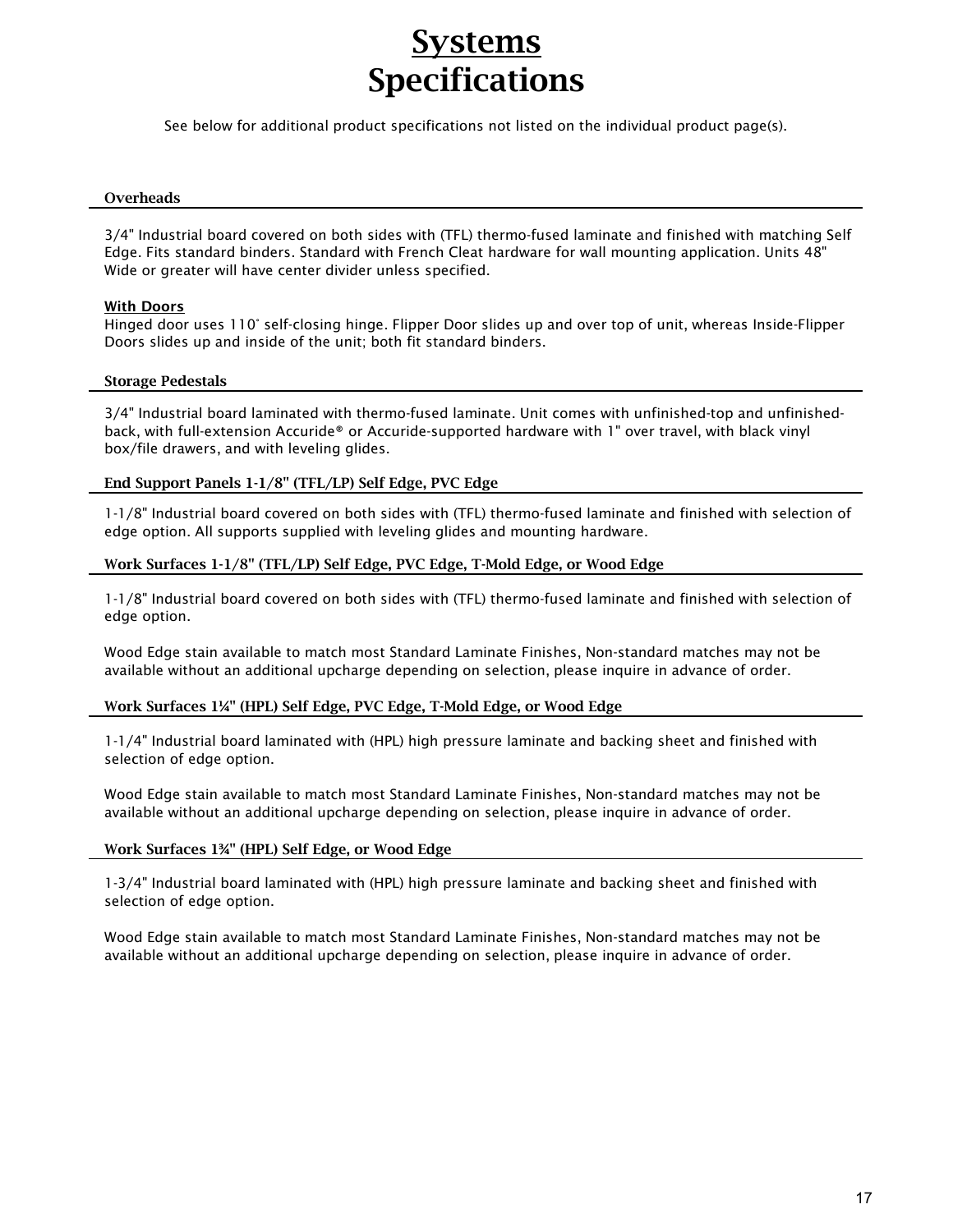### **Systems Overheads**

| Model #                                  | <b>Depth</b>      | Width | <b>Height</b>     | <b>List Price</b>                                                                                 | Weight |  |
|------------------------------------------|-------------------|-------|-------------------|---------------------------------------------------------------------------------------------------|--------|--|
| <b>Open Top with Valance (Self Edge)</b> |                   |       |                   |                                                                                                   |        |  |
| H1VS-1724                                | $14\frac{1}{2}$   | 24"   | 17"               | \$204                                                                                             | 27     |  |
| H1VS-1730                                | $14\frac{1}{2}$ " | 30"   | 17"               | \$243                                                                                             | 29     |  |
| H1VS-1736                                | $14\frac{1}{2}$ " | 36"   | 17"               | \$270                                                                                             | 31     |  |
| H1VS-1742                                | $14\frac{1}{2}$   | 42"   | 17"               | \$294                                                                                             | 34     |  |
| H1VS-1748                                | $14\frac{1}{2}$   | 48"   | 17"               | \$345                                                                                             | 38     |  |
| H1VS-1754                                | $14\frac{1}{2}$   | 54"   | 17"               | \$399                                                                                             | 41     |  |
| H1VS-1760                                | $14\frac{1}{2}$ " | 60"   | 17"               | \$409                                                                                             | 45     |  |
| H1VS-1766                                | $14\frac{1}{2}$   | 66"   | 17"               | \$446                                                                                             | 48     |  |
| H1VS-1772                                | $14\frac{1}{2}$ " | 72"   | 17"               | \$463                                                                                             | 52     |  |
| <b>Closed with Valance (Self Edge)</b>   |                   |       |                   |                                                                                                   |        |  |
| H2VS-1724                                | $14\frac{1}{2}$   | 24"   | 17"               | \$266                                                                                             | 29     |  |
| H2VS-1730                                | $14\frac{1}{2}$   | 30"   | 17"               | \$316                                                                                             | 31     |  |
| H2VS-1736                                | $14\frac{1}{2}$   | 36"   | 17"               | \$351                                                                                             | 33     |  |
| H2VS-1742                                | $14\frac{1}{2}$   | 42"   | 17"               | \$407                                                                                             | 36     |  |
| H2VS-1748                                | $14\frac{1}{2}$   | 48"   | 17"               | \$472                                                                                             | 40     |  |
| H2VS-1754                                | $14\frac{1}{2}$   | 54"   | 17"               | \$540                                                                                             | 43     |  |
| H2VS-1760                                | $14\frac{1}{2}$   | 60"   | 17"               | \$576                                                                                             | 47     |  |
| H2VS-1766                                | $14\frac{1}{2}$   | 66"   | 17"               | \$609                                                                                             | 50     |  |
| H2VS-1772                                | $14\frac{1}{2}$   | 72"   | 17"               | \$645                                                                                             | 54     |  |
|                                          |                   |       |                   | Closed Top with Outside Flipper Door and Valance (Self Edge)                                      |        |  |
| H3VS-1724                                | $15\frac{1}{4}$ " | 24"   | $17\frac{1}{4}$   | \$484                                                                                             | 40     |  |
| H3VS-1730                                | 151/4"            | 30"   | $17\frac{1}{4}$   | \$531                                                                                             | 43     |  |
| H3VS-1736                                | 151/4"            | 36"   | $17\frac{1}{4}$ " | \$554                                                                                             | 47     |  |
| H3VS-1742                                | 151/4"            | 42"   | $17\frac{1}{4}$ " | \$616                                                                                             | 54     |  |
| H3VS-1748                                | $15\frac{1}{4}$   | 48"   | $17\frac{1}{4}$ " | \$670                                                                                             | 60     |  |
| H3VS-1754                                | 151/4"            | 54"   | $17\frac{1}{4}$ " | \$912                                                                                             | 66     |  |
| H3VS-1760                                | 151/4"            | 60"   | $17\frac{1}{4}$   | \$949                                                                                             | 73     |  |
| H3VS-1766                                | 151/4"            | 66"   | $17\frac{1}{4}$   | \$984                                                                                             | 79     |  |
| H3VS-1772                                | 151/4"            | 72"   | $17\frac{1}{4}$ " | \$1,001                                                                                           | 84     |  |
|                                          |                   |       |                   | Closed Top with Inside Flipper Door and Valance (Self Edge)                                       |        |  |
| H4VS-1724                                | 17"               | 24"   | $17\frac{1}{2}$   | \$501                                                                                             | 40     |  |
| H4VS-1730                                | 17"               | 30"   | $17\frac{1}{2}$   | \$551                                                                                             | 43     |  |
| H4VS-1736                                | 17"               | 36"   | $17\frac{1}{2}$ " | \$571                                                                                             | 47     |  |
| H4VS-1742                                | 17"               | 42"   | $17\frac{1}{2}$   | \$633                                                                                             | 54     |  |
| H4VS-1748                                | 17"               | 48"   | $17\frac{1}{2}$ " | \$686                                                                                             | 60     |  |
| H4VS-1754                                | 17"               | 54"   | $17\frac{1}{2}$   | \$929                                                                                             | 66     |  |
| H4VS-1760                                | 17"               | 60"   | $17\frac{1}{2}$ " | \$966                                                                                             | 73     |  |
| H4VS-1766                                | 17"               | 66"   | $17\frac{1}{2}$   | \$1,002                                                                                           | 79     |  |
| H4VS-1772                                | 17"               | 72"   | $17\frac{1}{2}$   | \$1,018                                                                                           | 84     |  |
|                                          |                   |       |                   | * Flipper door units up to 82" wide have two doors, and units with greater width will have three. |        |  |

| Option/code | Description                                                                        | Add List               |
|-------------|------------------------------------------------------------------------------------|------------------------|
| ODL         | <b>Upgrade Overhead Door</b> with Lock, (1) Per Set of Two Doors                   | \$86 / Each            |
| <b>BET</b>  | <b>Upgrade Unit</b> with 6" H Book-End Top                                         | Add 10%                |
| CG          | <b>Add</b> 2½" Diameter Cord Grommet Cover and Cutout (Specify preferred location) | $$47 /$ Each           |
| <b>RD</b>   | Add (2) Additional Record Dividers                                                 | $$9 /$ Each            |
|             |                                                                                    | Continued on next page |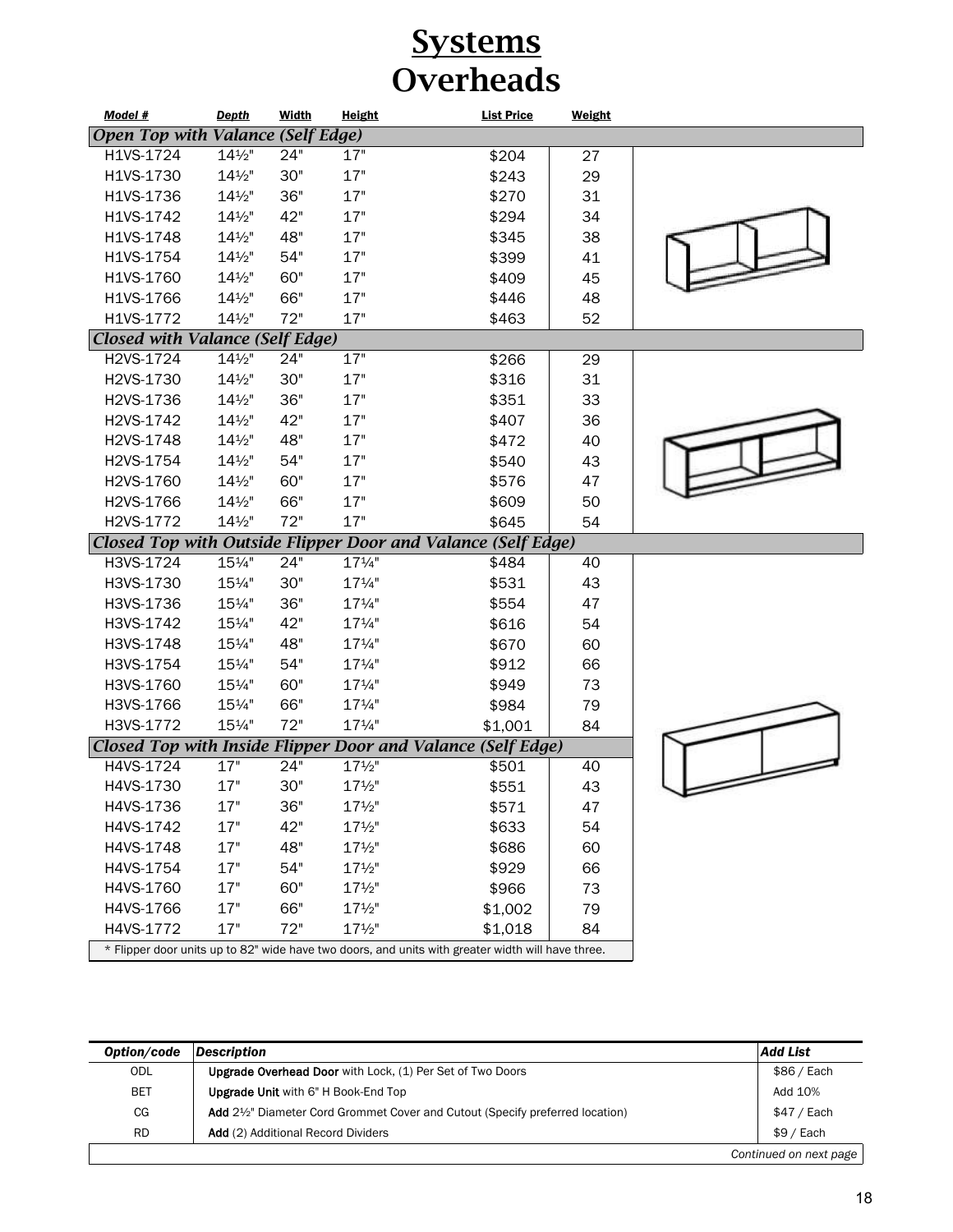### **Systems Overheads**

| Continued from previous page             |                 |              |               |                                                                                                |        |  |
|------------------------------------------|-----------------|--------------|---------------|------------------------------------------------------------------------------------------------|--------|--|
| Model #                                  | <u>Depth</u>    | <b>Width</b> | <b>Height</b> | <b>List Price</b>                                                                              | Weight |  |
| Closed Top with Hinged Doors (Self Edge) |                 |              |               |                                                                                                |        |  |
| H5S-1524                                 | 151/4"          | 24"          | 15"           | \$437                                                                                          | 37     |  |
| H5S-1530                                 | 151/4"          | 30"          | 15"           | \$474                                                                                          | 42     |  |
| H5S-1536                                 | 151/4"          | 36"          | 15"           | \$491                                                                                          | 44     |  |
| H5S-1542                                 | 151/4"          | 42"          | 15"           | \$547                                                                                          | 50     |  |
| H5S-1548                                 | 151/4"          | 48"          | 15"           | \$587                                                                                          | 56     |  |
| H5S-1554                                 | 151/4"          | 54"          | 15"           | \$817                                                                                          | 61     |  |
| H5S-1560                                 | 151/4"          | 60"          | 15"           | \$842                                                                                          | 68     |  |
| H5S-1566                                 | 151/4"          | 66"          | 15"           | \$863                                                                                          | 72     |  |
| H5S-1572                                 | 151/4"          | 72"          | 15"           | \$869                                                                                          | 78     |  |
|                                          |                 |              |               | Closed Top with Hinged Doors and Valance (Self Edge)                                           |        |  |
| H5VS-1724                                | 151/4"          | 24"          | 17"           | \$462                                                                                          | 40     |  |
| H5VS-1730                                | $15\%$          | 30"          | 17"           | \$507                                                                                          | 47     |  |
| H5VS-1736                                | 151/4"          | 36"          | 17"           | \$529                                                                                          | 49     |  |
| H5VS-1742                                | 151/4"          | 42"          | 17"           | \$588                                                                                          | 54     |  |
| H5VS-1748                                | 151/4"          | 48"          | 17"           | \$640                                                                                          | 60     |  |
| H5VS-1754                                | 151/4"          | 54"          | 17"           | \$871                                                                                          | 66     |  |
| H5VS-1760                                | 151/4"          | 60"          | 17"           | \$906                                                                                          | 73     |  |
| H5VS-1766                                | $15\frac{1}{4}$ | 66"          | 17"           | \$939                                                                                          | 79     |  |
| H5VS-1772                                | 151/4"          | 72"          | 17"           | \$955                                                                                          | 84     |  |
|                                          |                 |              |               | <b>Closed Top with Aluminum-Frame Plexi-Glass Doors (Self Edge)</b>                            |        |  |
| H5AL-1524                                | 151/4"          | 24"          | 15"           | \$652                                                                                          | 37     |  |
| H5AL-1530                                | 151/4"          | 30"          | 15"           | \$716                                                                                          | 42     |  |
| H5AL-1536                                | 151/4"          | 36"          | 15"           | \$728                                                                                          | 44     |  |
| H5AL-1542                                | $15\%$          | 42"          | 15"           | \$838                                                                                          | 50     |  |
| H5AL-1548                                | 151/4"          | 48"          | 15"           | \$908                                                                                          | 56     |  |
| H5AL-1554                                | 151/4"          | 54"          | 15"           | \$1,236                                                                                        | 61     |  |
| H5AL-1560                                | 151/4"          | 60"          | 15"           | \$1,272                                                                                        | 68     |  |
| H5AL-1566                                | 151/4"          | 66"          | 15"           | \$1,311                                                                                        | 72     |  |
| H5AL-1572                                | $15\frac{1}{4}$ | 72"          | 15"           | \$1,335                                                                                        | 78     |  |
|                                          |                 |              |               | * Available with Clear, Frosted, or Smoked/Bronzed Plexi-Glass Color, please specify in order. |        |  |
|                                          |                 |              |               | Closed Top with Aluminum-Frame Plexi-Glass Doors (Self Edge)                                   |        |  |
| H5VAL-1724                               | $15\frac{1}{4}$ | 24"          | 17"           | \$679                                                                                          | 40     |  |
| H5VAL-1730                               | 151/4"          | 30"          | 17"           | \$752                                                                                          | 43     |  |
| H5VAL-1736                               | 151/4"          | 36"          | 17"           | \$800                                                                                          | 47     |  |
| H5VAL-1742                               | 151/4"          | 42"          | 17"           | \$895                                                                                          | 54     |  |
| H5VAL-1748                               | 151/4"          | 48"          | 17"           | \$981                                                                                          | 60     |  |
| H5VAL-1754                               | 151/4"          | 54"          | 17"           | \$1,311                                                                                        | 66     |  |
| H5VAL-1760                               | 151/4"          | 60"          | 17"           | \$1,361                                                                                        | 73     |  |
| H5VAL-1766                               | 151/4"          | 66"          | 17"           | \$1,407                                                                                        | 79     |  |
| H5VAL-1772                               | 151/4"          | 72"          | 17"           | \$1,455                                                                                        | 84     |  |
|                                          |                 |              |               | * Available with Clear, Frosted, or Smoked/Bronzed Plexi-Glass Color, please specify in order. |        |  |

| Option/code | Description                                                                        | Add List     |
|-------------|------------------------------------------------------------------------------------|--------------|
| <b>ODL</b>  | <b>Upgrade Overhead Door</b> with Lock, (1) Per Set of Two Doors                   | \$86 / Each  |
| <b>BET</b>  | <b>Upgrade Unit</b> with 6" H Book-End Top                                         | Add 10%      |
| CG          | <b>Add</b> 2½" Diameter Cord Grommet Cover and Cutout (Specify preferred location) | $$47 /$ Each |
| <b>RD</b>   | <b>Add</b> (2) Additional Record Dividers                                          | $$9/$ Each   |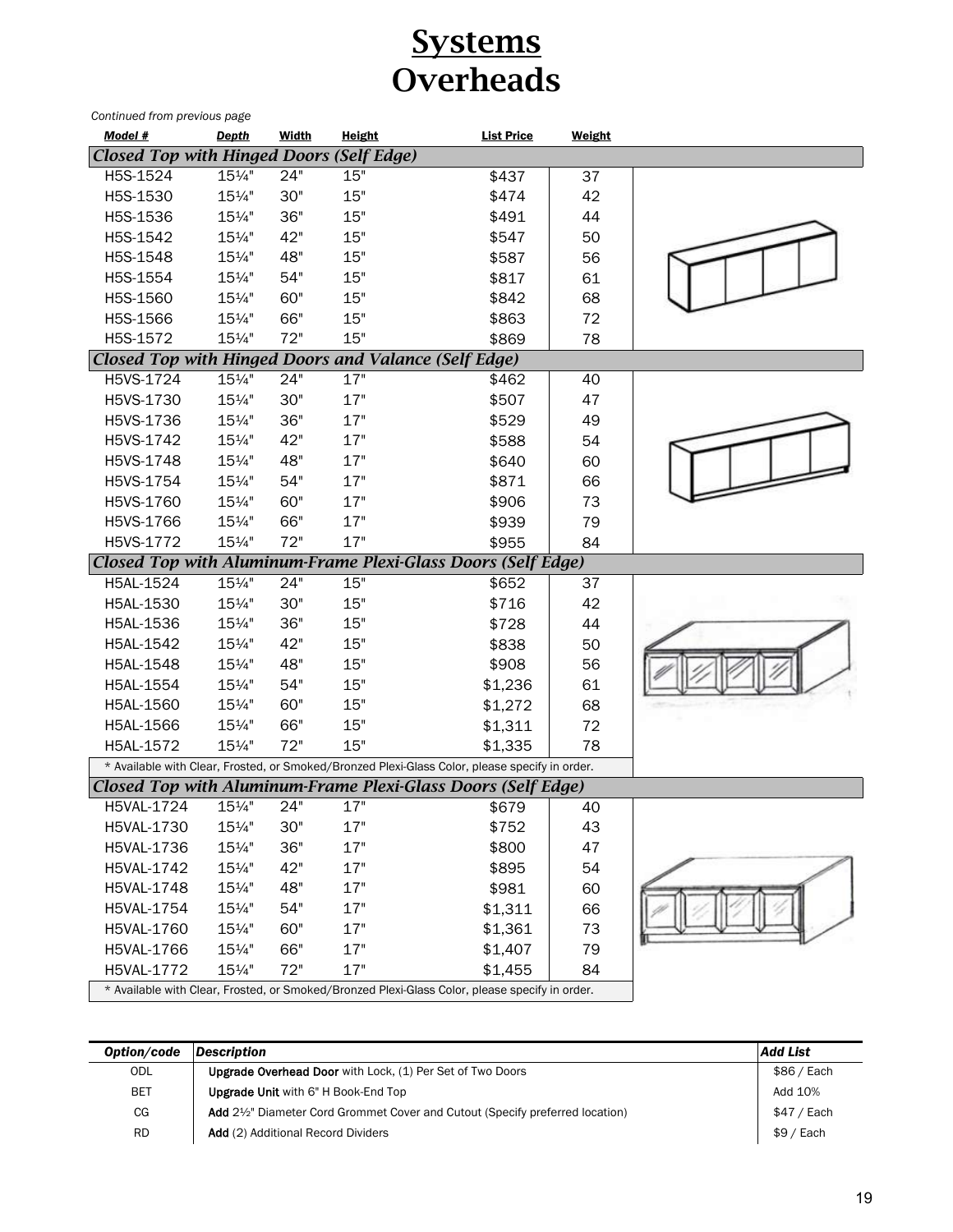# **Systems Under-surface Storage Pedestals**

| Model #                                      | Depth             | Width             | Height                                                          | <b>List Price</b>                                                                                  | Weight |  |
|----------------------------------------------|-------------------|-------------------|-----------------------------------------------------------------|----------------------------------------------------------------------------------------------------|--------|--|
| Box / Box / File Drawer Storage Pedestal     |                   |                   |                                                                 |                                                                                                    |        |  |
| SP-A-16                                      | 191/2"            | 16"               | $28 - 3/8"$                                                     | \$385                                                                                              | 78     |  |
| SP-A-19                                      | 191/2"            | 19"               | $28 - 3/8"$                                                     | \$549                                                                                              | 89     |  |
| <b>SP-A-30</b>                               | 191/2"            | 293/4"            | $28 - 3/8"$                                                     | \$703                                                                                              | 107    |  |
| SP-A-36                                      | 191/2"            | $35\frac{3}{4}$ " | $28 - 3/8"$                                                     | \$855                                                                                              | 128    |  |
|                                              |                   |                   |                                                                 |                                                                                                    |        |  |
| 4-Box Drawer Storage Pedestal                |                   |                   |                                                                 |                                                                                                    |        |  |
| SP-B-16                                      | 191/2"            | 16"               | $28 - 3/8"$                                                     | \$440                                                                                              | 80     |  |
| SP-B-19                                      | 191/2"            | 19"               | $28 - 3/8"$                                                     | \$649                                                                                              | 91     |  |
| SP-B-30                                      | 191/2"            | 293/4"            | $28 - 3/8"$                                                     | \$782                                                                                              | 108    |  |
| SP-B-36                                      | 191/2"            | 353/4"            | $28-3/8"$                                                       | \$812                                                                                              | 132    |  |
|                                              |                   |                   |                                                                 |                                                                                                    |        |  |
| (Vertical) File/File Drawer Storage Pedestal |                   |                   |                                                                 |                                                                                                    |        |  |
| SP-C-16                                      | 191/2"            | 16"               | $28 - 3/8"$                                                     | \$380                                                                                              | 78     |  |
| SP-C-19                                      | $19\frac{1}{2}$ " | 19"               | $28 - 3/8"$                                                     | \$575                                                                                              | 89     |  |
| <b>SP-C-30</b>                               | $19\frac{1}{2}$   | 293/4"            | $28 - 3/8"$                                                     | \$704                                                                                              | 107    |  |
| <b>SP-C-36</b>                               | 191/2"            | $35\frac{3}{4}$ " | $28 - 3/8"$                                                     | \$751                                                                                              | 128    |  |
|                                              |                   |                   |                                                                 | * Units of 19" or greater width may be set to facilitate Front-to-back Facing Legal-Width sorting. |        |  |
|                                              |                   |                   |                                                                 | * Units of 36" or greater width standard with Two drawer pulls per face.                           |        |  |
|                                              |                   |                   |                                                                 |                                                                                                    |        |  |
| <b>Box / File Drawer Storage Pedestal</b>    |                   |                   |                                                                 |                                                                                                    |        |  |
| <b>SP-BF-16</b>                              | 191/2"            | 16"               | 20"                                                             | \$246                                                                                              |        |  |
|                                              |                   |                   |                                                                 |                                                                                                    |        |  |
|                                              |                   |                   |                                                                 | * Unit designed with 1-1/8" plinth base for added clearance.                                       |        |  |
|                                              |                   |                   | * (MB) Upgrade increases overall height to 22 <sup>1/2"</sup> . |                                                                                                    |        |  |
|                                              |                   |                   |                                                                 | Upper Box/Box/Letter File, Lower Lateral File Drawer, Combo Storage Pedestal                       |        |  |
| CP-35                                        | 191/2"            | 343/4"            | $28 - 3/8"$                                                     | \$869                                                                                              | 153    |  |
|                                              |                   |                   |                                                                 |                                                                                                    |        |  |
|                                              |                   |                   |                                                                 | * This unit requires (2) Two Locking upgrades to secure all drawers                                |        |  |

| Option/code    | <b>Description</b>                                                                                                                                                                         | Add List               |
|----------------|--------------------------------------------------------------------------------------------------------------------------------------------------------------------------------------------|------------------------|
| $L-L$ or $L-R$ | <b>Upgrade</b> Drawer with Lock, L-L for Left-hand side of face, L-R for Right-hand side.                                                                                                  | \$85/Each              |
| FT             | <b>Upgrade</b> with Laminated/Finished Top (Under-surface).                                                                                                                                | Add 5%                 |
| <b>FB</b>      | <b>Upgrade</b> with Laminated/Finished Back.                                                                                                                                               | Add 10%                |
| <b>MB</b>      | <b>Upgrade</b> (Under-surface) Mobility, Includes Laminated/Finished Top & Back, and Front-Locking Casters.                                                                                | \$222                  |
| <b>FM</b>      | <b>Upgrade</b> (Freestanding) Mobility, Includes 1-1/8" Applied Finished Top, Laminated/Finished Back, and<br>Front-Locking Casters. Finished Height 29 <sup>1/2"</sup> to match Typicals. | \$295                  |
| Depth ≤30"     | <b>Upgrade</b> Unit overall depth up-to 30", Case Only.                                                                                                                                    | \$162                  |
| <b>AFT</b>     | <b>Add</b> 1-1/8" Thick Applied Finished Top w/ Matching 3MM PVC Edge. Finished Height 29½" to match<br>Typicals.                                                                          | \$208                  |
| BB             | Add 3/4" thick pull-out Bread Board-style shelf above pedestal top drawer.                                                                                                                 | \$146                  |
|                |                                                                                                                                                                                            | Continued on next page |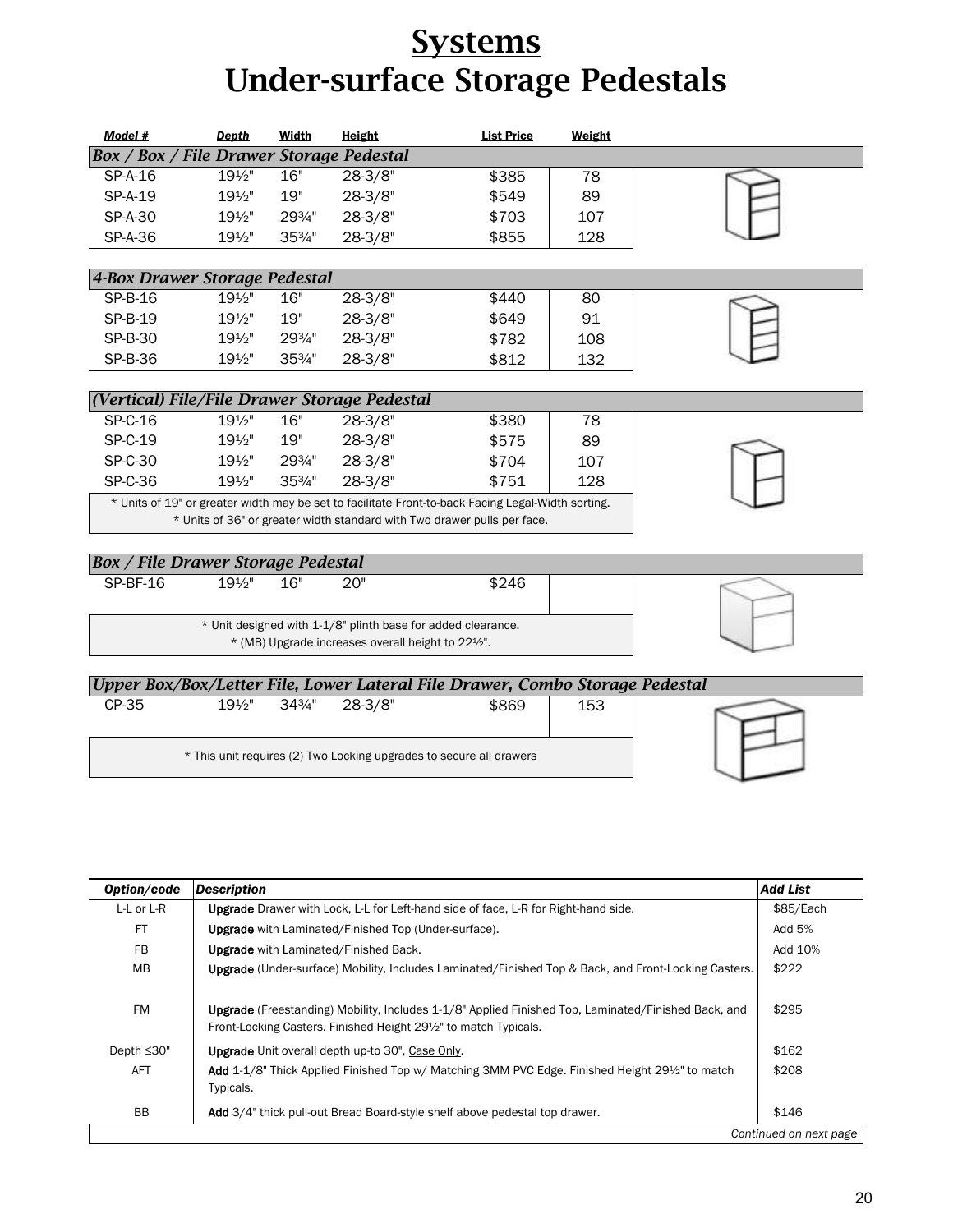### **Systems Under-surface Storage Pedestals**

| Continued from previous page                   |                   |                   |             |                   |        |  |
|------------------------------------------------|-------------------|-------------------|-------------|-------------------|--------|--|
| Model #                                        | Depth             | Width             | Height      | <b>List Price</b> | Weight |  |
| Open Storage with One Adjustable Shelf         |                   |                   |             |                   |        |  |
| SP-D-10                                        | $19\frac{1}{2}$ " | $9^{3}/4"$        | $28-3/8"$   | \$300             | 47     |  |
| SP-D-16                                        | $19\frac{1}{2}$ " | $15\frac{3}{4}$ " | $28 - 3/8"$ | \$333             | 51     |  |
| SP-D-24                                        | 191/2"            | $23\frac{3}{4}$ " | $28-3/8"$   | \$365             | 63     |  |
| SP-D-30                                        | $19\frac{1}{2}$ " | 293/4"            | $28-3/8"$   | \$382             | 74     |  |
| SP-D-36                                        | $19\frac{1}{2}$   | $35\frac{3}{4}$ " | $28-3/8"$   | \$444             | 81     |  |
|                                                |                   |                   |             |                   |        |  |
| Sliding Door Storage with One Adjustable Shelf |                   |                   |             |                   |        |  |
| <b>SP-E-30</b>                                 | $19\frac{1}{2}$ " | 293/4"            | $28-3/8"$   | \$673             | 85     |  |
| SP-E-36                                        | $19\frac{1}{2}$ " | $35\frac{3}{4}$ " | $28 - 3/8"$ | \$699             | 94     |  |
|                                                |                   |                   |             |                   |        |  |
|                                                |                   |                   |             |                   |        |  |
|                                                |                   |                   |             |                   |        |  |
| Hinge Door Storage with One Adjustable Shelf   |                   |                   |             |                   |        |  |
| SP-F-16                                        | $19\frac{1}{2}$ " | 153/4"            | $28 - 3/8"$ | \$460             | 61     |  |
| SP-F-24                                        | $19\frac{1}{2}$   | $23\frac{3}{4}$ " | $28 - 3/8"$ | \$552             | 76     |  |
| SP-F-30                                        | $19\frac{1}{2}$   | $29\frac{3}{4}$ " | $28-3/8"$   | \$589             | 94     |  |
| SP-F-36                                        | $19\frac{1}{2}$ " | $35\frac{3}{4}$ " | $28 - 3/8"$ | \$688             | 104    |  |

| Option/code | <b>Description</b>                                                                                                                                                                        | Add List  |
|-------------|-------------------------------------------------------------------------------------------------------------------------------------------------------------------------------------------|-----------|
| L-L or L-R  | <b>Upgrade</b> Door with Lock, L-L for Left-hand side of face, L-R for Right-hand side.                                                                                                   | \$85/Each |
| <b>FT</b>   | <b>Upgrade</b> with Laminated/Finished Top (Under-surface).                                                                                                                               | Add 5%    |
| <b>FB</b>   | <b>Upgrade</b> with Laminated/Finished Back.                                                                                                                                              | Add 10%   |
| <b>MB</b>   | <b>Upgrade</b> (Under-surface) Mobility, Includes Laminated/Finished Top & Back, and Front-Locking Casters.                                                                               | \$222     |
| <b>FM</b>   | <b>Upgrade</b> (Freestanding) Mobility, Includes 1-1/8" Applied Finished Top, Laminated/Finished Back, and<br>Front-Locking Casters. Finished Height 29 <sup>1/2</sup> to match Typicals. | \$295     |
| Depth ≤30"  | <b>Upgrade</b> Unit overall depth up-to 30", Case Only.                                                                                                                                   | \$162     |
| <b>AFT</b>  | Add 1-1/8" Thick Applied Finished Top w/ Matching 3MM PVC Edge. Finished Height 29½" to match<br>Typicals.                                                                                | \$208     |
| <b>BB</b>   | Add 3/4" thick pull-out Bread Board-style shelf above pedestal top drawer.                                                                                                                | \$146     |
| S           | Add (1) One additional 3/4" thick Shelf with Matching Tape Edge                                                                                                                           | \$86      |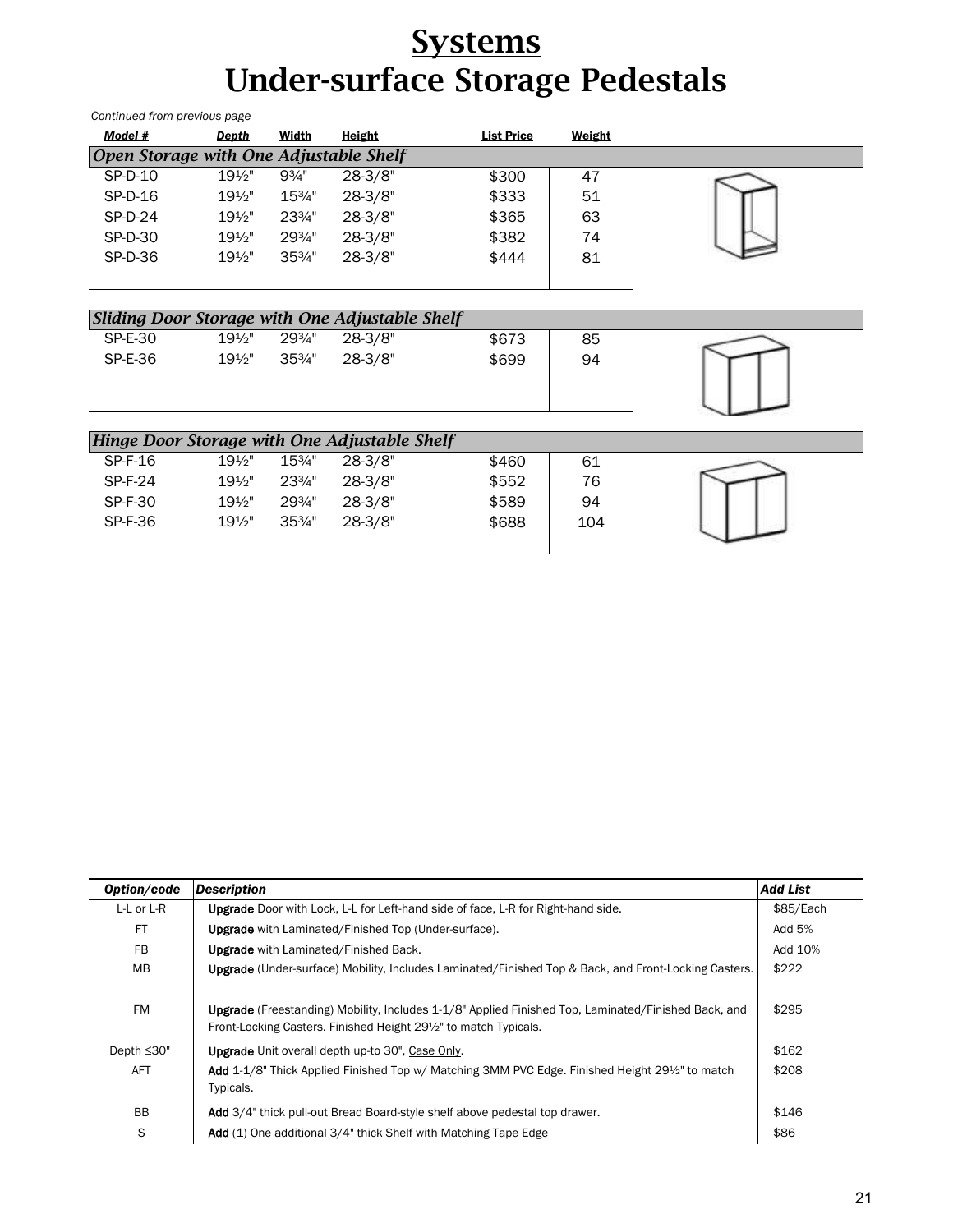### **Systems Worksurface Supports**

#### *Description*

Worksurface Supports come with COD-Specified Hardware for application, if special hardware is need please provide/request details with order.

| Model #                             | Depth | Width      | Height      | <b>List Price</b>                                                                                           | Weight |  |
|-------------------------------------|-------|------------|-------------|-------------------------------------------------------------------------------------------------------------|--------|--|
| <b>End Panel, PVC Tape Edge</b>     |       |            |             |                                                                                                             |        |  |
| EPE-2428                            | 24"   | $1 - 1/8"$ | $28 - 3/8"$ | \$126                                                                                                       | 21     |  |
| EPE-3028                            | 30"   | $1 - 1/8"$ | $28 - 3/8"$ | \$151                                                                                                       | 25     |  |
| EPE-3628                            | 36"   | $1 - 1/8"$ | $28 - 3/8"$ | \$191                                                                                                       | 29     |  |
| <b>End Panel, 3MM PVC Edge</b>      |       |            |             |                                                                                                             |        |  |
| <b>EPEW-2428</b>                    | 24"   | $1 - 1/8"$ | $28 - 3/8"$ | \$151                                                                                                       | 21     |  |
| EPEW-3028                           | 30"   | $1 - 1/8"$ | $28 - 3/8"$ | \$168                                                                                                       | 25     |  |
| EPEW-3628                           | 36"   | $1 - 1/8"$ | $28 - 3/8"$ | \$214                                                                                                       | 29     |  |
| <b>Support Panel, PVC Tape Edge</b> |       |            |             |                                                                                                             |        |  |
| SPE-1228                            | 12"   | $1 - 1/8"$ | $28 - 3/8"$ | \$76                                                                                                        | 16     |  |
| SPE-1528                            | 15"   | $1 - 1/8"$ | $28-3/8"$   | \$92                                                                                                        | 17     |  |
| <b>Support Panel, 3MM PVC Edge</b>  |       |            |             |                                                                                                             |        |  |
| SPEW-1228                           | 12"   | $1 - 1/8"$ | $28 - 3/8"$ | \$80                                                                                                        | 16     |  |
| SPEW-1528                           | 15"   | $1 - 1/8"$ | $28 - 3/8"$ | \$99                                                                                                        | 17     |  |
|                                     |       |            |             | L-Shaped End Panel with 12" D Support Wing, PVC Tape Edge                                                   |        |  |
| LG-2428L*                           | 24"   | $1 - 1/8"$ | $28 - 3/8"$ | \$232                                                                                                       | 31     |  |
| LG-3028L*                           | 30"   | $1 - 1/8"$ | $28 - 3/8"$ | \$277                                                                                                       | 37     |  |
| LG-3628L*                           | 36"   | $1 - 1/8"$ | $28 - 3/8"$ | \$298                                                                                                       | 40     |  |
|                                     |       |            |             | L-Shaped End Panel with 12" D Support Wing, 3MM PVC                                                         |        |  |
| LGW-2428L*                          | 24"   | $1 - 1/8"$ | $28 - 3/8"$ | \$262                                                                                                       | 31     |  |
| LGW-3028L*                          | 30"   | $1 - 1/8"$ | $28 - 3/8"$ | \$325                                                                                                       | 37     |  |
| LGW-3628L*                          | 36"   | $1 - 1/8"$ | $28 - 3/8"$ | \$343                                                                                                       | 40     |  |
|                                     |       |            |             | * Replace asterisk (*) with L or R to indicate End Usage. Describe Support offset as needed in description. |        |  |
|                                     |       |            |             | T-Shaped End Panel with 12" D Support Wing, PVC Tape Edge                                                   |        |  |
| LG-2428T*                           | 24"   | $1 - 1/8"$ | $28 - 3/8"$ | \$232                                                                                                       | 31     |  |
| LG-3028T*                           | 30"   | $1 - 1/8"$ | $28 - 3/8"$ | \$277                                                                                                       | 37     |  |
| LG-3628T*                           | 36"   | $1 - 1/8"$ | $28 - 3/8"$ | \$298                                                                                                       | 40     |  |
|                                     |       |            |             | T-Shaped End Panel with 12" D Support Wing, 3MM PVC                                                         |        |  |
| LGW-2428T*                          | 24"   | $1 - 1/8"$ | $28 - 3/8"$ | \$262                                                                                                       | 31     |  |
| LGW-3028T*                          | 30"   | $1 - 1/8"$ | $28 - 3/8"$ | \$325                                                                                                       | 37     |  |
| LGW-3628T*                          | 36"   | $1 - 1/8"$ | $28 - 3/8"$ | \$343                                                                                                       | 40     |  |
|                                     |       |            |             | * Replace asterisk (*) with L or R to indicate End Usage. Describe Support offset as needed in description. |        |  |

| H-Base with Single Shelf, and Scallop Back-Top                                            |       |       |             |                      |                      |        |  |
|-------------------------------------------------------------------------------------------|-------|-------|-------------|----------------------|----------------------|--------|--|
| Model #                                                                                   | Depth | Width | Height      | <b>SE List Price</b> | <b>3P List Price</b> | Weight |  |
| HBS-2428-*                                                                                | 12"   | 24"   | $28 - 3/8"$ | 212                  | \$223                |        |  |
| HBS-3028-*                                                                                | 12"   | 30"   | $28 - 3/8"$ | 230                  | \$242                |        |  |
| HBS-3628-*                                                                                | 12"   | 36"   | $28 - 3/8"$ | 249                  | \$261                |        |  |
| HBS-4228-*                                                                                | 12"   | 42"   | $28 - 3/8"$ | 269                  | \$281                |        |  |
| * Replace asterisk (*) with <b>SE</b> for Self Edge, or <b>3P</b> for 3MM PVC Preference. |       |       |             |                      |                      |        |  |

| <b>Post Legs</b>                                                                          |          |             |                   |        |  |
|-------------------------------------------------------------------------------------------|----------|-------------|-------------------|--------|--|
| <b>Description</b>                                                                        | Diameter | Height      | <b>List Price</b> | Weight |  |
| Steel Post Leg                                                                            | つ=       | $28 - 3/8"$ | \$69              | ა      |  |
| PVC Post Leg.                                                                             | ⊿"       | $28 - 3/8"$ | \$111             |        |  |
| * Issued at listed height if not specified on order, available at a maximum height of 36" |          |             |                   |        |  |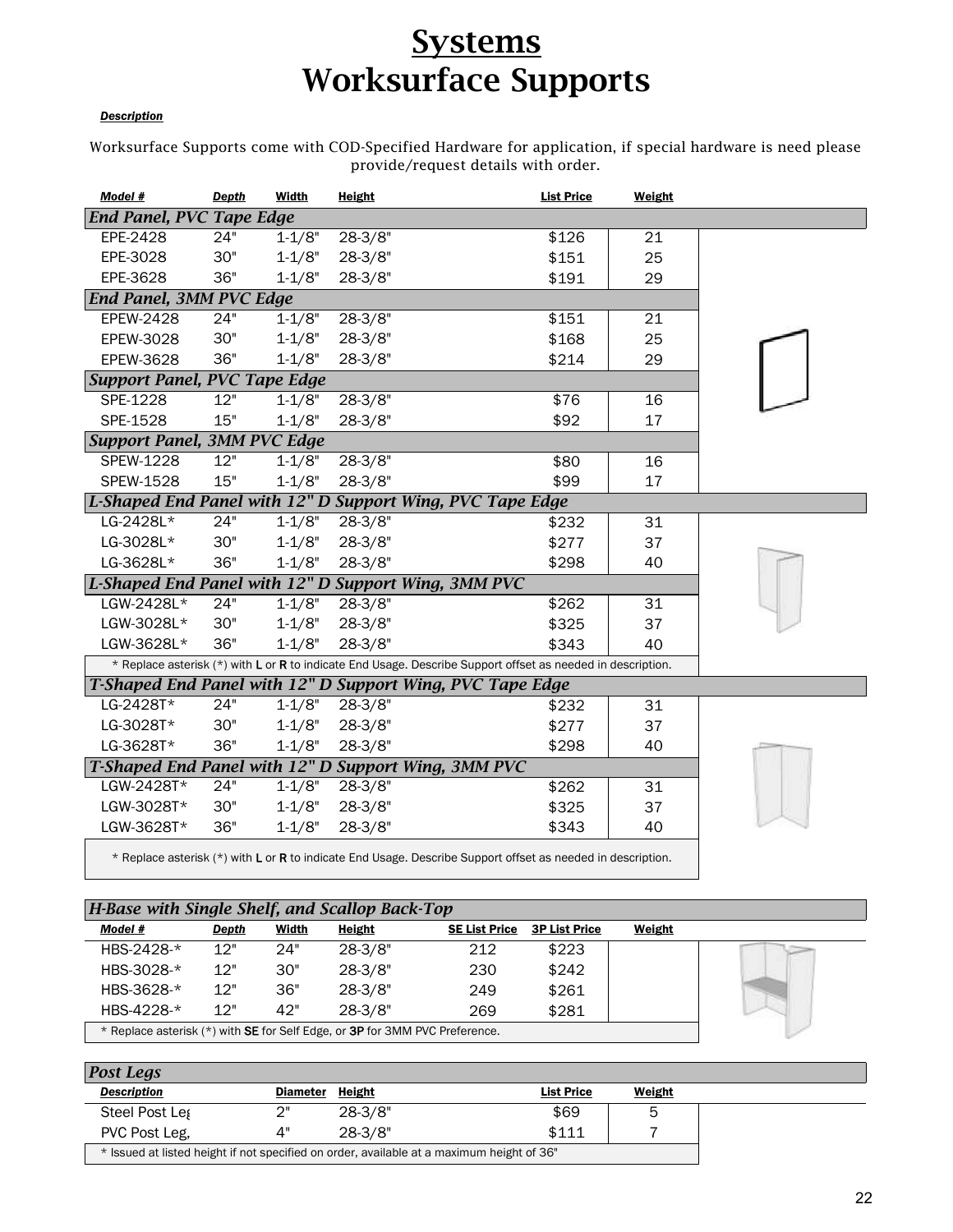### **Systems Accessories**

#### *Anti-sag/Support Bar*

**∙**Under-surface mounted reinforcement hardware. Available in 48" Lengths, specify shorter as-needed.

#### **List Cost: \$30/Each**

#### *Center Drawer (CD-1)*

**∙**17" Deep x 21" Wide with 2" High Laminate Face. Pull Hardware Applicable but not included standard.

**∙**Includes under-surface mounting hardware, drawer distance from mount can be adjusted after installation.

#### **List Cost: \$217/Each**

#### *Cord Grommet*

**∙**Black ABS Material, Fits 2-3/8" (60MM) Bore Hole, 2-27/32" (72MM) Overall

#### **List Cost: \$6.25/Each**

#### *Laminate Modesty Panel*

**∙**Finished in any of our Standard or Accent Laminate Finishes, vertical grain directed where applicable. **Request quote for custom sizing**

**Example 3/4-Height Modesty Panel Replacement Costs**

∙\$84 List for AD-0-3048 ∙\$106 List for AD-0-3060 ∙\$128 List for AD-0-3072 ∙\$150 List for AD-0-3084 ∙\$172 List for AD-0-3096

#### *Sliding Keyboard Tray (SKB)*

**∙**15" Deep x 21" Wide x 1-1/8" Thick Laminate Tray. Finished in any of our Standard Laminate Finishes.

**∙**Includes under-surface mounting hardware, distance from mount can be adjusted after installation.

#### **List Cost: \$121/Each**

#### *Wall mounted Cantilever L-Bracket (Black)*

- **∙**Wall mounted surface support hardware, finished black.
- **∙**Applicable for supporting surfaces from 24" to 36" wide.

#### **List Cost: \$63/Each**

| Option/code | <i><b>Description</b></i>                                                             | Add List       |
|-------------|---------------------------------------------------------------------------------------|----------------|
| СG          | Add 2½" Diameter Cord Grommet Cover and Cutout (Specify preferred location)           | \$47<br>/ Each |
| MC          | Add Miter Cut/Cut Out, for Access or Grommet (Dimensions must be specified as needed) | \$152 / Each   |







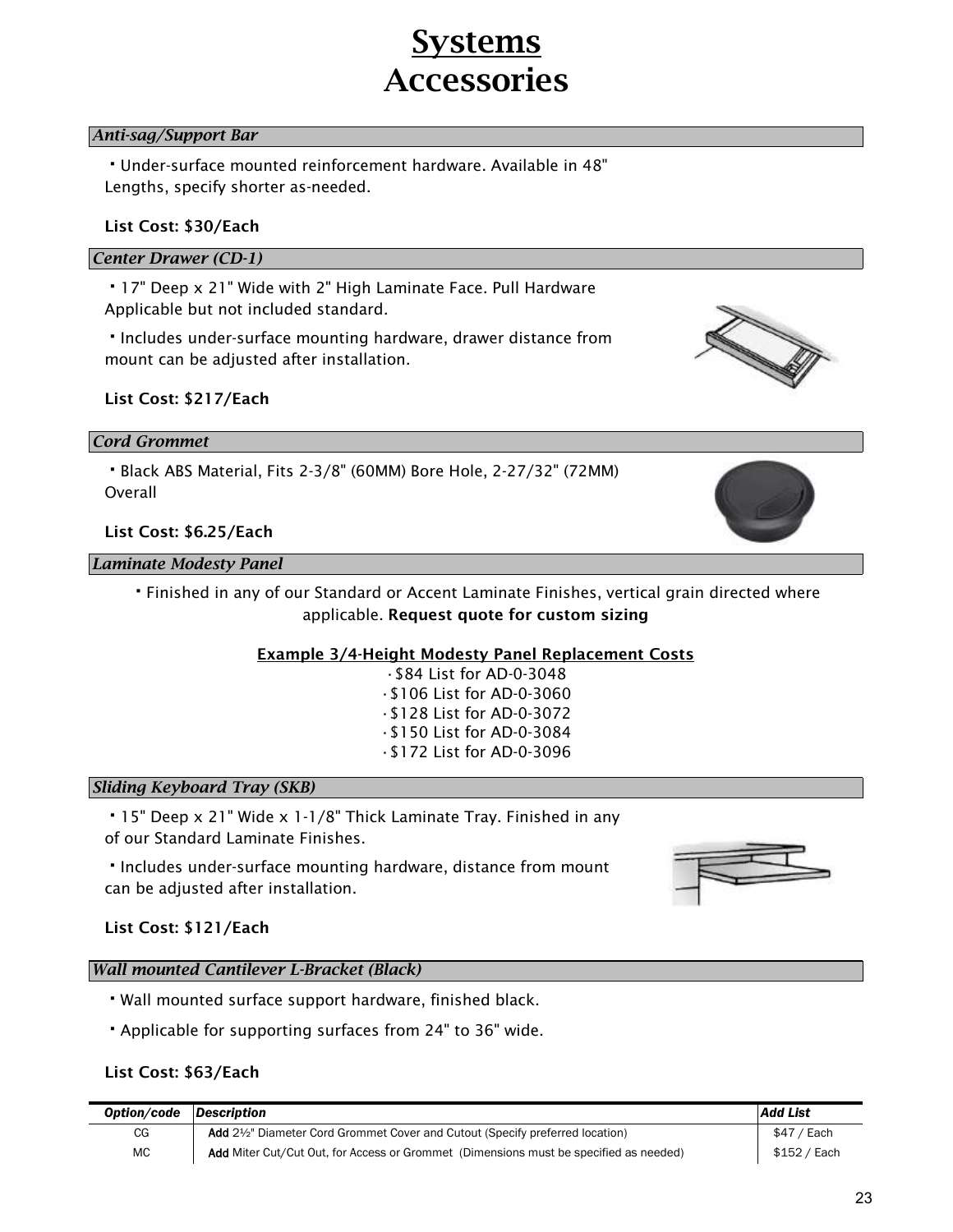# **Systems 1-1/8" LP Worksurfaces w/ Self Edge**

| Model #                   | Width                                                                               | Length | <b>List Price</b> | Weight |                          |  |  |  |  |
|---------------------------|-------------------------------------------------------------------------------------|--------|-------------------|--------|--------------------------|--|--|--|--|
|                           | <b>Rectangular Worksurface</b>                                                      |        |                   |        |                          |  |  |  |  |
| <b>WTSE-LP-2430</b>       | 24"                                                                                 | 30"    | \$196             | 21     |                          |  |  |  |  |
| <b>WTSE-LP-2436</b>       | 24"                                                                                 | 36"    | \$205             | 25     |                          |  |  |  |  |
| <b>WTSE-LP-2442</b>       | 24"                                                                                 | 42"    | \$211             | 30     |                          |  |  |  |  |
| <b>WTSE-LP-2448</b>       | 24"                                                                                 | 48"    | \$221             | 35     |                          |  |  |  |  |
| <b>WTSE-LP-2460</b>       | 24"                                                                                 | 60"    | \$249             | 45     |                          |  |  |  |  |
| <b>WTSE-LP-2472</b>       | 24"                                                                                 | 72"    | \$266             | 54     |                          |  |  |  |  |
| <b>WTSE-LP-2496</b>       | 24"                                                                                 | 96"    | \$325             | 73     |                          |  |  |  |  |
| WTSE-LP-24120             | 24"                                                                                 | 120"   | \$406             | 94     |                          |  |  |  |  |
|                           |                                                                                     |        |                   |        |                          |  |  |  |  |
| <b>WTSE-LP-3030</b>       | 30"                                                                                 | 30"    | \$205             | 26     |                          |  |  |  |  |
| <b>WTSE-LP-3036</b>       | 30"                                                                                 | 36"    | \$211             | 30     |                          |  |  |  |  |
| <b>WTSE-LP-3042</b>       | 30"                                                                                 | 42"    | \$221             | 40     |                          |  |  |  |  |
| <b>WTSE-LP-3048</b>       | 30"                                                                                 | 48"    | \$240             | 50     |                          |  |  |  |  |
| <b>WTSE-LP-3060</b>       | 30"                                                                                 | 60"    | \$259             | 55     |                          |  |  |  |  |
| <b>WTSE-LP-3072</b>       | 30"                                                                                 | 72"    | \$287             | 64     |                          |  |  |  |  |
| <b>WTSE-LP-3096</b>       | 30"                                                                                 | 96"    | \$338             | 83     |                          |  |  |  |  |
| WTSE-LP-30120             | 30"                                                                                 | 120"   | \$423             | 104    |                          |  |  |  |  |
|                           |                                                                                     |        |                   |        |                          |  |  |  |  |
| WTSE-LP-3636              | 36"                                                                                 | 36"    | \$234             | 31     |                          |  |  |  |  |
| <b>WTSE-LP-3642</b>       | 36"                                                                                 | 42"    | \$243             | 35     |                          |  |  |  |  |
| <b>WTSE-LP-3648</b>       | 36"                                                                                 | 48"    | \$249             | 45     |                          |  |  |  |  |
| <b>WTSE-LP-3660</b>       | 36"                                                                                 | 60"    | \$293             | 55     |                          |  |  |  |  |
| <b>WTSE-LP-3672</b>       | 36"                                                                                 | 72"    | \$312             | 71     |                          |  |  |  |  |
| <b>WTSE-LP-3696</b>       | 36"                                                                                 | 96"    | \$348             | 93     |                          |  |  |  |  |
| WTSE-LP-36120             | 36"                                                                                 | 120"   | \$435             | 117    |                          |  |  |  |  |
| <b>Corner Worksurface</b> |                                                                                     |        |                   |        |                          |  |  |  |  |
| CTSE-LP-3624              | 24/24"                                                                              | 36/36" | \$323             | 58     |                          |  |  |  |  |
| CTSE-LP-4224              | 24/24"                                                                              | 42/42" | \$369             | 67     |                          |  |  |  |  |
| CTSE-LP-4230              | 30/30"                                                                              | 42/42" | \$369             | 70     |                          |  |  |  |  |
| <b>CTSE-LP-4824</b>       | 24/24"                                                                              | 48/48" | \$398             | 72     |                          |  |  |  |  |
| CTSE-LP-4830              | 30/30"                                                                              | 48/48" | \$398             | 75     |                          |  |  |  |  |
| <b>Round Worksurface</b>  |                                                                                     |        |                   |        |                          |  |  |  |  |
| Model #                   | <b>Diameter</b>                                                                     |        | <b>List Price</b> | Weight |                          |  |  |  |  |
| RTSE-LP-36                | 36"                                                                                 |        | \$310             | 61     |                          |  |  |  |  |
| RTSE-LP-42                | 42"                                                                                 |        | \$342             | 81     |                          |  |  |  |  |
| RTSE-LP-48                | 48"                                                                                 |        | \$344             | 108    |                          |  |  |  |  |
| RTSE-LP-54                | 54"                                                                                 |        | \$376             | 128    |                          |  |  |  |  |
| RTSE-LP-60                | 60"                                                                                 |        | \$405             | 148    |                          |  |  |  |  |
|                           |                                                                                     |        |                   |        |                          |  |  |  |  |
|                           |                                                                                     |        |                   |        |                          |  |  |  |  |
| Option/code<br>RT.        | <b>Description</b><br><b>Indiade</b> Surface with Row Front 6" Deep Center Overhand |        |                   |        | <b>Add List</b><br>\$167 |  |  |  |  |

| Option/code | Description                                                                           | <b>Add List</b> |
|-------------|---------------------------------------------------------------------------------------|-----------------|
| <b>BT</b>   | <b>Upgrade</b> Surface with Bow Front, 6" Deep Center Overhang                        | \$167           |
| CG          | Add 2½" Diameter Cord Grommet Cover and Cutout (Specify preferred location)           | $$47 /$ Each    |
| <b>FP</b>   | Add Mounting Hardware (Flat Plate and Screws, Not included Standard)                  | $$10 /$ Each    |
| <b>MC</b>   | Add Miter Cut/Cut Out, for Access or Grommet (Dimensions must be specified as needed) | \$152 / Each    |
| <b>RAD</b>  | <b>Add</b> Radius Inside or Radius End to Surface                                     | \$152 / Each    |
| <b>TJS</b>  | Add Tight Joint Seam to Side/End of Surface (Specify preferred location)              | \$88 / Each     |
|             |                                                                                       |                 |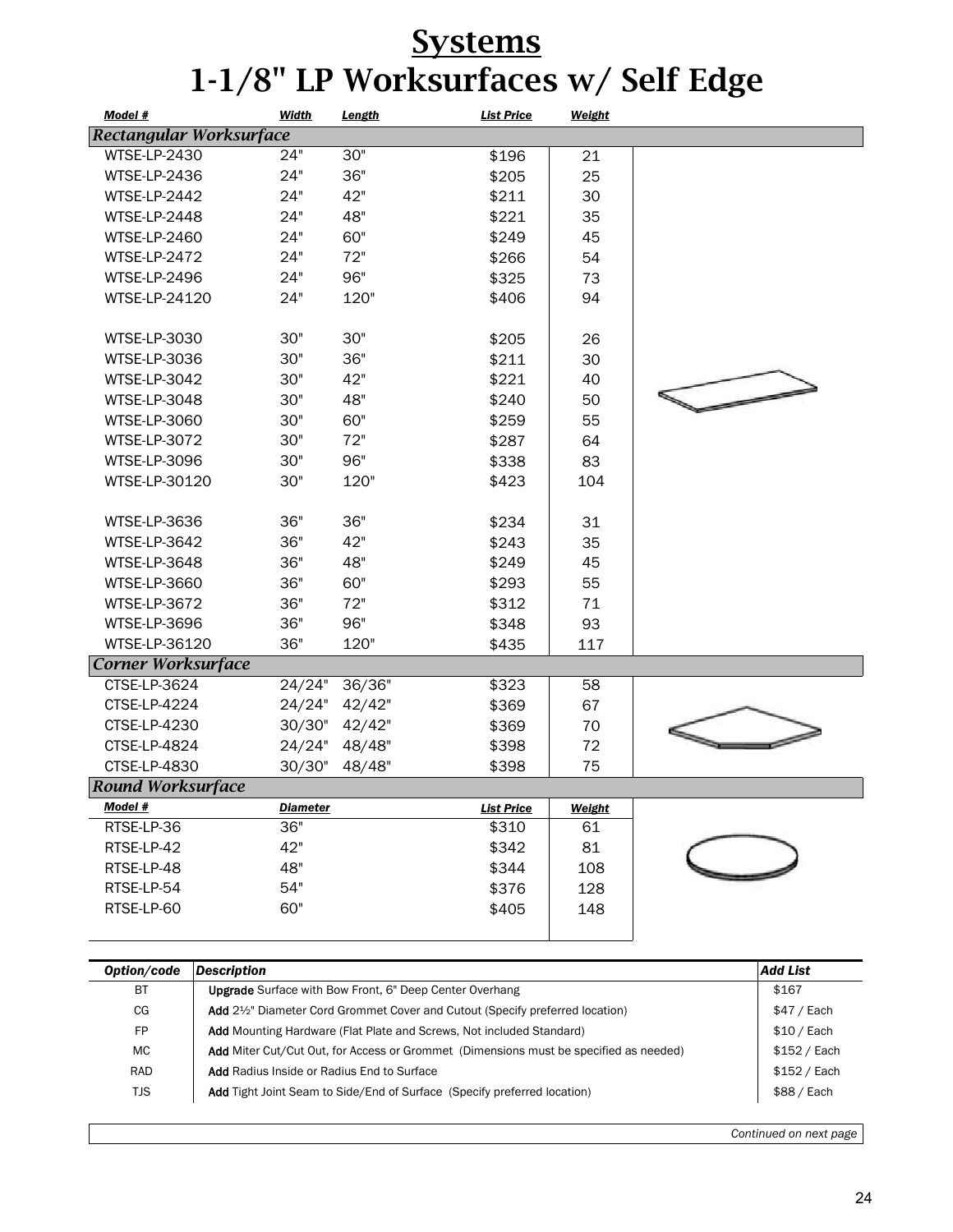# **Systems 1-1/8" LP Worksurfaces w/ 3MM PVC Edge**

*Continued from previous page*

| Model #                           | Width           | <u>Length</u> | <b>List Price</b> | Weight        |                 |
|-----------------------------------|-----------------|---------------|-------------------|---------------|-----------------|
| <b>Rectangular Worksurface</b>    |                 |               |                   |               |                 |
| WTPVC-LP-2430                     | 24"             | 30"           | \$209             | 21            |                 |
| WTPVC-LP-2436                     | 24"             | 36"           | \$218             | 25            |                 |
| WTPVC-LP-2442                     | 24"             | 42"           | \$228             | 30            |                 |
| WTPVC-LP-2448                     | 24"             | 48"           | \$237             | 35            |                 |
| WTPVC-LP-2460                     | 24"             | 60"           | \$268             | 45            |                 |
| WTPVC-LP-2472                     | 24"             | 72"           | \$287             | 54            |                 |
| WTPVC-LP-2496                     | 24"             | 96"           | \$350             | 73            |                 |
| WTPVC-LP-24120                    | 24"             | 120"          | \$438             | 94            |                 |
|                                   |                 |               |                   |               |                 |
| WTPVC-LP-3030                     | 30"             | 30"           | \$218             | 26            |                 |
| WTPVC-LP-3036                     | 30"             | 36"           | \$228             | 30            |                 |
| WTPVC-LP-3042                     | 30"             | 42"           | \$237             | 40            |                 |
| WTPVC-LP-3048                     | 30"             | 48"           | \$259             | 50            |                 |
| WTPVC-LP-3060                     | 30"             | 60"           | \$278             | 55            |                 |
| WTPVC-LP-3072                     | 30"             | 72"           | \$310             | 64            |                 |
| WTPVC-LP-3096                     | 30"             | 96"           | \$363             | 83            |                 |
| WTPVC-LP-30120                    | 30"             | 120"          | \$454             | 104           |                 |
|                                   |                 |               |                   |               |                 |
| WTPVC-LP-3636                     | 36"             | 36"           | \$249             | 31            |                 |
| WTPVC-LP-3642                     | 36"             | 42"           | \$259             | 35            |                 |
| WTPVC-LP-3648                     | 36"             | 48"           | \$268             | 45            |                 |
| WTPVC-LP-3660                     | 36"             | 60"           | \$312             | 55            |                 |
| WTPVC-LP-3672                     | 36"             | 72"           | \$338             | 71            |                 |
| WTPVC-LP-3696                     | 36"             | 96"           | \$376             | 93            |                 |
| WTPVC-LP-36120                    | 36"             | 120"          | \$471             | 117           |                 |
| <b>Corner Worksurface</b>         |                 |               |                   |               |                 |
| CTPVC-LP-3624                     | 24/24"          | 36/36"        | \$367             | 58            |                 |
| CTPVC-LP-4224                     | 24/24"          | 42/42"        | \$405             | 67            |                 |
| CTPVC-LP-4230                     | 30/30"          | 42/42"        | \$405             | 70            |                 |
| CTPVC-LP-4824                     | 24/24"          | 48/48"        | \$443             | 72            |                 |
| CTPVC-LP-4830                     | 30/30"          | 48/48"        | \$443             | 75            |                 |
| <b>Round Worksurface</b>          |                 |               |                   |               |                 |
| Model #                           | <b>Diameter</b> |               | <b>List Price</b> | <b>Weight</b> |                 |
| RTPVC-LP-36                       | 36"             |               | \$331             | 61            |                 |
| RTPVC-LP-42                       | 42"             |               | \$361             | 81            |                 |
| RTPVC-LP-48                       | 48"             |               | \$392             | 108           |                 |
| RTPVC-LP-54                       | 54"             |               | \$424             | 128           |                 |
| RTPVC-LP-60                       | 60"             |               | \$452             | 148           |                 |
|                                   |                 |               |                   |               |                 |
|                                   |                 |               |                   |               |                 |
| <b>Description</b><br>Option/code |                 |               |                   |               | <b>Add List</b> |

| Option/code | Description                                                                              | Add List      |
|-------------|------------------------------------------------------------------------------------------|---------------|
| BT          | <b>Upgrade</b> Surface with Bow Front, 6" Deep Center Overhang                           | \$167         |
| CG          | Add 2 <sup>1/2</sup> Diameter Cord Grommet Cover and Cutout (Specify preferred location) | $$47 /$ Each  |
| FP          | Add Mounting Hardware (Flat Plate and Screws, Not included Standard)                     | $$10 /$ Each  |
| MC.         | Add Miter Cut/Cut Out, for Access or Grommet (Dimensions must be specified as needed)    | $$152 /$ Each |
| <b>RAD</b>  | <b>Add</b> Radius Inside or Radius End to Surface                                        | $$152 /$ Each |
| TJS.        | Add Tight Joint Seam to Side/End of Surface (Specify preferred location)                 | \$88 / Each   |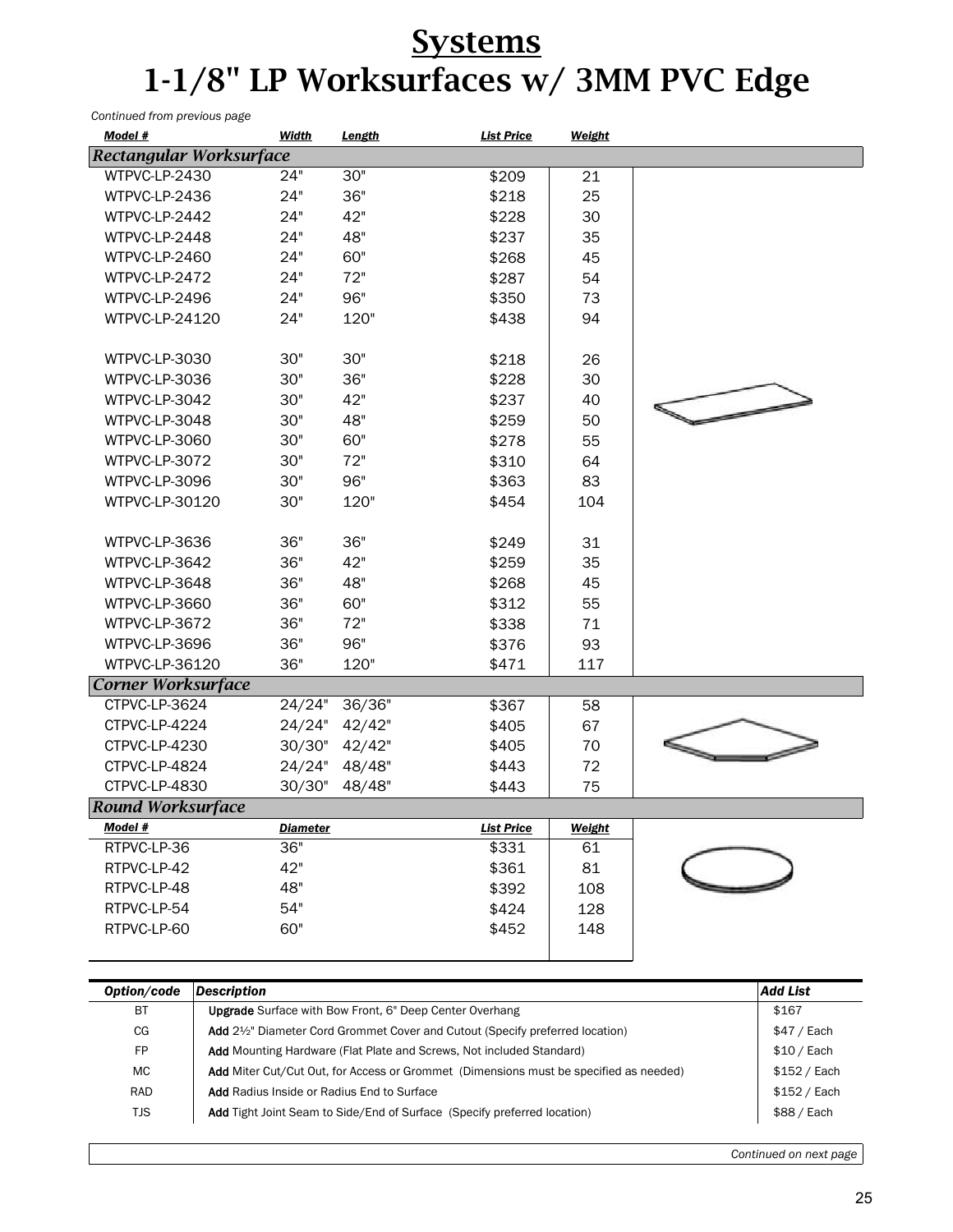## **Systems 1-1/8" LP Worksurfaces w/ 3MM Wood Edge**

*Continued from previous page*

| Model #                        | Width              | <u>Length</u> | <b>List Price</b>                                         | Weight        |                          |
|--------------------------------|--------------------|---------------|-----------------------------------------------------------|---------------|--------------------------|
| <b>Rectangular Worksurface</b> |                    |               |                                                           |               |                          |
| WTWE-LP-2430                   | 24"                | 30"           | \$250                                                     | 21            |                          |
| WTWE-LP-2436                   | 24"                | 36"           | \$262                                                     | 25            |                          |
| WTWE-LP-2442                   | 24"                | 42"           | \$273                                                     | 30            |                          |
| WTWE-LP-2448                   | 24"                | 48"           | \$283                                                     | 35            |                          |
| WTWE-LP-2460                   | 24"                | 60"           | \$321                                                     | 45            |                          |
| WTWE-LP-2472                   | 24"                | 72"           | \$344                                                     | 54            |                          |
| <b>WTWE-LP-2496</b>            | 24"                | 96"           | \$407                                                     | 73            |                          |
| WTWE-LP-24120                  | 24"                | 120"          | \$510                                                     | 94            |                          |
|                                |                    |               |                                                           |               |                          |
| WTWE-LP-3030                   | 30"                | 30"           | \$272                                                     | 26            |                          |
| <b>WTWE-LP-3036</b>            | 30"                | 36"           | \$285                                                     | 30            |                          |
| <b>WTWE-LP-3042</b>            | 30"                | 42"           | \$295                                                     | 40            |                          |
| WTWE-LP-3048                   | 30"                | 48"           | \$324                                                     | 50            |                          |
| WTWE-LP-3060                   | 30"                | 60"           | \$348                                                     | 55            |                          |
| WTWE-LP-3072                   | 30"                | 72"           | \$387                                                     | 64            |                          |
| WTWE-LP-3096                   | 30"                | 96"           | \$453                                                     | 83            |                          |
| WTWE-LP-30120                  | 30"                | 120"          | \$567                                                     | 104           |                          |
| WTWE-LP-3636                   | 36"                | 36"           | \$311                                                     | 31            |                          |
| WTWE-LP-3642                   | 36"                | 42"           | \$324                                                     | 35            |                          |
| WTWE-LP-3648                   | 36"                | 48"           | \$335                                                     | 45            |                          |
| WTWE-LP-3660                   | 36"                | 60"           | \$390                                                     | 55            |                          |
| WTWE-LP-3672                   | 36"                | 72"           | \$421                                                     | 71            |                          |
| <b>WTWE-LP-3696</b>            | 36"                | 96"           | \$469                                                     | 93            |                          |
| WTWE-LP-36120                  | 36"                | 120"          | \$588                                                     | 117           |                          |
| <b>Corner Worksurface</b>      |                    |               |                                                           |               |                          |
| CTWE-LP-3624                   | 24/24"             | 36/36"        | \$459                                                     | 58            |                          |
| CTWE-LP-4224                   | 24/24"             | 42/42"        | \$506                                                     | 67            |                          |
| CTWE-LP-4230                   | 30/30"             | 42/42"        | \$506                                                     | 70            |                          |
| CTWE-LP-4824                   | 24/24"             | 48/48"        | \$617                                                     | 72            |                          |
| CTWE-LP-4830                   | 30/30"             | 48/48"        | \$617                                                     | 75            |                          |
| <b>Round Worksurface</b>       |                    |               |                                                           |               |                          |
| Model #                        | <b>Diameter</b>    |               | <b>List Price</b>                                         | <b>Weight</b> |                          |
| RTWE-LP-36                     | 36"                |               | \$464                                                     | 61            |                          |
| RTWE-LP-42                     | 42"                |               | \$493                                                     | 81            |                          |
| RTWE-LP-48                     | 48"                |               | \$525                                                     | 108           |                          |
| RTWE-LP-54                     | 54"                |               | \$557                                                     | 128           |                          |
| RTWE-LP-60                     | 60"                |               | \$610                                                     | 148           |                          |
|                                |                    |               |                                                           |               |                          |
| Option/code<br>DТ              | <b>Description</b> |               | Ungreade Curricon with Row Front, C. Doon Contor Overhone |               | <b>Add List</b><br>0.107 |

| Option/code | Description                                                                           | Add List      |
|-------------|---------------------------------------------------------------------------------------|---------------|
| <b>BT</b>   | <b>Upgrade</b> Surface with Bow Front, 6" Deep Center Overhang                        | \$167         |
| CG          | Add 2½" Diameter Cord Grommet Cover and Cutout (Specify preferred location)           | \$47 / Each   |
| FP.         | Add Mounting Hardware (Flat Plate and Screws, Not included Standard)                  | $$10 /$ Each  |
| <b>MC</b>   | Add Miter Cut/Cut Out, for Access or Grommet (Dimensions must be specified as needed) | $$152 /$ Each |
| <b>RAD</b>  | <b>Add</b> Radius Inside or Radius End to Surface                                     | \$152 / Each  |
| TJS         | Add Tight Joint Seam to Side/End of Surface (Specify preferred location)              | $$88/$ Each   |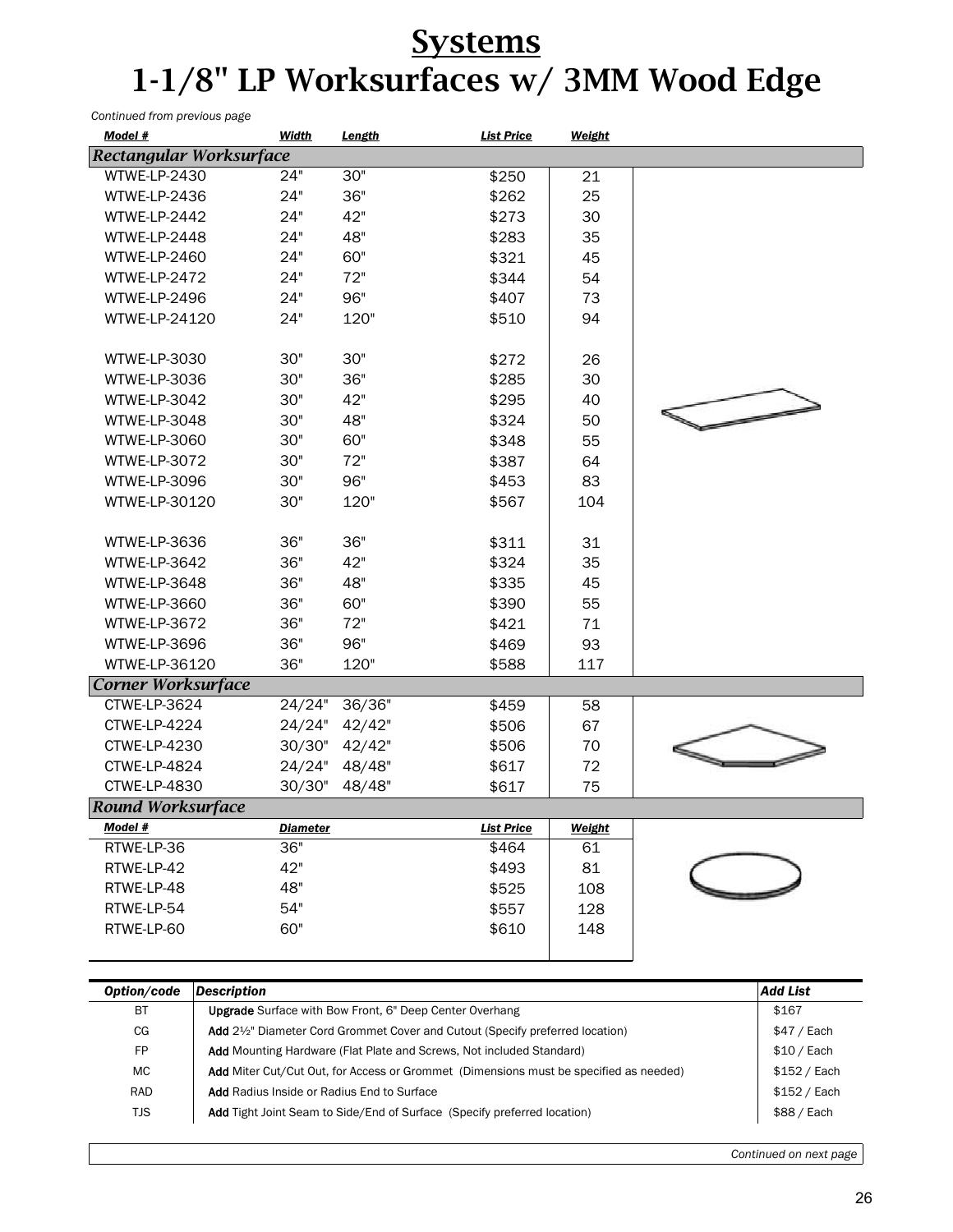### **Systems 1-1/8" LP Extended Corner Worksurfaces**

*Continued from previous page*

#### *Description*

Indicate the Inside Corner to extend towards the left-hand side by replacing the first asterisk (\*) in the model with L, or to the right-hand side with R. Indicate preference of Angled or Radius Inside Corner by replacing the second asterisk (\*) with A for Angled or R for Radius.

| <b>Model #</b>                                   | <b>Width</b> | Length           | <b>Madras of Africa morac comor and</b><br><b>List Price</b> | <b>Weight</b> |                            |
|--------------------------------------------------|--------------|------------------|--------------------------------------------------------------|---------------|----------------------------|
| <b>Extended Corner Worksurface, Self Edge</b>    |              |                  |                                                              |               |                            |
| ECTSE-LP-3648**                                  | 24"          | 36/48"           | \$449                                                        | 50            |                            |
| ECTSE-LP-3660**                                  | 24"          | 36/60"           | \$498                                                        | 55            |                            |
| ECTSE-LP-3672**                                  | 24"          | 36/72"           | \$519                                                        | 64            |                            |
| ECTSE-LP-3696**                                  | 24"          | 36/96"           | \$558                                                        | 83            |                            |
|                                                  |              |                  |                                                              |               |                            |
| ECTSE-LP-4248**                                  | 24"          | 42/48"           | \$494                                                        | 63            |                            |
| ECTSE-LP-4260**                                  | 24"          | 42/60"           | \$552                                                        | 64            |                            |
| ECTSE-LP-4272**                                  | 24"          | 42/72"           | \$576                                                        |               |                            |
| ECTSE-LP-4296**                                  | 24"          | 42/96"           | \$622                                                        |               |                            |
| ECTSE-LP-4860**                                  |              | 24" - 30" 48/60" | \$606                                                        | 83            |                            |
| ECTSE-LP-4872**                                  |              | 24" - 30" 48/72" | \$633                                                        |               |                            |
| ECTSE-LP-4896**                                  |              | 24" - 30" 48/96" | \$685                                                        |               |                            |
|                                                  |              |                  |                                                              |               |                            |
| ECTSE-LP-6072**                                  |              | 24" - 36" 60/72" | \$873                                                        |               | (RA) Right-Extended Corner |
| ECTSE-LP-6096**                                  |              | 24" - 36" 60/96" | \$1,048                                                      |               |                            |
| <b>Extended Corner Worksurface, 3MM PVC Edge</b> |              |                  |                                                              |               |                            |
| ECTPVC-LP-3648**                                 | 24"          | 36/48"           | \$470                                                        | 50            |                            |
| ECTPVC-LP-3660**                                 | 24"          | 36/60"           | \$519                                                        | 55            |                            |
| ECTPVC-LP-3672**                                 | 24"          | 36/72"           | \$546                                                        | 64            |                            |
| ECTPVC-LP-3696**                                 | 24"          | 36/96"           | \$588                                                        | 83            |                            |
|                                                  |              |                  |                                                              |               |                            |
| ECTPVC-LP-4248**                                 | 24"          | 42/48"           | \$520                                                        | 63            |                            |
| ECTPVC-LP-4260**                                 | 24"          | 42/60"           | \$576                                                        | 64            |                            |
| ECTPVC-LP-4272**                                 | 24"          | 42/72"           | \$608                                                        |               |                            |
| ECTPVC-LP-4296**                                 | 24"          | 42/96"           | \$656                                                        |               |                            |
| ECTPVC-LP-4860**                                 |              | 24" - 30" 48/60" | \$633                                                        | 83            |                            |
| ECTPVC-LP-4872**                                 |              | 24" - 30" 48/72" | \$670                                                        |               |                            |
|                                                  |              |                  |                                                              |               |                            |
| ECTPVC-LP-4896**                                 |              | 24" - 30" 48/96" | \$725                                                        |               |                            |
| ECTPVC-LP-6072**                                 |              | 24" - 36" 60/72" | \$910                                                        |               |                            |
| ECTPVC-LP-6096**                                 |              | 24" - 36" 60/96" | \$1,088                                                      |               |                            |

List Cost Includes Radius or Angled Inside Corner and an Outside Corner Cord Grommet.

| Option/code | Description                                                                           | Add List      |
|-------------|---------------------------------------------------------------------------------------|---------------|
| BT          | <b>Upgrade</b> Surface with Bow Front, 6" Deep Center Overhang                        | \$167         |
| CG          | Add 2½" Diameter Cord Grommet Cover and Cutout (Specify preferred location)           | $$47 /$ Each  |
| <b>FP</b>   | Add Mounting Hardware (Flat Plate and Screws, Not included Standard)                  | $$10 /$ Each  |
| <b>MC</b>   | Add Miter Cut/Cut Out, for Access or Grommet (Dimensions must be specified as needed) | $$152 /$ Each |
| <b>RAD</b>  | <b>Add</b> Radius Outside or Radius End to Surface                                    | $$152 /$ Each |
| <b>TJS</b>  | Add Tight Joint Seam to Side/End of Surface (Specify preferred location)              | \$88 / Each   |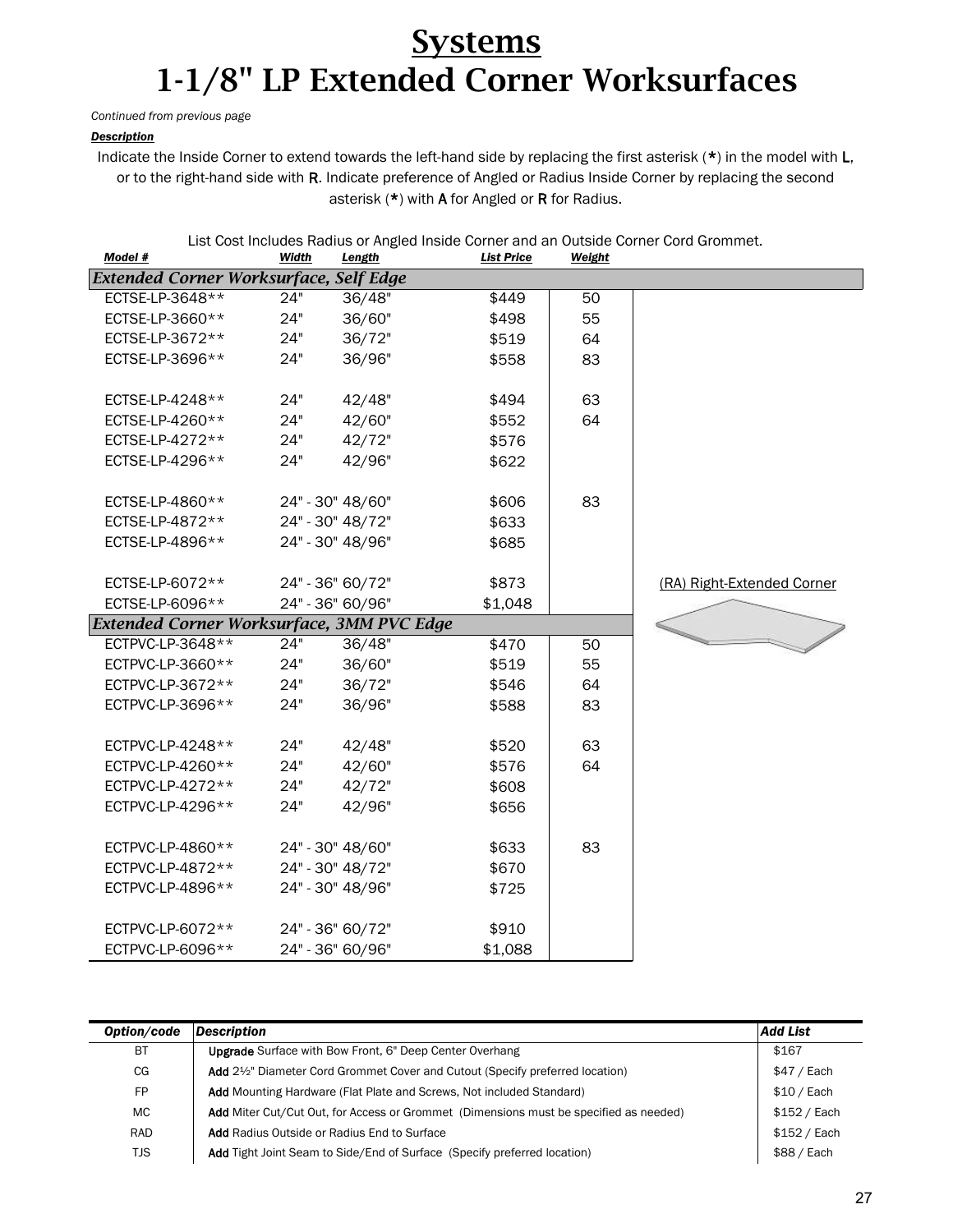### **Systems 1-1/4" HPL Worksurfaces w/ Self Edge**

| Model #                           | <b>Width</b>    | Length | <b>List Price</b> | Weight        |                 |
|-----------------------------------|-----------------|--------|-------------------|---------------|-----------------|
| <b>Rectangular Worksurface</b>    |                 |        |                   |               |                 |
| WTSE-1-2430                       | 24"             | 30"    | \$228             | 25            |                 |
| WTSE-1-2436                       | 24"             | 36"    | \$243             | 30            |                 |
| WTSE-1-2442                       | 24"             | 42"    | \$256             | 35            |                 |
| WTSE-1-2448                       | 24"             | 48"    | \$272             | 40            |                 |
| WTSE-1-2460                       | 24"             | 60"    | \$312             | 50            |                 |
| WTSE-1-2472                       | 24"             | 72"    | \$335             | 60            |                 |
| WTSE-1-2496                       | 24"             | 96"    | \$426             | 75            |                 |
| WTSE-1-24120                      | 24"             | 120"   | \$533             | 94            |                 |
|                                   |                 |        |                   |               |                 |
| WTSE-1-3030                       | 30"             | 30"    | \$245             | 31            |                 |
| WTSE-1-3036                       | 30"             | 36"    | \$259             | 38            |                 |
| WTSE-1-3042                       | 30"             | 42"    | \$276             | 42            |                 |
| WTSE-1-3048                       | 30"             | 48"    | \$304             | 50            |                 |
| WTSE-1-3060                       | 30"             | 60"    | \$319             | 64            |                 |
| WTSE-1-3072                       | 30"             | 72"    | \$342             | 76            |                 |
| WTSE-1-3096                       | 30"             | 96"    | \$464             | 95            |                 |
| WTSE-1-30120                      | 30"             | 120"   | \$581             | 119           |                 |
|                                   |                 |        |                   |               |                 |
| WTSE-1-3636                       | 36"             | 36"    | \$291             | 48            |                 |
| WTSE-1-3642                       | 36"             | 42"    | \$309             | 51            |                 |
| WTSE-1-3648                       | 36"             | 48"    | \$325             | 60            |                 |
| WTSE-1-3660                       | 36"             | 60"    | \$388             | 69            |                 |
| WTSE-1-3672                       | 36"             | 72"    | \$426             | 82            |                 |
| WTSE-1-3696                       | 36"             | 96"    | \$500             | 110           |                 |
| WTSE-1-36120                      | 36"             | 120"   | \$624             | 138           |                 |
| <b>Corner Worksurface</b>         |                 |        |                   |               |                 |
| CTSE-1-3624                       | 24/24"          | 36/36" | \$380             | 40            |                 |
| CTSE-1-4224                       | 24/24"          | 42/42" | \$445             | 49            |                 |
| CTSE-1-4230                       | 30/30"          | 42/42" | \$445             | 52            |                 |
| CTSE-1-4824                       | 24/24"          | 48/48" | \$500             | 60            |                 |
| CTSE-1-4830                       | 30/30"          | 48/48" | \$500             | 64            |                 |
| <b>Round Worksurface</b>          |                 |        |                   |               |                 |
| Model #                           | <b>Diameter</b> |        | <b>List Price</b> | <b>Weight</b> |                 |
| RTSE-1-36                         | 36"             |        | \$367             | 42            |                 |
| RTSE-1-42                         | 42"             |        | \$419             | 59            |                 |
| <b>RTSE-1-48</b>                  | 48"             |        | \$445             | 78            |                 |
| RTSE-1-54                         | 54"             |        | \$503             | 97            |                 |
| RTSE-1-60                         | 60"             |        | \$563             | 110           |                 |
|                                   |                 |        |                   |               |                 |
|                                   |                 |        |                   |               |                 |
| Option/code<br><b>Description</b> |                 |        |                   |               | <b>Add List</b> |

| Option/code | <b>Description</b>                                                                    | Add List      |
|-------------|---------------------------------------------------------------------------------------|---------------|
| <b>BT</b>   | <b>Upgrade</b> Surface with Bow Front, 6" Deep Center Overhang                        | \$167         |
| <b>HPL</b>  | <b>Upgrade</b> to Non-Standard (Non-Premium) Laminate Finish w/ Matching Self Edge.   | \$144         |
| CG          | Add 2½" Diameter Cord Grommet Cover and Cutout (Specify preferred location)           | $$47 /$ Each  |
| <b>FP</b>   | Add Mounting Hardware (Flat Plate and Screws, Not included Standard)                  | $$10 /$ Each  |
| <b>MC</b>   | Add Miter Cut/Cut Out, for Access or Grommet (Dimensions must be specified as needed) | $$152 /$ Each |
| <b>RAD</b>  | Add Radius Inside or Radius End to Surface                                            | $$152 /$ Each |
| <b>TJS</b>  | Add Tight Joint Seam to Side/End of Surface (Specify preferred location)              | \$88 / Each   |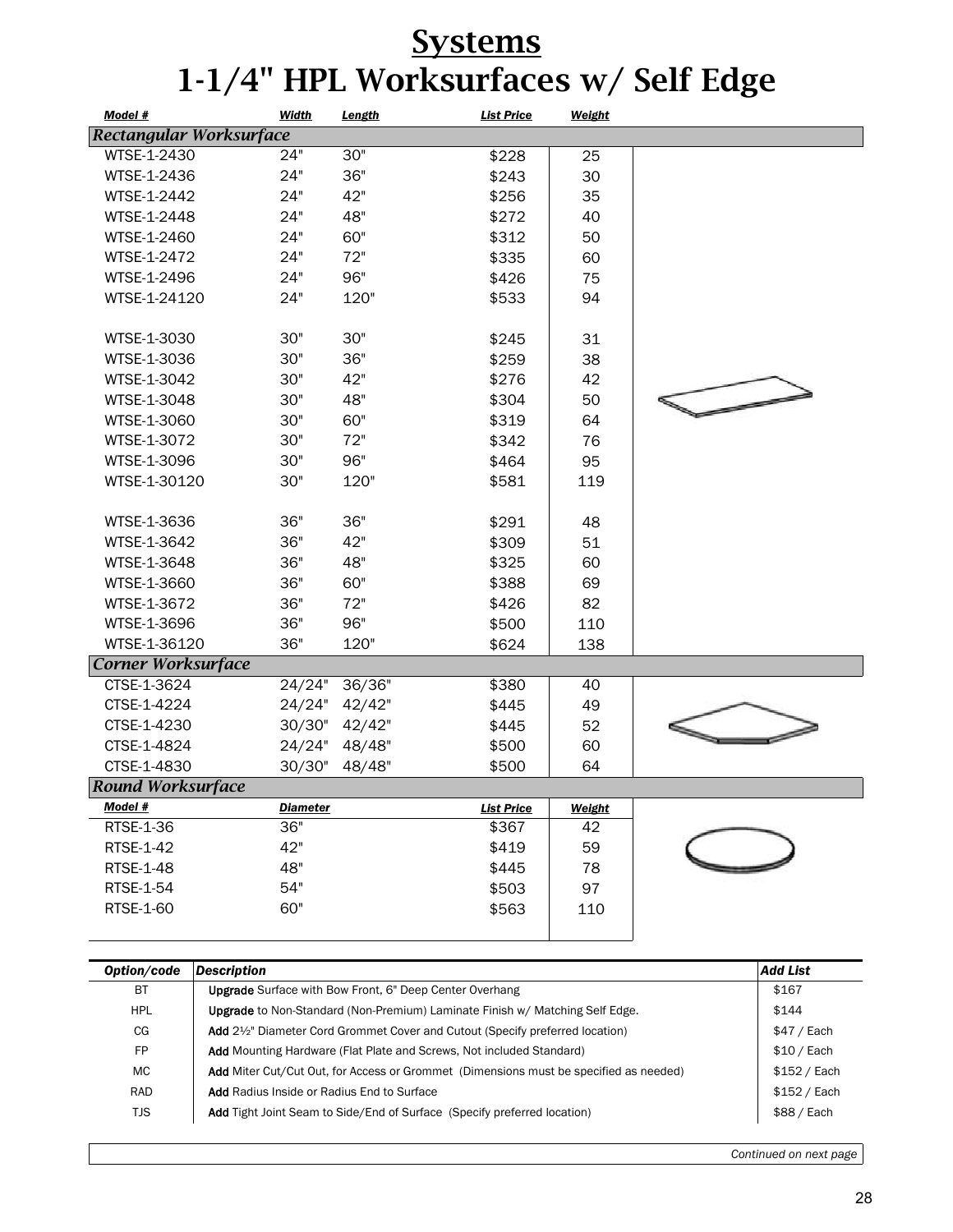# **Systems 1-1/4" HPL Worksurfaces w/ 3MM PVC Edge**

*Continued from previous page*

| Model #                                                                         |                                                                                                                                                                                                     | Width           | <u>Length</u>                                                                                    | <b>List Price</b> | Weight        |  |                 |
|---------------------------------------------------------------------------------|-----------------------------------------------------------------------------------------------------------------------------------------------------------------------------------------------------|-----------------|--------------------------------------------------------------------------------------------------|-------------------|---------------|--|-----------------|
| <b>Rectangular Worksurface</b>                                                  |                                                                                                                                                                                                     |                 |                                                                                                  |                   |               |  |                 |
| WTPVC-1-2430                                                                    |                                                                                                                                                                                                     | 24"             | 30"                                                                                              | \$240             | 25            |  |                 |
| WTPVC-1-2436                                                                    |                                                                                                                                                                                                     | 24"             | 36"                                                                                              | \$256             | 30            |  |                 |
| WTPVC-1-2442                                                                    |                                                                                                                                                                                                     | 24"             | 42"                                                                                              | \$259             | 35            |  |                 |
| WTPVC-1-2448                                                                    |                                                                                                                                                                                                     | 24"             | 48"                                                                                              | \$287             | 40            |  |                 |
| WTPVC-1-2460                                                                    |                                                                                                                                                                                                     | 24"             | 60"                                                                                              | \$331             | 50            |  |                 |
| WTPVC-1-2472                                                                    |                                                                                                                                                                                                     | 24"             | 72"                                                                                              | \$363             | 60            |  |                 |
| WTPVC-1-2496                                                                    |                                                                                                                                                                                                     | 24"             | 96"                                                                                              | \$452             | 75            |  |                 |
| WTPVC-1-24120                                                                   |                                                                                                                                                                                                     | 24"             | 120"                                                                                             | \$564             | 94            |  |                 |
|                                                                                 |                                                                                                                                                                                                     |                 |                                                                                                  |                   |               |  |                 |
| WTPVC-1-3030                                                                    |                                                                                                                                                                                                     | 30"             | 30"                                                                                              | \$257             | 31            |  |                 |
| WTPVC-1-3036                                                                    |                                                                                                                                                                                                     | 30"             | 36"                                                                                              | \$266             | 38            |  |                 |
| WTPVC-1-3042                                                                    |                                                                                                                                                                                                     | 30"             | 42"                                                                                              | \$291             | 42            |  |                 |
| WTPVC-1-3048                                                                    |                                                                                                                                                                                                     | 30"             | 48"                                                                                              | \$323             | 50            |  |                 |
| WTPVC-1-3060                                                                    |                                                                                                                                                                                                     | 30"             | 60"                                                                                              | \$358             | 64            |  |                 |
| WTPVC-1-3072                                                                    |                                                                                                                                                                                                     | 30"             | 72"                                                                                              | \$405             | 76            |  |                 |
| WTPVC-1-3096                                                                    |                                                                                                                                                                                                     | 30"             | 96"                                                                                              | \$590             | 95            |  |                 |
| WTPVC-1-30120                                                                   |                                                                                                                                                                                                     | 30"             | 120"                                                                                             | \$612             | 119           |  |                 |
|                                                                                 |                                                                                                                                                                                                     |                 |                                                                                                  |                   |               |  |                 |
| WTPVC-1-3636                                                                    |                                                                                                                                                                                                     | 36"             | 36"                                                                                              | \$306             | 48            |  |                 |
| WTPVC-1-3642                                                                    |                                                                                                                                                                                                     | 36"             | 42"                                                                                              | \$326             | 51            |  |                 |
| WTPVC-1-3648                                                                    |                                                                                                                                                                                                     | 36"             | 48"                                                                                              | \$344             | 60            |  |                 |
| WTPVC-1-3660                                                                    |                                                                                                                                                                                                     | 36"             | 60"                                                                                              | \$407             | 69            |  |                 |
| WTPVC-1-3672                                                                    |                                                                                                                                                                                                     | 36"             | 72"                                                                                              | \$452             | 82            |  |                 |
| WTPVC-1-3696                                                                    |                                                                                                                                                                                                     | 36"             | 96"                                                                                              | \$528             | 110           |  |                 |
| WTPVC-1-36120                                                                   |                                                                                                                                                                                                     | 36"             | 120"                                                                                             | \$659             | 138           |  |                 |
| <b>Corner Worksurface</b>                                                       |                                                                                                                                                                                                     |                 |                                                                                                  |                   |               |  |                 |
| CTPVC-1-3624                                                                    |                                                                                                                                                                                                     | 24/24"          | 36/36"                                                                                           | \$424             | 40            |  |                 |
| CTPVC-1-4224                                                                    |                                                                                                                                                                                                     | 24/24"          | 42/42"                                                                                           | \$482             | 49            |  |                 |
| CTPVC-1-4230                                                                    |                                                                                                                                                                                                     | 30/30"          | 42/42"                                                                                           | \$482             | 52            |  |                 |
| CTPVC-1-4824                                                                    |                                                                                                                                                                                                     | 24/24"          | 48/48"                                                                                           | \$544             | 60            |  |                 |
| CTPVC-1-4830                                                                    |                                                                                                                                                                                                     | 30/30"          | 48/48"                                                                                           | \$544             | 64            |  |                 |
| <b>Round Worksurface</b>                                                        |                                                                                                                                                                                                     |                 |                                                                                                  |                   |               |  |                 |
| <u>Model #</u>                                                                  |                                                                                                                                                                                                     | <b>Diameter</b> |                                                                                                  | <b>List Price</b> | <b>Weight</b> |  |                 |
| RTPVC-1-36                                                                      |                                                                                                                                                                                                     | 36"             |                                                                                                  | \$388             | 42            |  |                 |
| RTPVC-1-42                                                                      |                                                                                                                                                                                                     | 42"             |                                                                                                  | \$438             | 59            |  |                 |
| RTPVC-1-48                                                                      |                                                                                                                                                                                                     | 48"             |                                                                                                  | \$493             | 78            |  |                 |
| RTPVC-1-54                                                                      |                                                                                                                                                                                                     | 54"             |                                                                                                  | \$552             | 97            |  |                 |
| <b>RTPVC-1-60</b>                                                               |                                                                                                                                                                                                     | 60"             |                                                                                                  | \$610             | 110           |  |                 |
| Option/code                                                                     | <b>Description</b>                                                                                                                                                                                  |                 |                                                                                                  |                   |               |  | <b>Add List</b> |
| ВT                                                                              |                                                                                                                                                                                                     |                 | <b>Upgrade</b> Surface with Bow Front, 6" Deep Center Overhang                                   |                   |               |  | \$167           |
| <b>HPL</b>                                                                      |                                                                                                                                                                                                     |                 | Upgrade to Non-standard (Non-premium) laminate finish; matching PVC may not be available, or may |                   |               |  | \$144           |
| require an additional upcharge. Please verify requirements in advance of order. |                                                                                                                                                                                                     |                 |                                                                                                  |                   | $$47 /$ Each  |  |                 |
| FP                                                                              | СG<br><b>Add</b> 2 <sup>1</sup> / <sub>2</sub> " Diameter Cord Grommet Cover and Cutout (Specify preferred location)<br><b>Add</b> Mounting Hardware (Flat Plate and Screws, Not included Standard) |                 |                                                                                                  |                   |               |  | $$10 /$ Each    |
| МC                                                                              |                                                                                                                                                                                                     |                 | <b>Add</b> Miter Cut/Cut Out, for Access or Grommet (Dimensions must be specified as needed)     |                   |               |  | $$152 /$ Each   |
| <b>RAD</b>                                                                      |                                                                                                                                                                                                     |                 | <b>Add</b> Radius Inside or Radius End to Surface                                                |                   |               |  | $$152 /$ Each   |
| <b>TJS</b>                                                                      |                                                                                                                                                                                                     |                 |                                                                                                  |                   |               |  | \$88 / Each     |
| <b>Add</b> Tight Joint Seam to Side/End of Surface (Specify preferred location) |                                                                                                                                                                                                     |                 |                                                                                                  |                   |               |  |                 |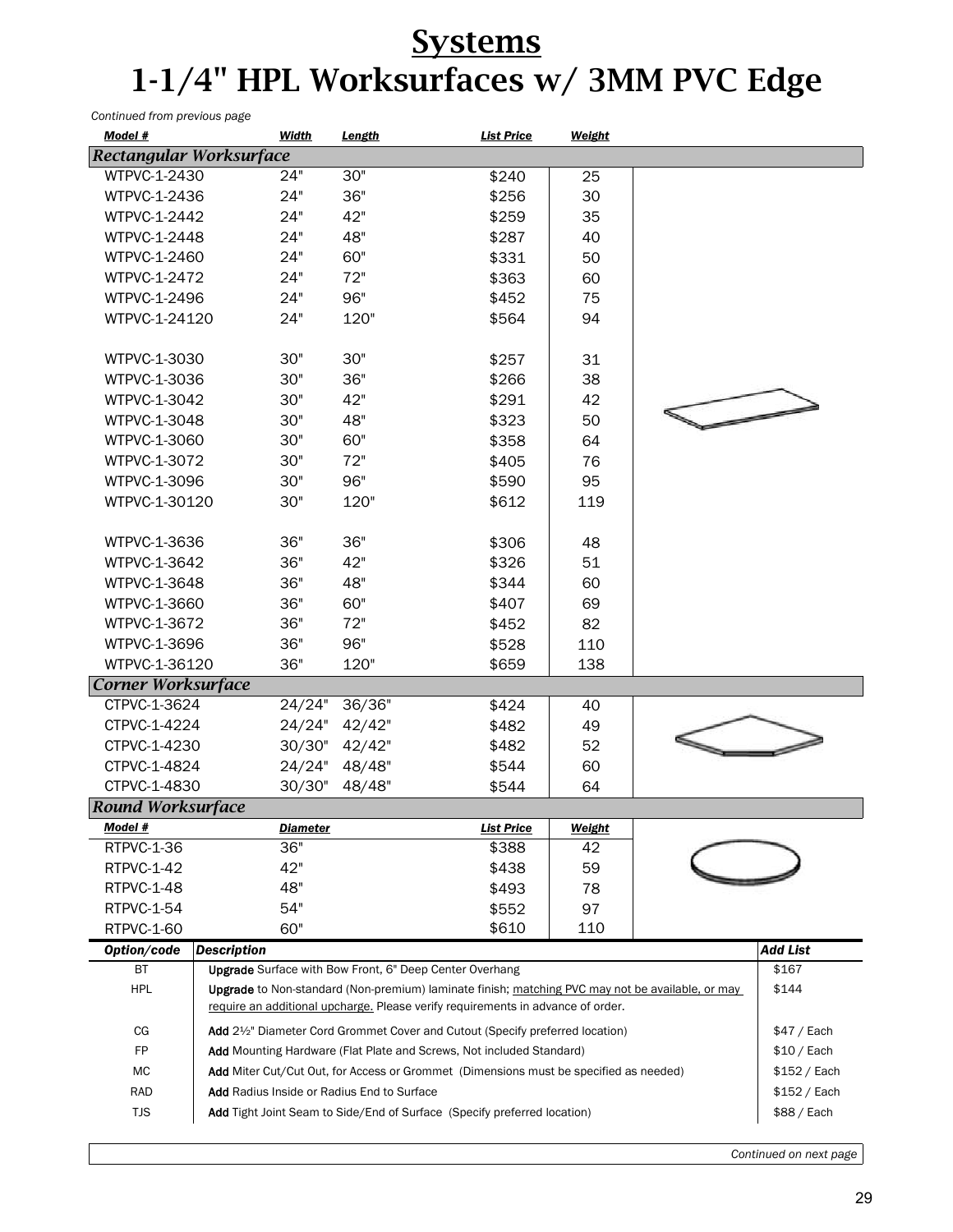### **Systems 1-1/4" HPL Worksurfaces w/ 3MM Wood Edge**

*Continued from previous page*

| Model #                        | Width                                                                                    | <u>Length</u> | <b>List Price</b>                                                                                   | Weight |  |                               |  |
|--------------------------------|------------------------------------------------------------------------------------------|---------------|-----------------------------------------------------------------------------------------------------|--------|--|-------------------------------|--|
| <b>Rectangular Worksurface</b> |                                                                                          |               |                                                                                                     |        |  |                               |  |
| WTWE-1-2430                    | 24"                                                                                      | 30"           | \$282                                                                                               | 25     |  |                               |  |
| WTWE-1-2436                    | 24"                                                                                      | 36"           | \$300                                                                                               | 30     |  |                               |  |
| WTWE-1-2442                    | 24"                                                                                      | 42"           | \$325                                                                                               | 35     |  |                               |  |
| WTWE-1-2448                    | 24"                                                                                      | 48"           | \$334                                                                                               | 40     |  |                               |  |
| WTWE-1-2460                    | 24"                                                                                      | 60"           | \$385                                                                                               | 50     |  |                               |  |
| WTWE-1-2472                    | 24"                                                                                      | 72"           | \$420                                                                                               | 60     |  |                               |  |
| WTWE-1-2496                    | 24"                                                                                      | 96"           | \$509                                                                                               | 75     |  |                               |  |
| WTWE-1-24120                   | 24"                                                                                      | 120"          | \$635                                                                                               | 94     |  |                               |  |
|                                |                                                                                          |               |                                                                                                     |        |  |                               |  |
| WTWE-1-3030                    | 30"                                                                                      | 30"           | \$329                                                                                               | 31     |  |                               |  |
| WTWE-1-3036                    | 30"                                                                                      | 36"           | \$333                                                                                               | 38     |  |                               |  |
| WTWE-1-3042                    | 30"                                                                                      | 42"           | \$349                                                                                               | 42     |  |                               |  |
| WTWE-1-3048                    | 30"                                                                                      | 48"           | \$387                                                                                               | 50     |  |                               |  |
| WTWE-1-3060                    | 30"                                                                                      | 60"           | \$426                                                                                               | 64     |  |                               |  |
| WTWE-1-3072                    | 30"                                                                                      | 72"           | \$482                                                                                               | 76     |  |                               |  |
| WTWE-1-3096                    | 30"                                                                                      | 96"           | \$579                                                                                               | 95     |  |                               |  |
| WTWE-1-30120                   | 30"                                                                                      | 120"          | \$724                                                                                               | 119    |  |                               |  |
|                                |                                                                                          |               |                                                                                                     |        |  |                               |  |
| WTWE-1-3636                    | 36"                                                                                      | 36"           | \$368                                                                                               | 48     |  |                               |  |
| WTWE-1-3642                    | 36"                                                                                      | 42"           | \$390                                                                                               | 51     |  |                               |  |
| WTWE-1-3648                    | 36"                                                                                      | 48"           | \$411                                                                                               | 60     |  |                               |  |
| WTWE-1-3660                    | 36"                                                                                      | 60"           | \$484                                                                                               | 69     |  |                               |  |
| WTWE-1-3672                    | 36"                                                                                      | 72"           | \$535                                                                                               | 82     |  |                               |  |
| WTWE-1-3696                    | 36"                                                                                      | 96"           | \$621                                                                                               | 110    |  |                               |  |
| WTWE-1-36120                   | 36"                                                                                      | 120"          | \$775                                                                                               | 138    |  |                               |  |
| <b>Corner Worksurface</b>      |                                                                                          |               |                                                                                                     |        |  |                               |  |
| CTWE-1-3624                    | 24/24"                                                                                   | 36/36"        | \$516                                                                                               | 40     |  |                               |  |
| CTWE-1-4224                    | 24/24"                                                                                   | 42/42"        | \$583                                                                                               | 49     |  |                               |  |
| CTWE-1-4230                    | 30/30"                                                                                   | 42/42"        | \$583                                                                                               | 52     |  |                               |  |
| CTWE-1-4824                    | 24/24"                                                                                   | 48/48"        | \$719                                                                                               | 60     |  |                               |  |
| CTWE-1-4830                    | 30/30"                                                                                   | 48/48"        | \$719                                                                                               | 64     |  |                               |  |
| <b>Round Worksurface</b>       |                                                                                          |               |                                                                                                     |        |  |                               |  |
| Model #                        | <u>Diameter</u>                                                                          |               | <b>List Price</b>                                                                                   | Weight |  |                               |  |
| RTWE-1-36                      | 36"                                                                                      |               | \$521                                                                                               | 42     |  |                               |  |
| RTWE-1-42                      | 42"                                                                                      |               | \$571                                                                                               | 59     |  |                               |  |
| RTWE-1-48                      | 48"                                                                                      |               | \$626                                                                                               | 78     |  |                               |  |
| RTWE-1-54                      | 54"                                                                                      |               | \$684                                                                                               | 97     |  |                               |  |
| <b>RTWE-1-60</b>               | 60"                                                                                      |               | \$768                                                                                               | 110    |  |                               |  |
| Option/code                    | <b>Description</b>                                                                       |               |                                                                                                     |        |  | <b>Add List</b>               |  |
| BT                             |                                                                                          |               | <b>Upgrade</b> Surface with Bow Front, 6" Deep Center Overhang                                      |        |  | \$167                         |  |
| <b>HPL</b>                     |                                                                                          |               | Upgrade to Non-standard (Non-premium) laminate finish; matching Edge Stain may not be available, or |        |  | \$144                         |  |
|                                |                                                                                          |               | may require an additional upcharge. Please verify requirements in advance of order.                 |        |  |                               |  |
|                                | СG<br>Add 2½" Diameter Cord Grommet Cover and Cutout (Specify preferred location)        |               |                                                                                                     |        |  |                               |  |
|                                | <b>FP</b><br><b>Add</b> Mounting Hardware (Flat Plate and Screws, Not included Standard) |               |                                                                                                     |        |  |                               |  |
| МC                             |                                                                                          |               | <b>Add</b> Miter Cut/Cut Out, for Access or Grommet (Dimensions must be specified as needed)        |        |  | $$10 /$ Each<br>$$152 /$ Each |  |
| <b>RAD</b>                     | <b>Add</b> Radius Inside or Radius End to Surface                                        |               |                                                                                                     |        |  | $$152 /$ Each                 |  |
| TJS                            |                                                                                          |               | <b>Add</b> Tight Joint Seam to Side/End of Surface (Specify preferred location)                     |        |  | \$88 / Each                   |  |
|                                |                                                                                          |               |                                                                                                     |        |  |                               |  |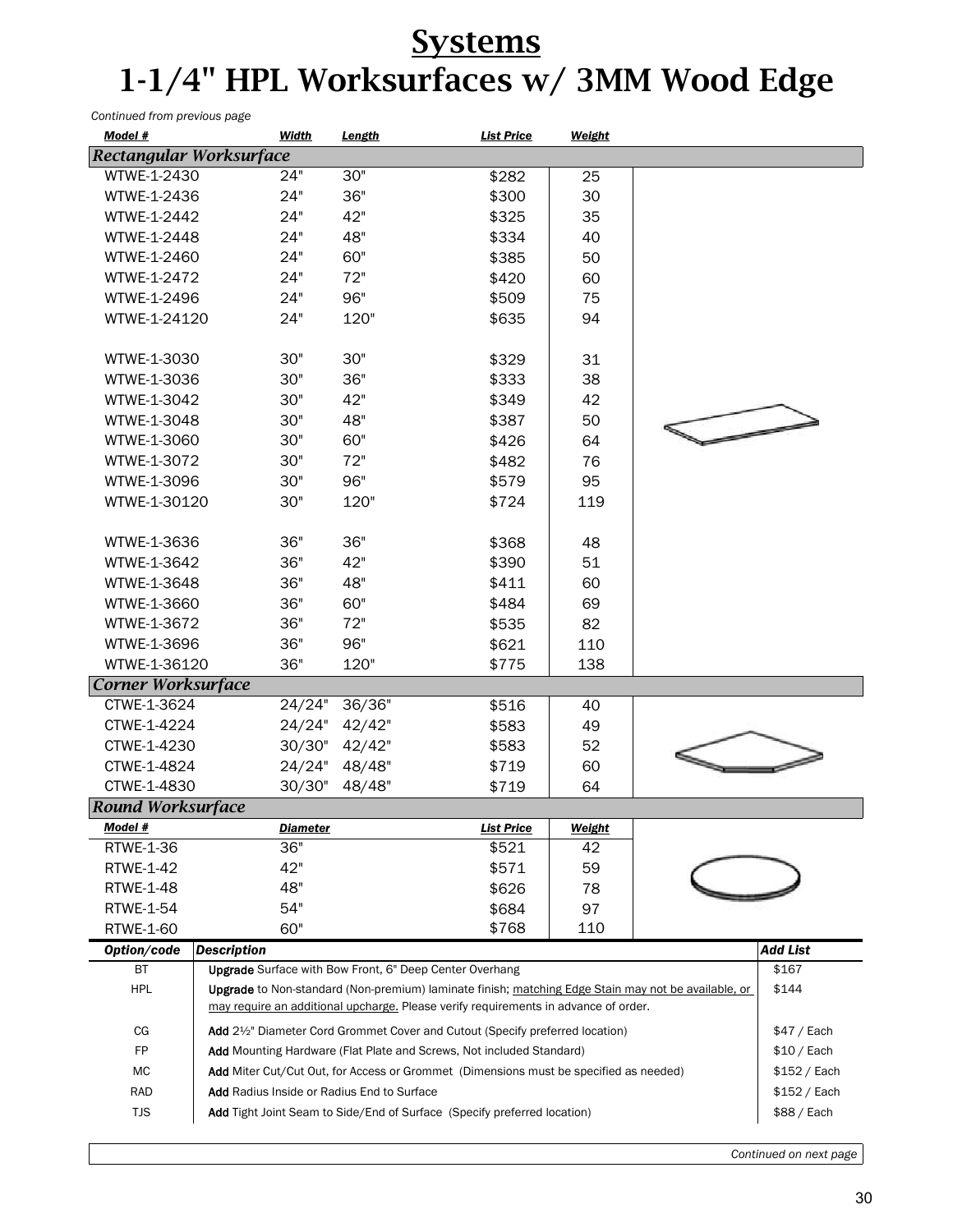### **Systems 1-1/4" HPL Extended Corner Worksurfaces**

*Continued from previous page*

#### *Description*

Indicate the Inside Corner to extend towards the left-hand side by replacing the first asterisk (\*) in the model with L, or to the right-hand side with R. Indicate preference of Angled or Radius Inside Corner by replacing the second asterisk (\*) with A for Angled or R for Radius.

| Model #                                          | <b>Width</b> | Length           | List soot includes nudide or highed morae somer and an o<br><b>List Price</b> | <b>Weight</b> |                            |
|--------------------------------------------------|--------------|------------------|-------------------------------------------------------------------------------|---------------|----------------------------|
| <b>Extended Corner Worksurface, Self Edge</b>    |              |                  |                                                                               |               |                            |
| ECTSE-1-3642**                                   | 24"          | 36/42"           | \$514                                                                         |               |                            |
| ECTSE-1-3648**                                   | 24"          | 36/48"           | \$532                                                                         |               |                            |
| ECTSE-1-3660**                                   | 24"          | 36/60"           | \$601                                                                         |               |                            |
| ECTSE-1-3672**                                   | 24"          | 36/72"           | \$644                                                                         |               |                            |
| ECTSE-1-3696**                                   | 24"          | 36/96"           | \$725                                                                         |               |                            |
| ECTSE-1-4248**                                   | 24"          | 42/48"           | \$592                                                                         |               |                            |
| ECTSE-1-4260**                                   | 24"          | 42/60"           | \$673                                                                         |               |                            |
| ECTSE-1-4272**                                   | 24"          | 42/72"           | \$722                                                                         |               |                            |
| ECTSE-1-4296**                                   | 24"          | 42/96"           | \$816                                                                         |               |                            |
|                                                  |              |                  |                                                                               |               |                            |
| ECTSE-1-4860**                                   |              | 24" - 30" 48/60" | \$744                                                                         |               |                            |
| ECTSE-1-4872**                                   |              | 24" - 30" 48/72" | \$800                                                                         |               |                            |
| ECTSE-1-4896**                                   |              | 24" - 30" 48/96" | \$908                                                                         |               |                            |
|                                                  |              |                  |                                                                               |               |                            |
| ECTSE-1-6072**                                   |              | 24" - 36" 60/72" | \$1,111                                                                       |               | (RA) Right-Extended Corner |
| ECTSE-1-6096**                                   |              | 24" - 36" 60/96" | \$1,300                                                                       |               |                            |
| <b>Extended Corner Worksurface, 3MM PVC Edge</b> |              |                  |                                                                               |               |                            |
| ECTPVC-1-3642**                                  | 24"          | 36/42"           | \$534                                                                         |               |                            |
| ECTPVC-1-3648**                                  | 24"          | 36/48"           | \$553                                                                         |               |                            |
| ECTPVC-1-3660**                                  | 24"          | 36/60"           | \$623                                                                         |               |                            |
| ECTPVC-1-3672**                                  | 24"          | 36/72"           | \$672                                                                         |               |                            |
| ECTPVC-1-3696**                                  | 24"          | 36/96"           | \$756                                                                         |               |                            |
| ECTPVC-1-4248**                                  | 24"          | 42/48"           | \$616                                                                         |               |                            |
| ECTPVC-1-4260**                                  | 24"          | 42/60"           | \$698                                                                         |               |                            |
| ECTPVC-1-4272**                                  | 24"          | 42/72"           | \$754                                                                         |               |                            |
| ECTPVC-1-4296**                                  | 24"          | 42/96"           | \$852                                                                         |               |                            |
|                                                  |              |                  |                                                                               |               |                            |
| ECTPVC-1-4860**                                  |              | 24" - 30" 48/60" | \$773                                                                         |               |                            |
| ECTPVC-1-4872**                                  |              | 24" - 30" 48/72" | \$837                                                                         |               |                            |
| ECTPVC-1-4896**                                  |              | 24" - 30" 48/96" | \$949                                                                         |               |                            |
|                                                  |              |                  |                                                                               |               |                            |
| ECTPVC-1-6072**                                  |              | 24" - 36" 60/72" | \$1,148                                                                       |               |                            |
| ECTPVC-1-6096**                                  |              | 24" - 36" 60/96" | \$1,341                                                                       |               |                            |

List Cost Includes Radius or Angled Inside Corner and an Outside Corner Cord Grommet.

| Option/code | Description                                                                                             | Add List      |
|-------------|---------------------------------------------------------------------------------------------------------|---------------|
| <b>HPL</b>  | <b>Upgrade</b> to Non-standard (Non-premium) laminate finish; matching PVC may not be available, or may | \$144         |
|             | require an additional upcharge. Please verify requirements in advance of order.                         |               |
| CG          | <b>Add</b> 2½" Diameter Cord Grommet Cover and Cutout (Specify preferred location)                      | $$47 /$ Each  |
| <b>FP</b>   | <b>Add</b> Mounting Hardware (Flat Plate and Screws, Not included Standard)                             | $$10 /$ Each  |
| <b>MC</b>   | Add Miter Cut/Cut Out, for Access or Grommet (Dimensions must be specified as needed)                   | \$152 / Each  |
| <b>RAD</b>  | <b>Add</b> Radius Outside or Radius End to Surface                                                      | $$152 /$ Each |
| TJS.        | Add Tight Joint Seam to Side/End of Surface (Specify preferred location)                                | \$88 / Each   |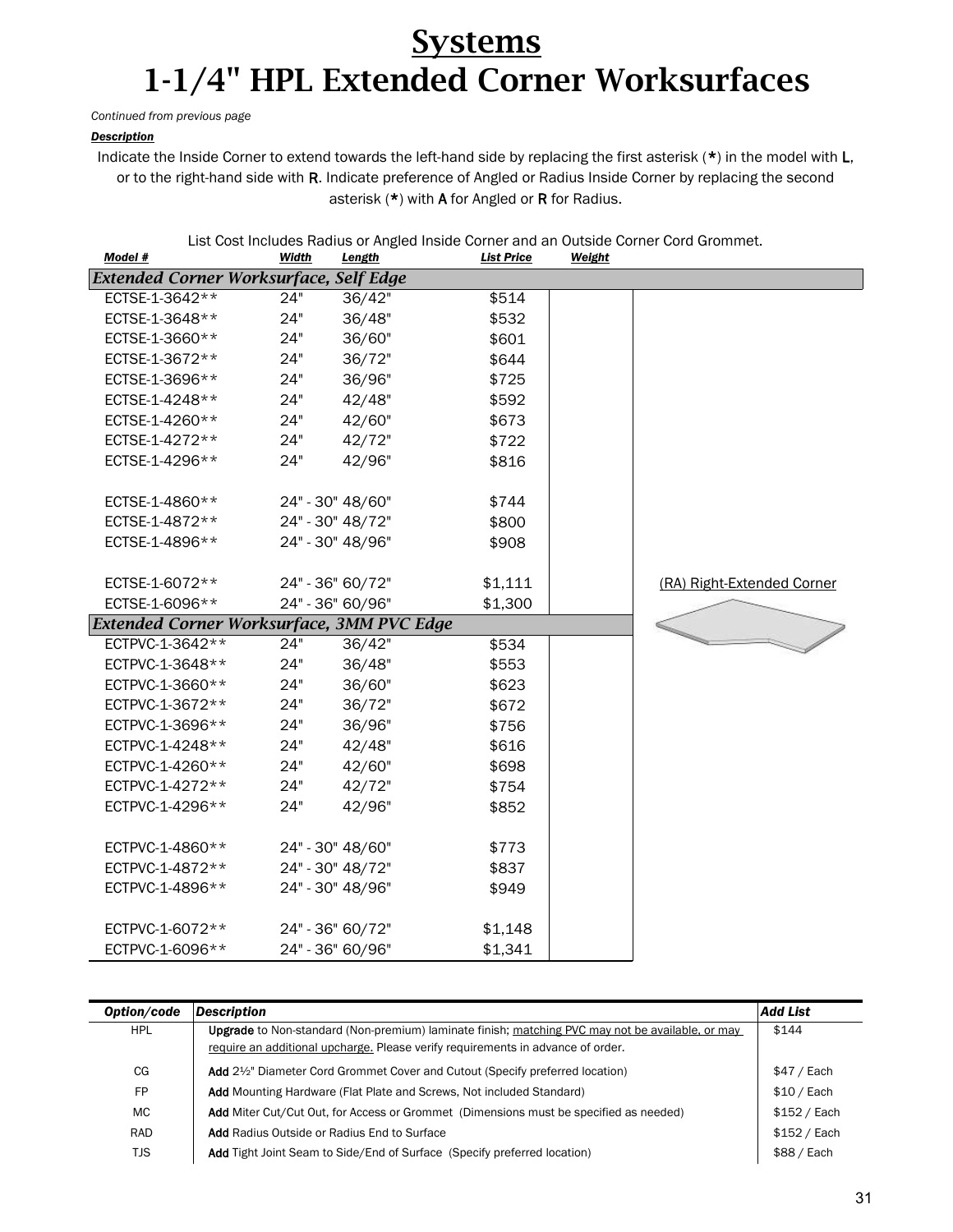### **Systems 1-3/4" HPL Worksurfaces w/ 3MM Wood Edge**

*Continued from previous page*

*Description*

Due to material constraints, models denoted with an asterisk (\*) must be made in two pieces.

| <u>Model #</u>                 | Width                                                                                                                                                                                      | <u>Length</u> | <b>List Price</b>                                                                            | Weight     |  |                          |  |  |
|--------------------------------|--------------------------------------------------------------------------------------------------------------------------------------------------------------------------------------------|---------------|----------------------------------------------------------------------------------------------|------------|--|--------------------------|--|--|
| <b>Rectangular Worksurface</b> |                                                                                                                                                                                            |               |                                                                                              |            |  |                          |  |  |
| WTWE-2-2430                    | 24"                                                                                                                                                                                        | 30"           | \$434                                                                                        | 28         |  |                          |  |  |
| WTWE-2-2436                    | 24"                                                                                                                                                                                        | 36"           | \$462                                                                                        | 32         |  |                          |  |  |
| WTWE-2-2442                    | 24"                                                                                                                                                                                        | 42"           | \$491<br>37                                                                                  |            |  |                          |  |  |
| WTWE-2-2448                    | 24"                                                                                                                                                                                        | 48"           | \$516                                                                                        | 42         |  |                          |  |  |
| WTWE-2-2460                    | 24"                                                                                                                                                                                        | 60"           | \$592                                                                                        | 53         |  |                          |  |  |
| WTWE-2-2472                    | 24"                                                                                                                                                                                        | 72"           | \$645                                                                                        | 65         |  |                          |  |  |
| WTWE-2-2496                    | 24"                                                                                                                                                                                        | 96"           | \$791                                                                                        | 78         |  |                          |  |  |
| WTWE-2-24120*                  | 24"                                                                                                                                                                                        | 120"          | \$949                                                                                        | 98         |  |                          |  |  |
| WTWE-2-24144*                  | 24"                                                                                                                                                                                        | 144"          | \$1,107                                                                                      | 118        |  |                          |  |  |
| WTWE-2-3030                    | 30"                                                                                                                                                                                        | 30"           | \$462                                                                                        | 34         |  |                          |  |  |
| WTWE-2-3036                    | 30"                                                                                                                                                                                        | 36"           | \$491                                                                                        | 42         |  |                          |  |  |
| WTWE-2-3042                    | 30"                                                                                                                                                                                        | 42"           | \$516                                                                                        | 45         |  |                          |  |  |
| WTWE-2-3048                    | 30"                                                                                                                                                                                        | 48"           | \$563                                                                                        | 53         |  |                          |  |  |
| WTWE-2-3060                    | 30"                                                                                                                                                                                        | 60"           | \$617                                                                                        | 69         |  |                          |  |  |
| WTWE-2-3072                    | 30"                                                                                                                                                                                        | 72"           | \$689                                                                                        | 81         |  |                          |  |  |
| WTWE-2-3096                    | 30"                                                                                                                                                                                        | 96"           | \$826                                                                                        | 95         |  |                          |  |  |
| WTWE-2-30120*                  | 30"                                                                                                                                                                                        | 120"          | \$984                                                                                        | 119        |  |                          |  |  |
| WTWE-2-30144*                  | 30"                                                                                                                                                                                        | 144"          | \$1,142                                                                                      | 142        |  |                          |  |  |
| WTWE-2-3636                    | 36"                                                                                                                                                                                        | 36"           | \$534                                                                                        | 52         |  |                          |  |  |
| WTWE-2-3642                    | 36"                                                                                                                                                                                        | 42"           | \$563                                                                                        | 57         |  |                          |  |  |
| WTWE-2-3648                    | 36"                                                                                                                                                                                        | 48"           | \$592                                                                                        | 65         |  |                          |  |  |
| WTWE-2-3660                    | 36"                                                                                                                                                                                        | 60"           | \$681                                                                                        | 75         |  |                          |  |  |
| WTWE-2-3672                    | 36"                                                                                                                                                                                        | 72"           | \$740                                                                                        | 85         |  |                          |  |  |
| WTWE-2-3696                    | 36"                                                                                                                                                                                        | 96"           | \$858                                                                                        | 104        |  |                          |  |  |
| WTWE-2-36120*                  | 36"                                                                                                                                                                                        | 120"          | \$1,016                                                                                      | 130        |  |                          |  |  |
| WTWE-2-36144*                  | 36"                                                                                                                                                                                        | 144"          | \$1,174                                                                                      | 156        |  |                          |  |  |
| <b>Corner Worksurface</b>      |                                                                                                                                                                                            |               |                                                                                              |            |  |                          |  |  |
| CTWE-2-3624                    | 24/24"                                                                                                                                                                                     | 36/36"        | \$677                                                                                        | 43         |  |                          |  |  |
| CTWE-2-4224                    | 24/24"                                                                                                                                                                                     | 42/42"        | \$750                                                                                        | 52         |  |                          |  |  |
| CTWE-2-4230                    | 30/30"                                                                                                                                                                                     | 42/42"        | \$750                                                                                        | 58         |  |                          |  |  |
| CTWE-2-4824                    | 24/24"                                                                                                                                                                                     | 48/48"        | \$822                                                                                        | 67         |  |                          |  |  |
| CTWE-2-4830                    | 30/30"                                                                                                                                                                                     |               |                                                                                              |            |  |                          |  |  |
|                                |                                                                                                                                                                                            | 48/48"        | \$822                                                                                        | 71         |  |                          |  |  |
| <b>Round Worksurface</b>       |                                                                                                                                                                                            |               |                                                                                              |            |  |                          |  |  |
| Model #                        | <b>Diameter</b><br>36"                                                                                                                                                                     |               | <b>List Price</b>                                                                            | Weight     |  |                          |  |  |
| <b>RTWE-2-36</b>               |                                                                                                                                                                                            |               | \$725                                                                                        | 52         |  |                          |  |  |
| <b>RTWE-2-42</b>               | 42"<br>48"                                                                                                                                                                                 |               | \$797<br>\$870                                                                               | 65         |  |                          |  |  |
| <b>RTWE-2-48</b>               |                                                                                                                                                                                            |               |                                                                                              | 92         |  |                          |  |  |
| RTWE-2-54                      | 54"                                                                                                                                                                                        |               | \$930<br>\$990                                                                               | 113<br>125 |  |                          |  |  |
| <b>RTWE-2-60</b>               | 60"                                                                                                                                                                                        |               |                                                                                              |            |  |                          |  |  |
| Option/code                    | <b>Description</b>                                                                                                                                                                         |               |                                                                                              |            |  | <b>Add List</b><br>\$144 |  |  |
| <b>HPL</b>                     | Upgrade to Non-standard (Non-premium) laminate finish; matching Edge Stain may not be available, or<br>may require an additional upcharge. Please verify requirements in advance of order. |               |                                                                                              |            |  |                          |  |  |
| FP                             | <b>Add</b> Mounting Hardware (Flat Plate and Screws, Not included Standard)                                                                                                                |               |                                                                                              |            |  |                          |  |  |
| МC                             |                                                                                                                                                                                            |               | <b>Add</b> Miter Cut/Cut Out, for Access or Grommet (Dimensions must be specified as needed) |            |  | $$152 /$ Each            |  |  |
| RAD                            | Add Radius Inside or Radius End to Surface                                                                                                                                                 |               |                                                                                              |            |  | $$152 /$ Each            |  |  |
| <b>TJS</b>                     | Add Tight Joint Seam to Side/End of Surface (Specify preferred location)                                                                                                                   |               |                                                                                              |            |  |                          |  |  |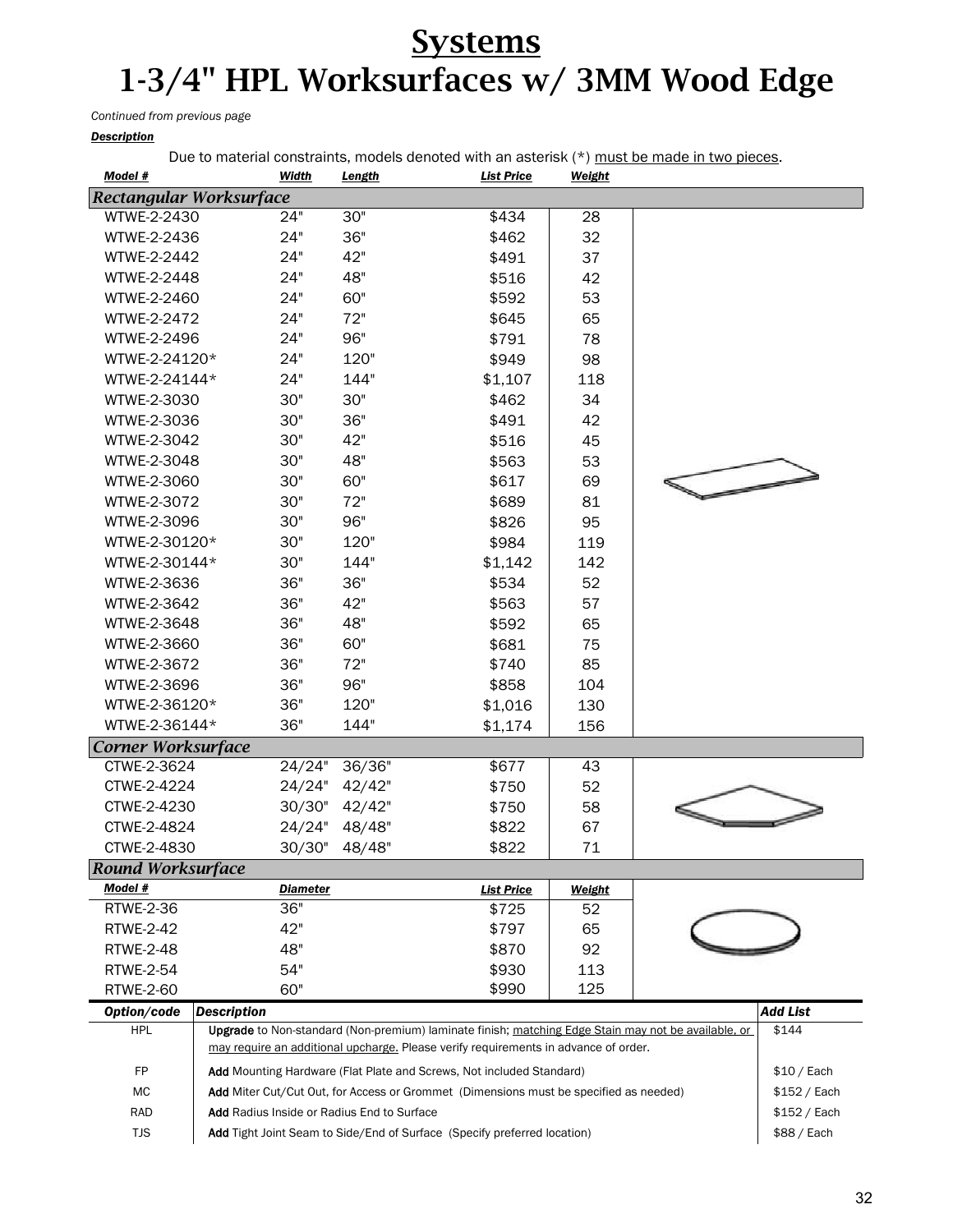### **Occasional Specifications**

See below for additional product specifications not listed on the individual product page(s), s**ee page 43 for additional Wood Edge Profile Options.**

#### **Wood Framed Screens and Transitional Posts**

3/4" wide x 1¾" deep Beech (or Maple) Hardwood Frame surrounding Clear Plexi-glass Screen.

#### **Transitional Posts**

Beech (or Maple) Hardwood. List Pricing allots for Transitional Posts up-to 30" in height, please make sure to specify needed-height, and request pricing for units exceeding 30" in Height.

#### **Desktop Risers with 1-1/8" Top (TFL/LP) Self Edge, PVC Edge, or Wood Edge**

1-1/8" and 3/4" Industrial board covered on both sides with (TFL) thermo-fused laminate, and finished with selection of edge option. 1-1/8" Thick Top and End Panels and 3/4" Thick Flush Modesty Panel.

#### **Riser with 1¾" Top (HPL) Self Edge, or Wood Edge**

Top 1-3/4" Thick, Industrial board laminated with high pressure laminate and backing sheet and finished with selection of edge option.

#### **Acoustic Textile Wrapped Tackboard**

Panel wrapped in 100% recycled acoustical performance polyester textile that meets ASTM-E-84 class 1.

#### **Visual Aid Boards**

Case 3/4" Industrial board laminated with high pressure laminate, inside of back with non-magnetic whiteboard write-on/wipe-off high pressure laminate. Standard design includes french cleat for simple wall mount application.

Doors 3/4'' Industrial board laminated with high pressure laminate, with 180º self closing hinges.

#### **Parsons Tables**

Surfaces 1-1/4" industrial board laminated with high pressure plastic laminate and backing sheet, available edge options include Self Edge, Profiled 3MM PVC, and Profile 3MM Wood stained to match.

Solid Wood Base is made of 1¾" hardwood stained to match Surface. Supplied with leveling glides.

#### **Round Tables**

Surfaces 1-1/4" or 1-3/4" industrial board laminated with high pressure plastic laminate and backing sheet, edged with profiled 3MM PVC Edge, Option for solid wood edge stained to match on request.

4-Leg Base is made of 1-3/4" thick solid hardwood at listed height, stained to match surface. Supplied with leveling glides.

Laminate X-Base is 1- 1/8" industrial board covered on both sides with (TFL) thermo-fused laminate, sealed on the bottom and supplied with leveling glides.

Cylinder Base is 1/2" fiber board laminated with high pressure laminate, supplied with leveling glides. Surfaces up-to 48" diameter with 20" diameter base, over 48" diameter Surfaces with 24" diameter base.

#### **Cylinder and Radius Cube Tables**

1/2" fiber board laminated with high pressure laminate, supplied with leveling glides.

#### **Cube Tables**

3/4" industrial board laminated with high pressure laminate, supplied with leveling glides.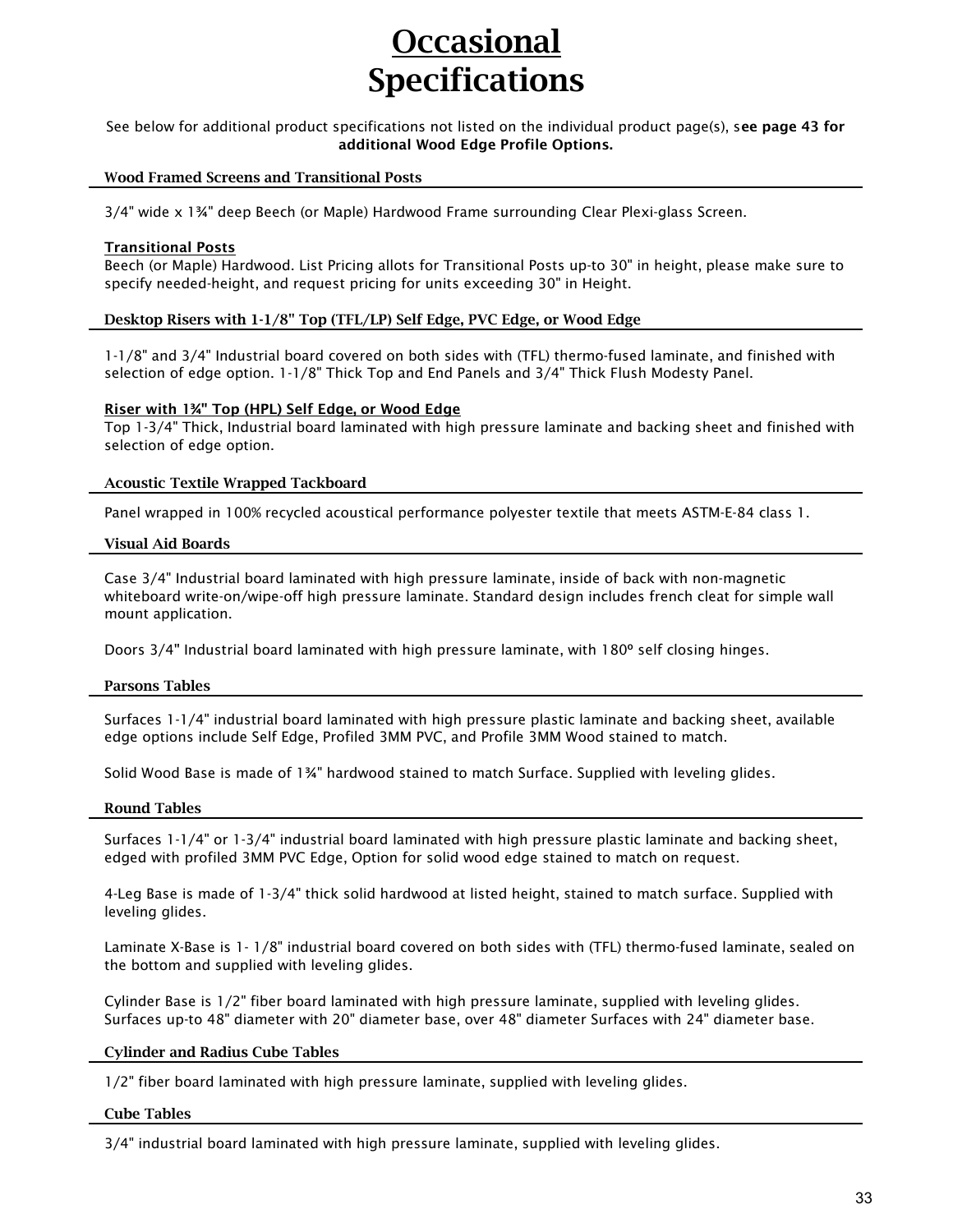### **Occasional Wood Framed Screens and Transitional Posts**

#### *Description*

#### Wood Framed Screens

3/4" wide x 1¾" deep Beech (or Maple) Hardwood Frame surrounding 1/4" Thick\* Clear Plexi-glass Screen.

#### Transitional Posts

Beech (or Maple) Hardwood. A Transitional Post is required between Wood Framed Screens to achieve directional change. List Pricing allots for Transitional Posts up-to 30" in height, please make sure to specify needed-height, and request pricing for units exceeding 30" in Height.

#### **Ouickship**

Depending on the availability of Plexi-glass for the required quantity, Screens with the Wooden Frame painted in Black, painted in White, finished in Cherry, or finished in (Clear) Maple are eligible for 1-week "Quickship" Lead time from the date of Order to the date the product will be available for Will Call. Other finishes are ineligible.

*\* Plexi-glass Thickness subject to market availability, C.O.D. reserves the right to change this specification without providing notice.*



*Wood Framed Plexi-glass Screen*

| 24" | \$150 | \$275 |
|-----|-------|-------|
| 30" | \$188 | \$342 |
| 36" | \$225 | \$412 |
| 48" | \$300 | \$555 |
| 60" | \$375 | \$687 |
| 72" | \$450 | \$825 |
|     |       |       |







List \$35 *11° Angle Wooden Transitional Post*



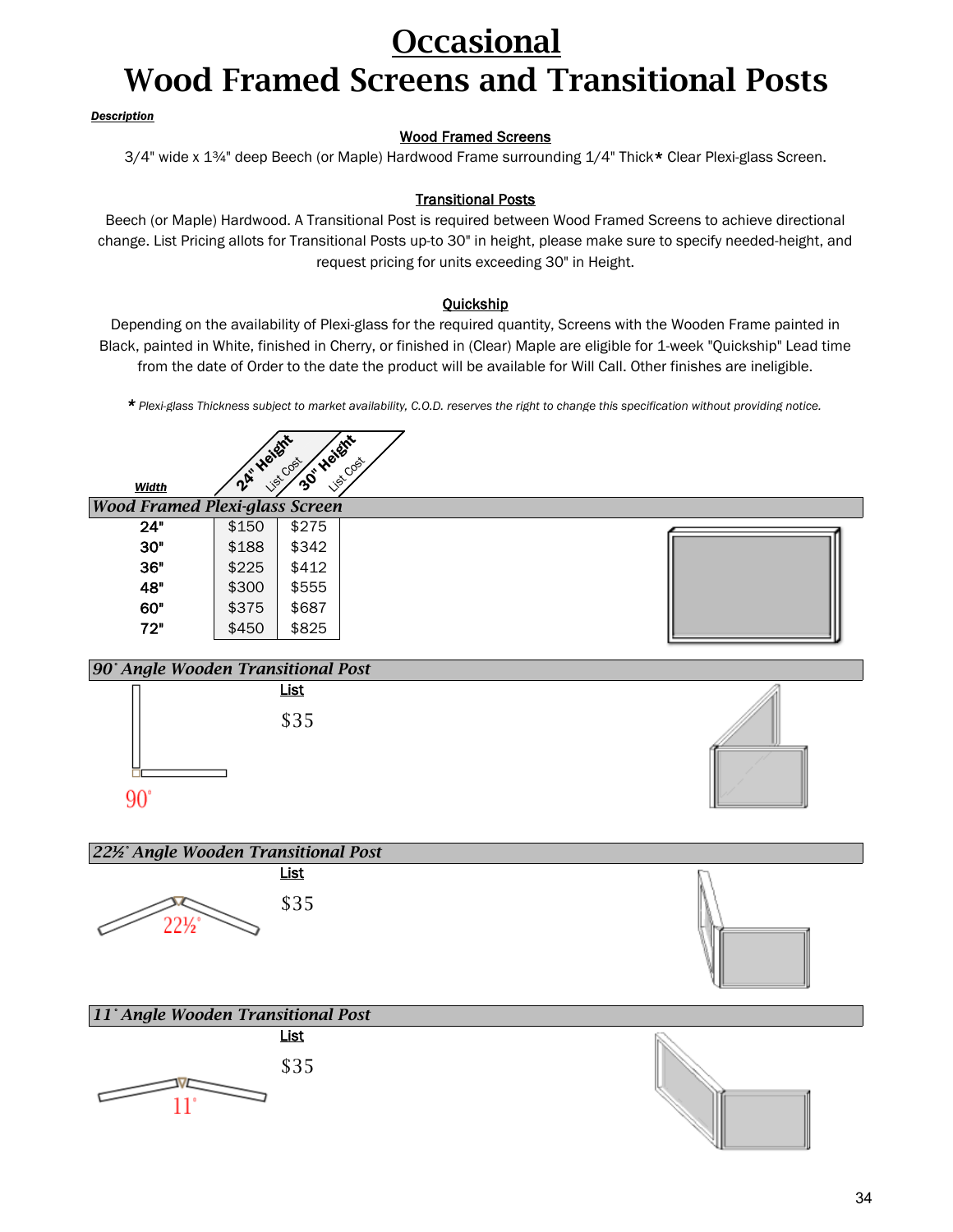# **Occasional Transaction Tops**

#### *Notice*

When describing the Transaction Top in your order, change the asterisk (\*) at the end of the model number to indicate your edge type preference, SE for Self Edge, 3P for 3MM PVC Edge (where applicable), or WE for 3MM Wood

|                                                       | Edge. |        |                      |                      |                      |                          |  |  |
|-------------------------------------------------------|-------|--------|----------------------|----------------------|----------------------|--------------------------|--|--|
| Model #                                               | Width | Length | <b>SE List Price</b> | <b>3P List Price</b> | <b>WE List Price</b> |                          |  |  |
| 1¼" Thick Transaction Top                             |       |        |                      |                      |                      |                          |  |  |
| $TT1224 - 1.$                                         | 12"   | 24"    | \$115                | \$123                | \$128                |                          |  |  |
| TT1230-1-*                                            | 12"   | 30"    | \$144                | \$153                | \$161                |                          |  |  |
| TT1236-1-*                                            | 12"   | 36"    | \$173                | \$182                | \$192                |                          |  |  |
| TT1242-1-*                                            | 12"   | 42"    | \$201                | \$213                | \$224                |                          |  |  |
| TT1248-1-*                                            | 12"   | 48"    | \$230                | \$243                | \$256                |                          |  |  |
| TT1254-1-*                                            | 12"   | 54"    | \$259                | \$273                | \$288                |                          |  |  |
| TT1260-1-*                                            | 12"   | 60"    | \$288                | \$304                | \$320                |                          |  |  |
| TT1266-1-*                                            | 12"   | 66"    | \$318                | \$335                | \$352                |                          |  |  |
| TT1272-1-*                                            | 12"   | 72"    | \$347                | \$366                | \$385                |                          |  |  |
| TT1284-1-*                                            | 12"   | 84"    | \$404                | \$426                | \$448                |                          |  |  |
| TT1296-1-*                                            | 12"   | 96"    | \$462                | \$486                | \$512                |                          |  |  |
| TT12108-1-*                                           | 12"   | 108"   | \$517                | \$546                | \$576                |                          |  |  |
| TT12120-1-*                                           | 12"   | 120"   | \$576                | \$608                | \$640                |                          |  |  |
|                                                       |       |        |                      |                      |                      |                          |  |  |
| 1 <sup>3</sup> / <sub>4</sub> " Thick Transaction Top |       |        |                      |                      |                      | $\overline{\phantom{a}}$ |  |  |
| TT1224-2-*                                            | 12"   | 24"    | \$173                |                      | \$192                |                          |  |  |
| TT1230-2-*                                            | 12"   | 30"    | \$216                |                      | \$240                |                          |  |  |
| TT1236-2-*                                            | 12"   | 36"    | \$259                |                      | \$288                |                          |  |  |
| TT1242-2-*                                            | 12"   | 42"    | \$302                |                      | \$336                |                          |  |  |
| TT1248-2-*                                            | 12"   | 48"    | \$347                |                      | \$385                |                          |  |  |
| TT1254-2-*                                            | 12"   | 54"    | \$388                |                      | \$433                |                          |  |  |
| TT1260-2-*                                            | 12"   | 60"    | \$433                |                      | \$481                |                          |  |  |
| TT1266-2-*                                            | 12"   | 66"    | \$476                |                      | \$528                |                          |  |  |
| TT1272-2-*                                            | 12"   | 72"    | \$517                |                      | \$576                |                          |  |  |
| TT1284-2-*                                            | 12"   | 84"    | \$605                |                      | \$672                |                          |  |  |
| TT1296-2-*                                            | 12"   | 96"    | \$691                |                      | \$768                |                          |  |  |
| TT12108-2-*                                           | 12"   | 108"   | \$778                |                      | \$864                |                          |  |  |
| TT12120-2-*                                           | 12"   | 120"   | \$864                |                      | \$960                |                          |  |  |
|                                                       |       |        |                      |                      |                      |                          |  |  |

| Option/code        | Description                                                                                                                                                                                        | Add List  |
|--------------------|----------------------------------------------------------------------------------------------------------------------------------------------------------------------------------------------------|-----------|
| BT                 | <b>Upgrade</b> with 6" Bow, 6" overall width increase at center of bow                                                                                                                             | \$167     |
| <b>HPL</b>         | <b>Upgrade</b> Non-standard (Non-premium) Laminate; matching 3MM PVC or Edge Stain may not be<br>available, or may require an additional upcharge. Please verify requirements in advance of order. | \$144     |
| CG                 | <b>Add</b> 2½" Diameter Cord Grommet Cover and Cutout (Specify preferred location)                                                                                                                 | \$47/Each |
| <b>Mounting HW</b> | <b>Add</b> Mounting Hardware (Not included Standard)                                                                                                                                               | \$11/Foot |
| <b>MC</b>          | Add Miter Cut/Cut Out, for Access or Grommet (Dimensions must be specified as needed)                                                                                                              | \$152     |
| <b>RAD</b>         | Add Radius Inside/Outside or End to Surface                                                                                                                                                        | \$273     |
| <b>TJS</b>         | Add Tight Joint Seam to Side/End of Surface (Specify preferred location)                                                                                                                           | \$88/Each |
|                    |                                                                                                                                                                                                    |           |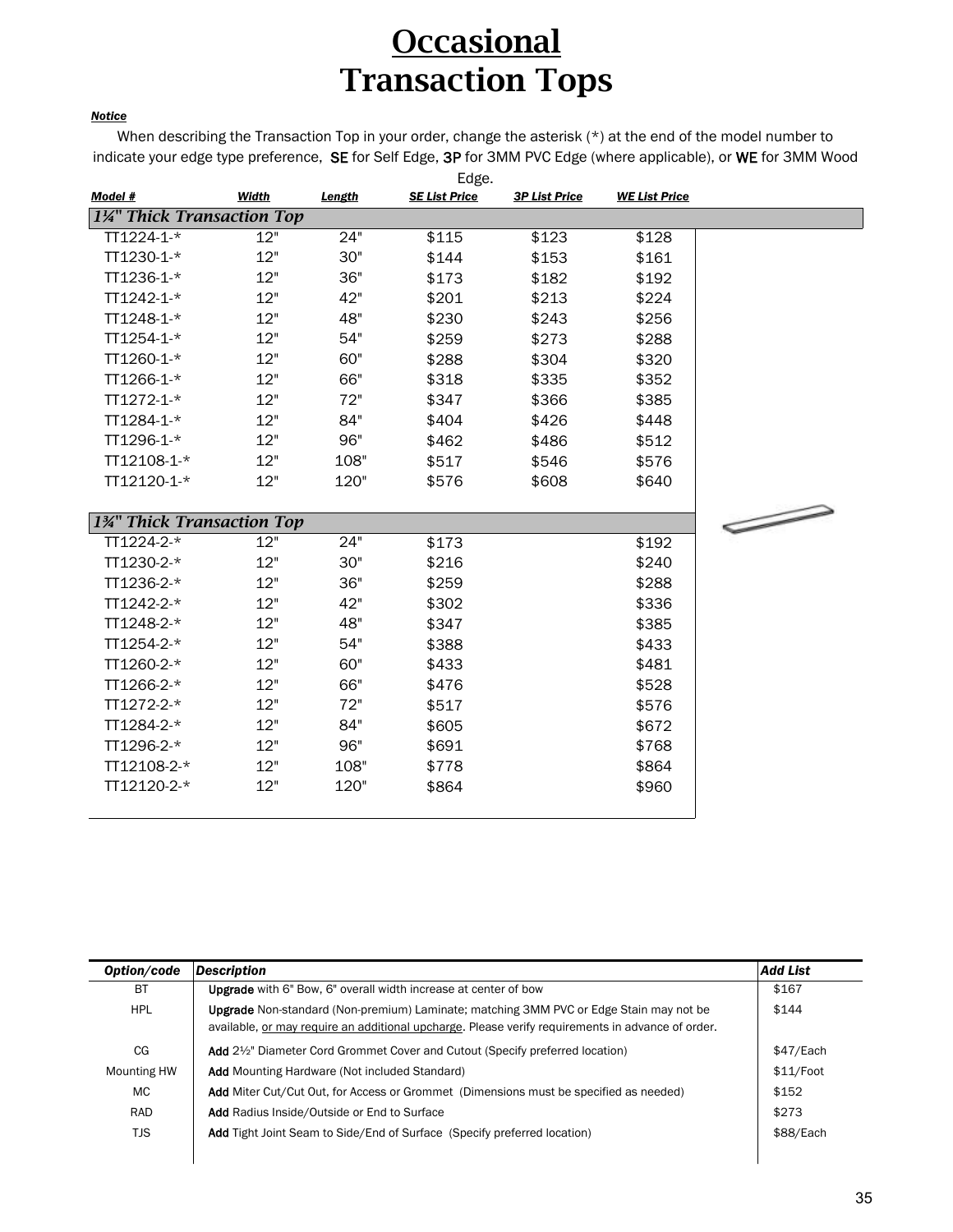### **Occasional Desktop Risers**

#### *Notice*

When describing the Desktop Riser in your order, change the asterisk (\*) at the end of the model number to indicate your edge type preference, use SE for Self Edge, 3P for 3MM PVC Edge (where applicable), or WE for 3MM Wood Edge.



| Model #                             | Depth | Width | Height | <b>SE List</b> | 3P List | <b>WE List</b> |
|-------------------------------------|-------|-------|--------|----------------|---------|----------------|
| Desktop Riser with 1-1/8" Thick Top |       |       |        |                |         |                |
| DR1224-1-*                          | 12"   | 24"   | 12"    | \$250          | \$256   | \$262          |
| DR1230-1-*                          | 12"   | 30"   | 12"    | \$276          | \$284   | \$291          |
| DR1236-1-*                          | 12"   | 36"   | 12"    | \$302          | \$311   | \$320          |
| DR1242-1-*                          | 12"   | 42"   | 12"    | \$329          | \$338   | \$350          |
| DR1248-1-*                          | 12"   | 48"   | 12"    | \$354          | \$367   | \$378          |
| DR1254-1-*                          | 12"   | 54"   | 12"    | \$381          | \$394   | \$407          |
| DR1260-1-*                          | 12"   | 60"   | 12"    | \$553          | \$567   | \$582          |
| DR1266-1-*                          | 12"   | 66"   | 12"    | \$580          | \$596   | \$611          |
| DR1272-1-*                          | 12"   | 72"   | 12"    | \$606          | \$623   | \$641          |
| DR1284-1-*                          | 12"   | 84"   | 12"    | \$658          | \$679   | \$698          |
| DR1296-1-*                          | 12"   | 96"   | 12"    | \$711          | \$733   | \$757          |
|                                     |       |       |        |                |         |                |
| Desktop Riser with 1%" Thick Top    |       |       |        |                |         |                |
| DR1224-2-*                          | 12"   | 24"   | 12"    | \$302          |         | \$320          |
| DR1230-2-*                          | 12"   | 30"   | 12"    | \$343          |         | \$363          |
| DR1236-2-*                          | 12"   | 36"   | 12"    | \$381          |         | \$407          |
| DR1242-2-*                          | 12"   | 42"   | 12"    | \$421          |         | \$451          |
| DR1248-2-*                          | 12"   | 48"   | 12"    | \$460          |         | \$495          |
| DR1254-2-*                          | 12"   | 54"   | 12"    | \$499          |         | \$538          |
| DR1260-2-*                          | 12"   | 60"   | 12"    | \$684          |         | \$728          |
| DR1266-2-*                          | 12"   | 66"   | 12"    | \$723          |         | \$771          |
| DR1272-2-*                          | 12"   | 72"   | 12"    | \$761          |         | \$814          |
| DR1284-2-*                          | 12"   | 84"   | 12"    | \$841          |         | \$902          |
| DR1296-2-*                          | 12"   | 96"   | 12"    | \$919          |         | \$989          |
|                                     |       |       |        |                |         |                |

| Option/code     | <b>Description</b>                                                                                       | <b>Add List</b> |
|-----------------|----------------------------------------------------------------------------------------------------------|-----------------|
| <b>HPL-FULL</b> | <b>Upgrade</b> to Non-standard (Non-premium) Laminate; matching 3MM PVC or Edge Stain may not be         | Add 40%         |
|                 | available, or may require an additional upcharge. Please verify requirements in advance of order.        |                 |
| HPI-TOP         | <b>Upgrade Top-Only</b> to Non-standard (Non-premium) Laminate; matching 3MM PVC or Edge Stain may       | \$144           |
|                 | not be available, or may require an additional upcharge. Please verify requirements in advance of order. |                 |
|                 |                                                                                                          |                 |
| CG              | Add 2½" Diameter Cord Grommet Cover and Cutout (Specify preferred location)                              | $$47 /$ Each    |
| <b>FP</b>       | Add Mounting Hardware (Flat Plate and Screws, Not included Standard)                                     | \$5             |
| MC.             | Add Miter Cut/Cut Out, for Access or Grommet (Dimensions must be specified as needed)                    | $$152 /$ Each   |
| <b>RAD</b>      | <b>Add</b> Radius Inside or Radius End to Surface                                                        | $$273 /$ Each   |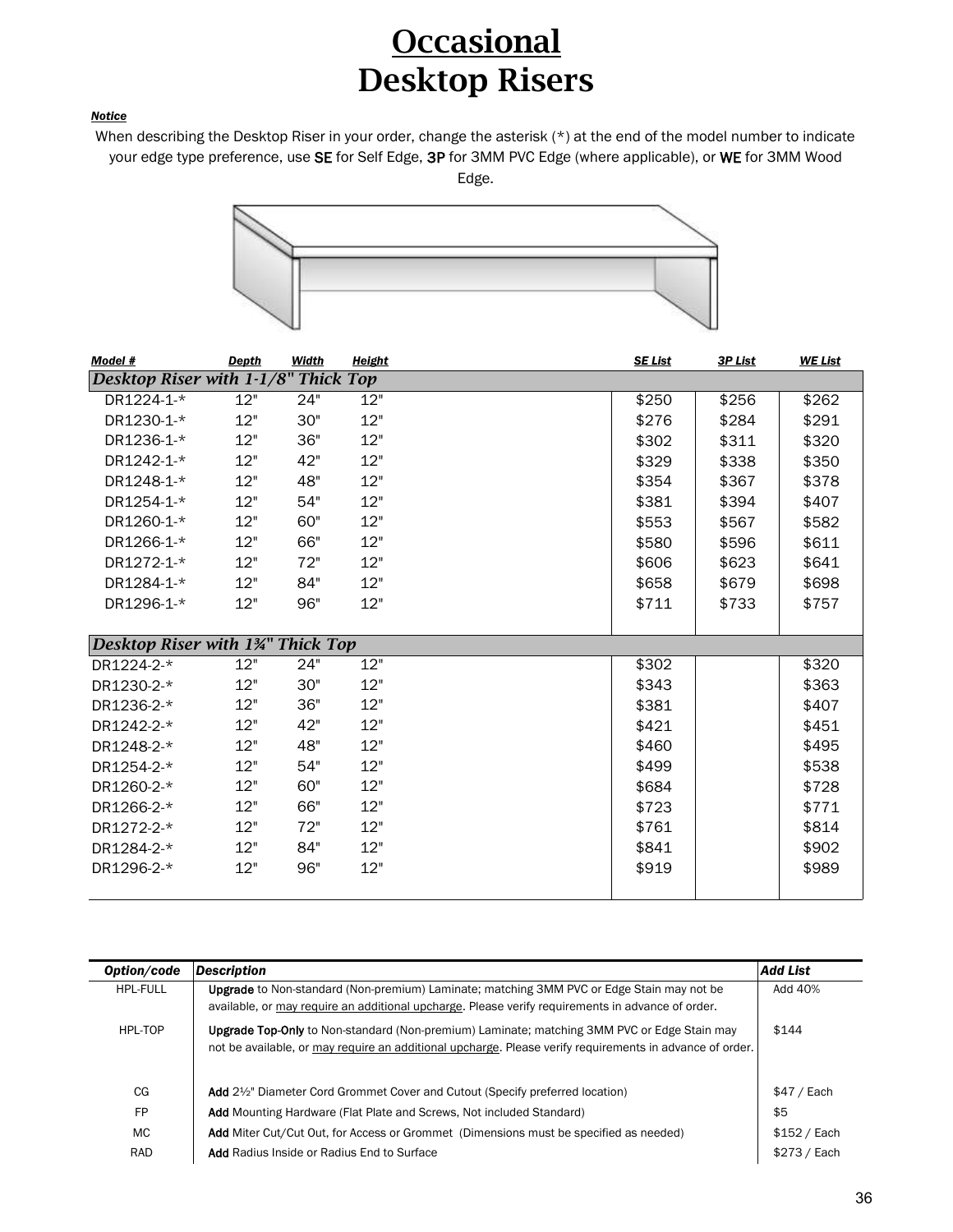# **Occasional Tackboards**





| Model #                                   | Length                                                                                                         | $\mathbf{v}$<br>$\heartsuit$ | V<br>ঔ | ട്ട്<br>$\sqrt{2}$ | ్రా<br>$\heartsuit$ | <b>Thickness</b> | Weight      |  |  |  |
|-------------------------------------------|----------------------------------------------------------------------------------------------------------------|------------------------------|--------|--------------------|---------------------|------------------|-------------|--|--|--|
| <b>Acoustic Textile Wrapped Tackboard</b> |                                                                                                                |                              |        |                    |                     |                  |             |  |  |  |
| TB-*30                                    | 30"                                                                                                            | \$109                        | \$139  | \$173              | \$224               | 9/16"            | 6/7/9/11    |  |  |  |
| TB-*36                                    | 36"                                                                                                            | \$133                        | \$168  | \$207              | \$273               | 9/16"            | 7/8/11/12   |  |  |  |
| TB-*42                                    | 42"                                                                                                            | \$155                        | \$195  | \$243              | \$218               | 9/16"            | 8/10/12/13  |  |  |  |
| TB-*48                                    | 48"                                                                                                            | \$176                        | \$226  | \$279              | \$364               | 9/16"            | 9/11/13/14  |  |  |  |
| TB-*54                                    | 54"                                                                                                            | \$199                        | \$274  | \$313              | \$408               | 9/16"            | 10/12/15/16 |  |  |  |
| TB-*60                                    | 60"                                                                                                            | \$220                        | \$282  | \$349              | \$455               | 9/16"            | 12/13/16/17 |  |  |  |
| TB-*66                                    | 66"                                                                                                            | \$243                        | \$311  | \$384              | \$499               | 9/16"            | 13/15/17/18 |  |  |  |
| TB-*72                                    | 72"                                                                                                            | \$266                        | \$340  | \$420              | \$548               | 9/16"            | 14/16/18/19 |  |  |  |
|                                           | * When specifying Tackboards in your order, replace the asterisk (*) in the model # with the preferred height. |                              |        |                    |                     |                  |             |  |  |  |

**Textile short code reference list** ( see page 50 for examples )

| <b>Pattern</b> | Color                | short code |
|----------------|----------------------|------------|
| <b>FR701</b>   | <b>Grey Mix</b>      | 2100-238   |
| <b>FR701</b>   | <b>Black</b>         | 2100-408   |
| <b>FR701</b>   | <b>Silver Papier</b> | 2100-538   |
| <b>FR701</b>   | Verte Papier         | 2100-561   |
| <b>FR701</b>   | Desert Sand          | 2100-758   |
| Anchorage      | Wolf                 | 2335-2027  |
| Anchorage      | Straw                | 2335-2034  |
| Anchorage      | Angora               | 2335-2035  |
| Crosstown      | Cement               | 2526-010   |
| Crosstown      | Ray                  | 2526-030   |
| Crosstown      | <b>Stucco</b>        | 2526-070   |
| Crosstown      | <b>Buff</b>          | 2526-080   |
| Lido           | Hermosa              | 2858-010   |
| Lido           | Pine Valley          | 2858-054   |
| Spinel         | Opal                 | 3582-011   |
| Spinel         | Sand Stone           | 3582-050   |
| Spinel         | <b>Yellow Stone</b>  | 3582-112   |

| Option/code   | Description                                                                           | <b>Add List</b> |
|---------------|---------------------------------------------------------------------------------------|-----------------|
| C.O.M. Fabric | <b>Upgrade</b> - Supply your own fabric to have Tackboard wrapped in.                 | Deduct 10%      |
| FC.           | Add 1/2" Thick French Cleat to Tackboard Back for Wall Mounting                       | \$39 / Each     |
| MC.           | Add Miter Cut/Cut Out, for Access or Grommet (Dimensions must be specified as needed) | \$108 / Each    |
| S             | Add 1/2" Thick Spacer to Tackboard Back                                               | \$39 / Each     |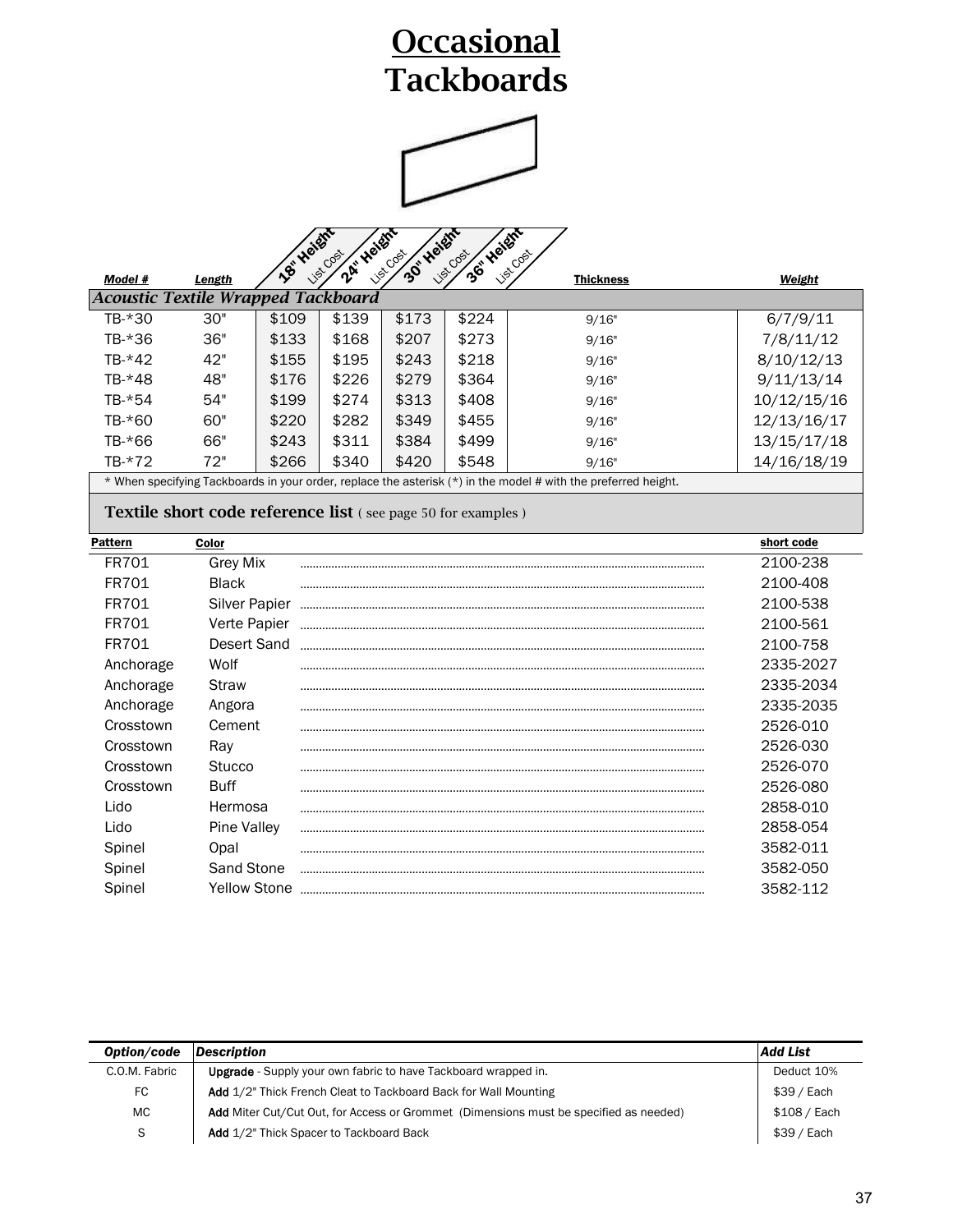# **Occasional Visual Aid Board**



| Model #     | Height                                                                    | <b>Closed Width</b> | <b>Open Width</b> | Weight | <b>List Price</b> |  |  |
|-------------|---------------------------------------------------------------------------|---------------------|-------------------|--------|-------------------|--|--|
|             | Visual Aid Board with Hinge Doors and Non-Magnetic Whiteboard Inside-back |                     |                   |        |                   |  |  |
| VA-30-30/60 | 30"                                                                       | 30"                 | 60"               | 75     | \$1,025           |  |  |
| VA-30-36/72 | 30"                                                                       | 36"                 | 72"               | 85     | \$1,072           |  |  |
| VA-30-48/96 | 30"                                                                       | 48"                 | 96"               | 95     | \$1,119           |  |  |
| VA-36-30/60 | 36"                                                                       | 30"                 | 60"               | 85     | \$1,072           |  |  |
| VA-36-36/72 | 36"                                                                       | 36"                 | 72"               | 95     | \$1,136           |  |  |
| VA-36-48/96 | 36"                                                                       | 48"                 | 96"               | 105    | \$1,220           |  |  |
| VA-48-30/60 | 48"                                                                       | 30"                 | 60"               | 95     | \$1,146           |  |  |
| VA-48-36/72 | 48"                                                                       | 36"                 | 72"               | 105    | \$1,202           |  |  |
| VA-48-48/96 | 48"                                                                       | 48"                 | 96"               | 115    | \$1,259           |  |  |
| VA-60-30/60 | 60"                                                                       | 30"                 | 60"               | 105    | \$1,413           |  |  |
| VA-60-36/72 | 60"                                                                       | 36"                 | 72"               | 115    | \$1,454           |  |  |
| VA-60-48/96 | 60"                                                                       | 48"                 | 96"               | 125    | \$1,513           |  |  |

| Option/code | Description                                                  | <b>Add List</b> |
|-------------|--------------------------------------------------------------|-----------------|
| <b>HPL</b>  | <b>Upgrade</b> Non-standard (Non-premium) Laminate finished. | Add 20%         |
| PT          | <b>Upgrade Solid Wood Pencil Tray</b>                        | \$133           |
| <b>PS</b>   | <b>Upgrade Projection Screen</b>                             | \$232           |
| <b>WE</b>   | <b>Upgrade Doors with Wooden Edge</b>                        | \$188           |
| TВ          | <b>Upgrade Door</b> with Tackable Panel on Inside            | \$100 / Each    |
| CВ          | <b>Upgrade Door</b> with Cork Back inside                    | \$194 / Each    |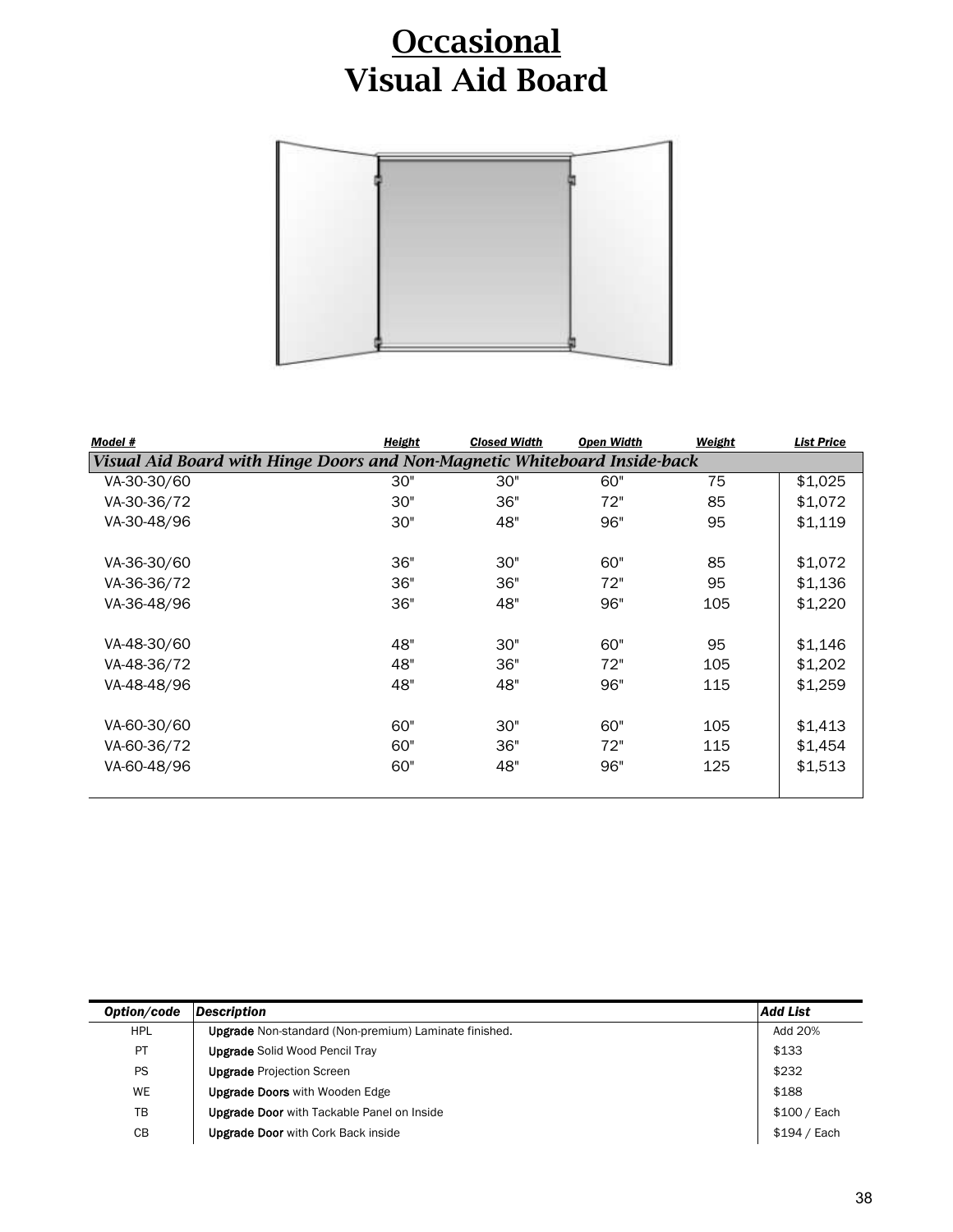### **Occasional Parsons Tables**

#### *Notice*

Parsons Table Solid Wood Base is made of 13/4" hardwood, and is stained to match top unless specified.

When describing the Parsons Table in your order, change the asterisk at the end of the model number to indicate your edge type preference for the worksurface: SE for Self Edge, 3P for 3MM PVC Edge, or WE for 3MM Wood Edge.

| Model #                                          | Depth | Width | Height | <b>SE List</b> | 3P List | <b>WE List</b> |  |
|--------------------------------------------------|-------|-------|--------|----------------|---------|----------------|--|
| <b>Square Parsons Table with Solid Wood Base</b> |       |       |        |                |         |                |  |
| P-SQ-1-1818-*                                    | 18"   | 18"   | 16"    | \$475          | \$524   | \$549          |  |
| P-S0-1-2424-*                                    | 24"   | 24"   | 16"    | \$556          | \$611   | \$642          |  |
| P-SQ-1-3030-*                                    | 30"   | 30"   | 16"    | \$635          | \$700   | \$735          |  |
| P-SQ-1-3636-*                                    | 36"   | 36"   | 16"    | \$700          | \$770   | \$809          |  |
|                                                  |       |       |        |                |         |                |  |
| P-SQ-2-1818-*                                    | 18"   | 18"   | 24"    | \$498          | \$549   | \$579          |  |
| P-SQ-2-2424-*                                    | 24"   | 24"   | 24"    | \$582          | \$642   | \$673          |  |
| P-SQ-2-3030-*                                    | 30"   | 30"   | 24"    | \$669          | \$735   | \$772          |  |
| P-SQ-2-3636-*                                    | 36"   | 36"   | 24"    | \$735          | \$809   | \$849          |  |
|                                                  |       |       |        |                |         |                |  |

| Rectangular Parsons Table with Solid Wood Base |     |     |     |       |       |       |  |
|------------------------------------------------|-----|-----|-----|-------|-------|-------|--|
| $P$ -CA-1-1830-*                               | 18" | 30" | 16" | \$556 | \$611 | \$642 |  |
| P-CA-1-1836-*                                  | 18" | 36" | 16" | \$586 | \$646 | \$678 |  |
| P-CA-1-1842-*                                  | 18" | 42" | 16" | \$626 | \$690 | \$724 |  |
| P-CA-1-1848-*                                  | 18" | 48" | 16" | \$669 | \$735 | \$771 |  |
|                                                |     |     |     |       |       |       |  |
| P-CA-1-2430-*                                  | 24" | 30" | 16" | \$595 | \$655 | \$688 |  |
| $P$ -CA-1-2436-*                               | 24" | 36" | 16" | \$626 | \$690 | \$724 |  |
| P-CA-1-2442-*                                  | 24" | 42" | 16" | \$669 | \$735 | \$771 |  |
| P-CA-1-2448-*                                  | 24" | 48" | 16" | \$708 | \$778 | \$816 |  |
|                                                |     |     |     |       |       |       |  |
| P-CA-2-1830-*                                  | 18" | 30" | 24" | \$583 | \$641 | \$673 |  |
| P-CA-2-1836-*                                  | 18" | 36" | 24" | \$617 | \$678 | \$712 |  |
| P-CA-2-1842-*                                  | 18" | 42" | 24" | \$660 | \$725 | \$761 |  |
| P-CA-2-1848-*                                  | 18" | 48" | 24" | \$701 | \$771 | \$810 |  |
|                                                |     |     |     |       |       |       |  |
| $P-CA-2-2430-*$                                | 24" | 30" | 24" | \$620 | \$682 | \$716 |  |
| P-CA-2-2436-*                                  | 24" | 36" | 24" | \$660 | \$725 | \$761 |  |
| $P$ -CA-2-2442-*                               | 24" | 42" | 24" | \$708 | \$778 | \$816 |  |
| P-CA-2-2448-*                                  | 24" | 48" | 24" | \$757 | \$832 | \$873 |  |
|                                                |     |     |     |       |       |       |  |

| Option/code    | Description                                                                                              | Add List |
|----------------|----------------------------------------------------------------------------------------------------------|----------|
| <b>HPL-TOP</b> | <b>Upgrade Top-Only</b> to Non-standard (Non-premium) Laminate; matching 3MM PVC or Edge Stain may       | \$144    |
|                | not be available, or may require an additional upcharge. Please verify requirements in advance of order. |          |
| Tapered Leg    | <b>Upgrade</b> Wood Base with Tapered Legs (Top $1\frac{3}{4}$ " - Bottom $\frac{3}{4}$ ")               | \$185    |
| MC.            | Add Miter Cut/Cut Out, for Access or Grommet (Dimensions must be specified as needed)                    | \$152    |
|                |                                                                                                          |          |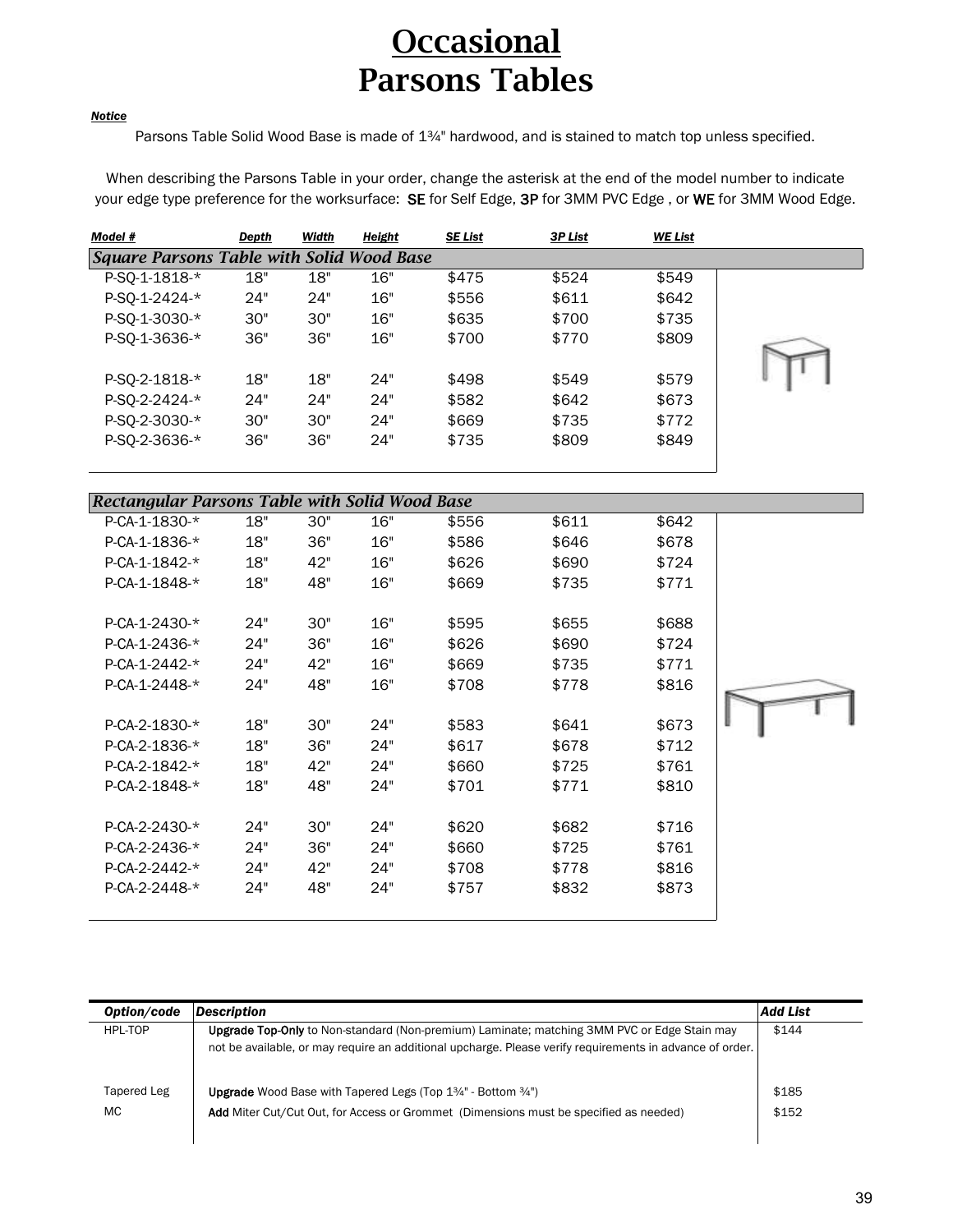### **Occasional Round Tables**

| Model #                                                                                              | <b>Surface Diameter</b> | Height            | Weight | <b>List Price</b> |  |  |  |
|------------------------------------------------------------------------------------------------------|-------------------------|-------------------|--------|-------------------|--|--|--|
| $1-1/4$ " Round Top with Solid Wood 4-Leg Base                                                       |                         |                   |        |                   |  |  |  |
| <b>T-RA-42</b>                                                                                       | 42"                     | $29\frac{1}{5}$ " | 80     | \$1,565           |  |  |  |
| <b>T-RA-48</b>                                                                                       | 48"                     | $29\frac{1}{2}$ " | 92     | \$1,663           |  |  |  |
| <b>T-RA-60</b>                                                                                       | 60"                     | $29^{1/2}$        | 115    | \$1,868           |  |  |  |
|                                                                                                      |                         |                   |        |                   |  |  |  |
| * Top standard with Profiled 3MM PVC edge. Profiled 3MM Wood Edge available upon request (Stained to |                         |                   |        |                   |  |  |  |

\* Top standard with Profiled 3MM PVC edge, Profiled 3MM Wood Edge available upon request (Stained to Match Standard Wood Finish or Painted Black/White).

| $1-1/4$ " Round Top with Laminate X-Base |     |                   |     |         |  |
|------------------------------------------|-----|-------------------|-----|---------|--|
| T-RC-36                                  | 36" | $29\frac{1}{2}$ " | 62  | \$957   |  |
| <b>T-RC-42</b>                           | 42" | $29\frac{1}{2}$ " | 78  | \$1,074 |  |
| <b>T-RC-48</b>                           | 48" | $29\frac{1}{2}$ " | 81  | \$1,090 |  |
| T-RC-54                                  | 54" | $29^{1/2}$        | 108 | \$1,305 |  |
| <b>T-RC-60</b>                           | 60" | $29\frac{1}{2}$ " | 116 | \$1,420 |  |



\* Top standard with Profiled 3MM PVC edge, Profiled 3MM Wood Edge available upon request (Stained to Match Standard Wood Finish or Painted Black/White).

| $1-1/4$ " Round Top with Cylinder Base |     |            |     |         |  |
|----------------------------------------|-----|------------|-----|---------|--|
| T-RD-1-42                              | 42" | $29^{1/2}$ | 102 | \$1.432 |  |
| T-RD-1-48                              | 48" | $29^{1/2}$ | 119 | \$1,584 |  |
| T-RD-1-54                              | 54" | $29^{1/2}$ | 139 | \$1,681 |  |
| T-RD-1-60                              | 60" | $29^{1/2}$ | 162 | \$1,796 |  |
|                                        |     |            |     |         |  |

| $1-3/4$ " Thick Round Top with Cylinder Base |     |                   |     |         |  |  |
|----------------------------------------------|-----|-------------------|-----|---------|--|--|
| T-RD-2-42                                    | 42" | $29^{1/2}$        | 121 | \$1,740 |  |  |
| T-RD-2-48                                    | 48" | $29\frac{1}{5}$ " | 139 | \$1,862 |  |  |
| T-RD-2-54                                    | 54" | $29\frac{1}{5}$ " | 156 | \$2,072 |  |  |
| T-RD-2-60                                    | 60" | $29^{1/2}$        | 199 | \$2.211 |  |  |



\* Top standard with Profiled 3MM PVC edge, Profiled 3MM Wood Edge available upon request (Stained to Match Standard Wood Finish or Painted Black/White).

| Option | <b>Description</b>                                  | <b>Add List</b> |
|--------|-----------------------------------------------------|-----------------|
| Access | <b>Upgrade</b> Cylinder Base with Inset Access Door | \$418           |

| Option/code        | Description                                                                                                                                                                                                    | Add List       |
|--------------------|----------------------------------------------------------------------------------------------------------------------------------------------------------------------------------------------------------------|----------------|
| HPL-TOP            | <b>Upgrade Top-Only</b> to Non-standard (Non-premium) Laminate; matching 3MM PVC or Edge Stain may<br>not be available, or may require an additional upcharge. Please verify requirements in advance of order. | Add 10%        |
| Tapered Leg<br>MC. | <b>Upgrade</b> Wood Base with Tapered Legs (Top $1\frac{3}{4}$ " - Bottom $\frac{3}{4}$ ")<br>Add Miter Cut/Cut Out, for Access or Grommet (Dimensions must be specified as needed)                            | \$185<br>\$152 |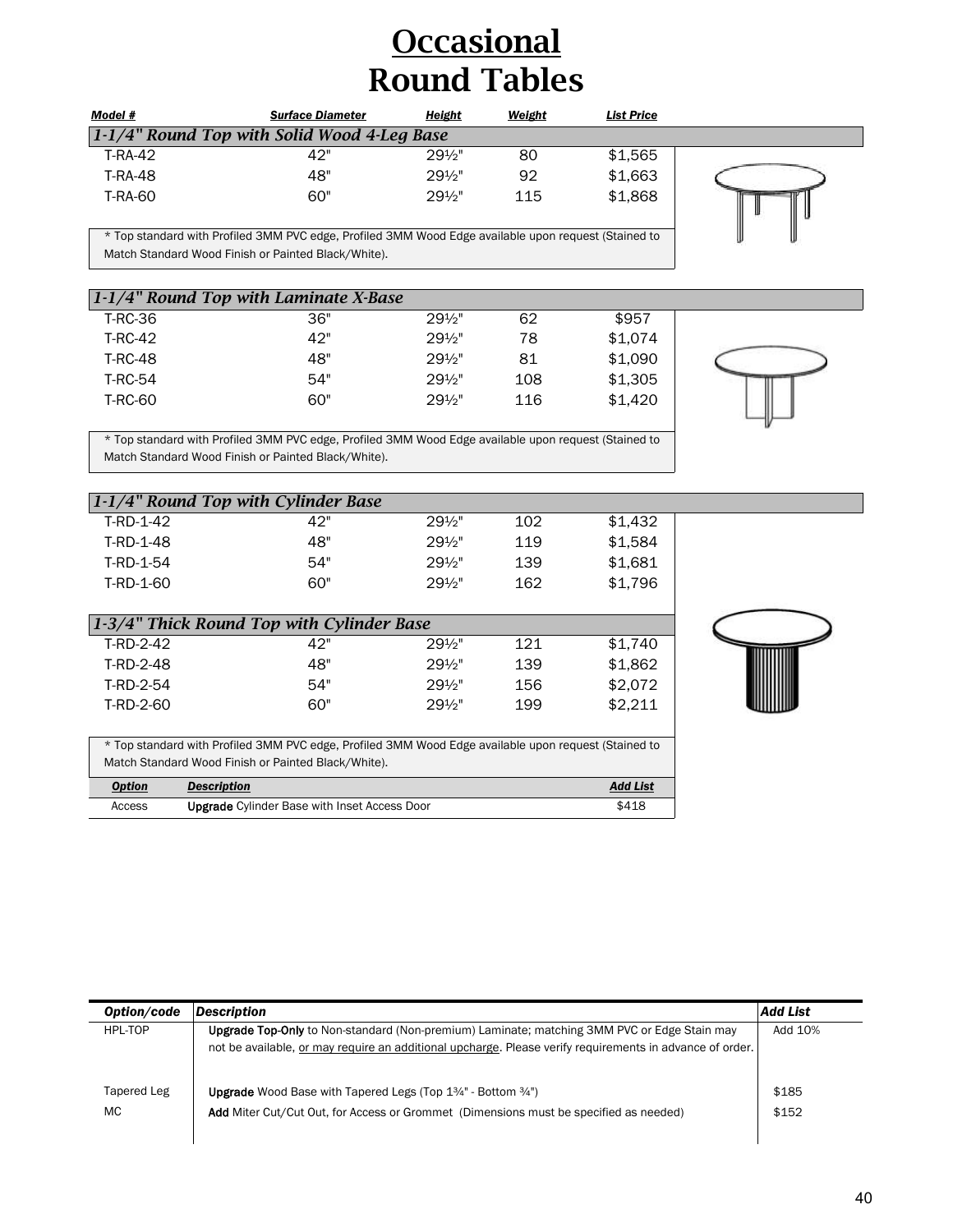# **Occasional Cylinder and Cube Tables**

| <b>Cylinder Table</b> |                 |        |        |                   |
|-----------------------|-----------------|--------|--------|-------------------|
| Model #               | <b>Diameter</b> | Height | Weight | <b>List Price</b> |
| T-CY-1816             | 18"             | 16"    | 35     | \$613             |
| T-CY-2016             | 20"             | 16"    | 38     | \$631             |
| T-CY-2216             | 22"             | 16"    | 42     | \$915             |
| T-CY-3016             | 30"             | 16"    | 50     | \$1,089           |
| T-CY-1824             | 18"             | 24"    | 42     | \$660             |
| T-CY-2024             | 20"             | 24"    | 50     | \$766             |
| T-CY-2224             | 22"             | 24"    | 60     | \$1,007           |
| T-CY-3024             | 30"             | 24"    | 75     | \$1,250           |
| T-CY-1830             | 18"             | 30"    | 60     | \$685             |
| T-CY-2030             | 20"             | 30"    | 72     | \$847             |
| T-CY-2230             | 22"             | 30"    | 75     | \$1,088           |
| T-CY-3030             | 30"             | 30"    | 85     | \$1,331           |
|                       |                 |        |        |                   |



\* Due to the method of production units cannot be produced to any Diameter, please request custom sizing information ahead of order. May be cut to Height on request.

| Cube Table       |       |       |        |        |                   |  |
|------------------|-------|-------|--------|--------|-------------------|--|
| Model #          | Depth | Width | Height | Weight | <b>List Price</b> |  |
| T-CU-1816        | 18"   | 18"   | 16"    | 55     | \$428             |  |
| T-CU-2016        | 20"   | 20"   | 16"    | 71     | \$439             |  |
| T-CU-2216        | 22"   | 22"   | 16"    | 85     | \$485             |  |
| T-CU-3016        | 30"   | 30"   | 16"    | 71     | \$538             |  |
| <b>T-CU-1824</b> | 18"   | 18"   | 24"    | 82     | \$442             |  |
| T-CU-2024        | 20"   | 20"   | 24"    | 95     | \$524             |  |
| <b>T-CU-2224</b> | 22"   | 22"   | 24"    | 105    | \$581             |  |
| T-CU-3024        | 30"   | 30"   | 24"    | 115    | \$675             |  |
|                  |       |       |        |        |                   |  |

|  | $\sim$ |
|--|--------|

| $(3")$ Radius Cube Table |       |       |        |        |                   |  |  |  |  |
|--------------------------|-------|-------|--------|--------|-------------------|--|--|--|--|
| Model #                  | Depth | Width | Height | Weight | <b>List Price</b> |  |  |  |  |
| T-CR-2016                | 20"   | 20"   | 16"    | 71     | \$685             |  |  |  |  |
| T-CR-2416                | 24"   | 24"   | 16"    | 85     | \$766             |  |  |  |  |
| T-CR-2024                | 20"   | 20"   | 24"    | 95     | \$734             |  |  |  |  |
| T-CR-2424                | 24"   | 24"   | 24"    | 105    | \$886             |  |  |  |  |



| Option/code | Description                                                               | <b>Add List</b> |
|-------------|---------------------------------------------------------------------------|-----------------|
| HPL         | <b>Upgrade Entire Unit</b> to Non-standard (Non-premium) laminate finish. | Add 20%         |
| Veneer      | <b>Upgrade Entire Unit to Veneer finish.</b>                              | Add 60% + \$136 |
| <b>RTK</b>  | <b>Add</b> Recessed Toekick to unit                                       | Add 20%         |
|             |                                                                           |                 |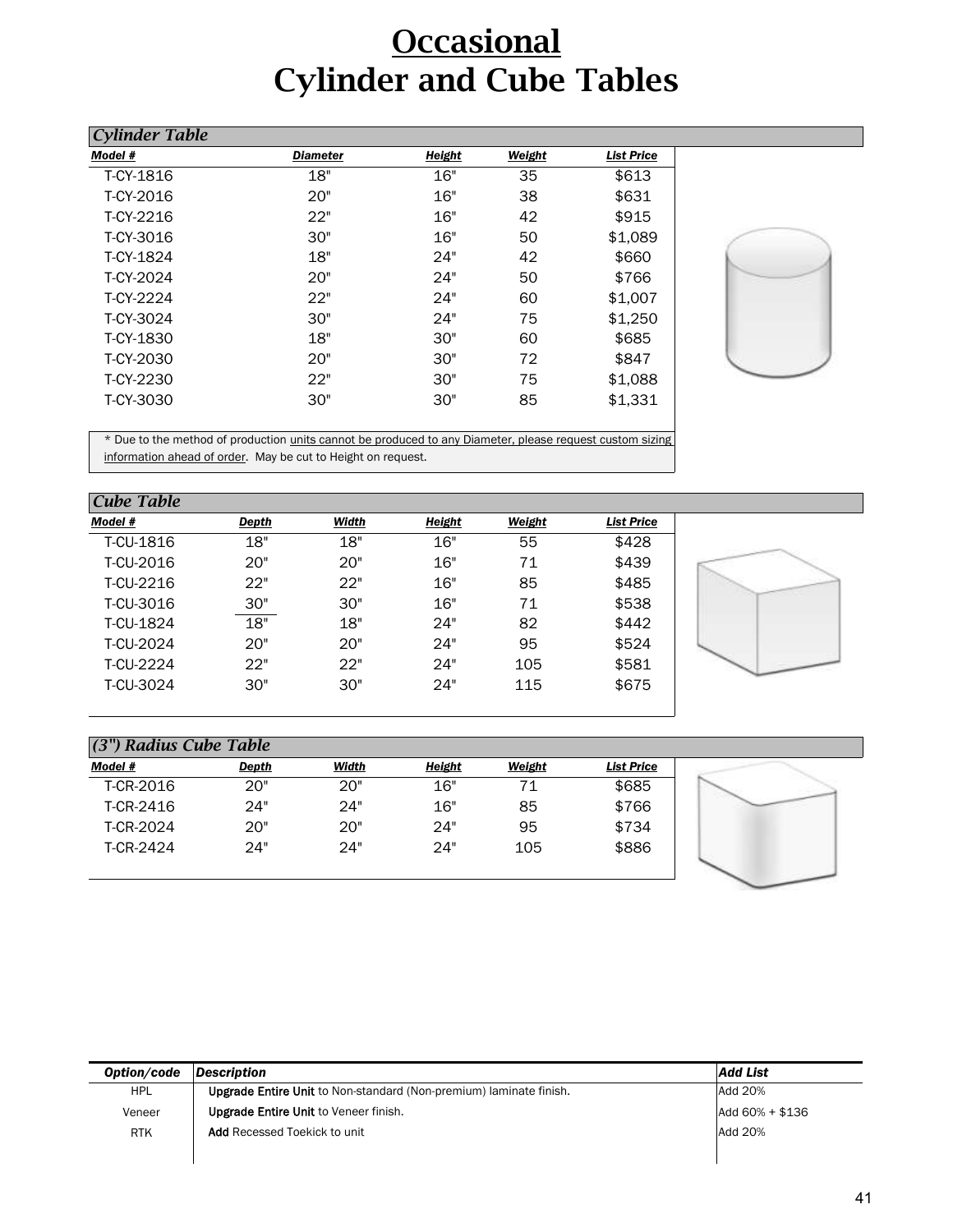# **Conferencing Specifications**

See below for additional product specifications not listed on the individual product page(s), **See next page for additional Wood Edge Profile Options.**

#### **General Specifications**

**Surfaces 1-1/4" or 1-3/4"** Industrial board laminated with high pressure plastic laminate (HPL) and backing sheet.

**Standard Edge** 3MM Solid Wood with 3MM Radius and Stained to Match a C.O.D. Standard Laminate Finish, with option for Profiled 3MM PVC on request (Excl. on 1-3/4" Surfaces where unavailable).

**Slab Bases** 1-1/8" Industrial board covered on both sides with (TFL) thermo-fused laminate, and including 1- 1/8" x 15" H **Support Rail** (Tables with Surface Power Grommet Cutout will feature Two Support Rails instead of One). All ends are sealed on the bottom and are supplied with leveling glides.

#### **Powered Specifications**

**Surfaces 1-1/4" or 1-3/4"** industrial board laminated with high pressure plastic laminate (HPL) and backing sheet. Single-piece Surfaces including centered cutout with inset laminate bay doors for access to sub-surface Power Management Trough. Multi-piece Surfaces with additional/offset cutout(s) and bay doors, based on design.

**Standard Edge** 3MM Solid Wood with 3MM Radius and Stained to Match a C.O.D. Standard Laminate Finish, with option for Profiled 3MM PVC on request (Excl. on 1-3/4" Surfaces where unavailable).

15" W x 10" H **Sub-surface Power Management Trough** with Full-height Side-access Door (up to 36" in length), and bottom with scalloped ends. Trough length and number of sections depending on the design of the table. Includes Grounded Softwire Power Strip and Inset Fixed Shelf for (Included) Power Module mounting. 3/4" Industrial board covered on both sides with Black thermo-fused laminate (TFL) and finished with matching Self Edge.

**8" Hollow Slab Bases** constructed from industrial board laminated with high pressure plastic laminate (HPL). All ends are sealed on the bottom and are supplied with leveling glides.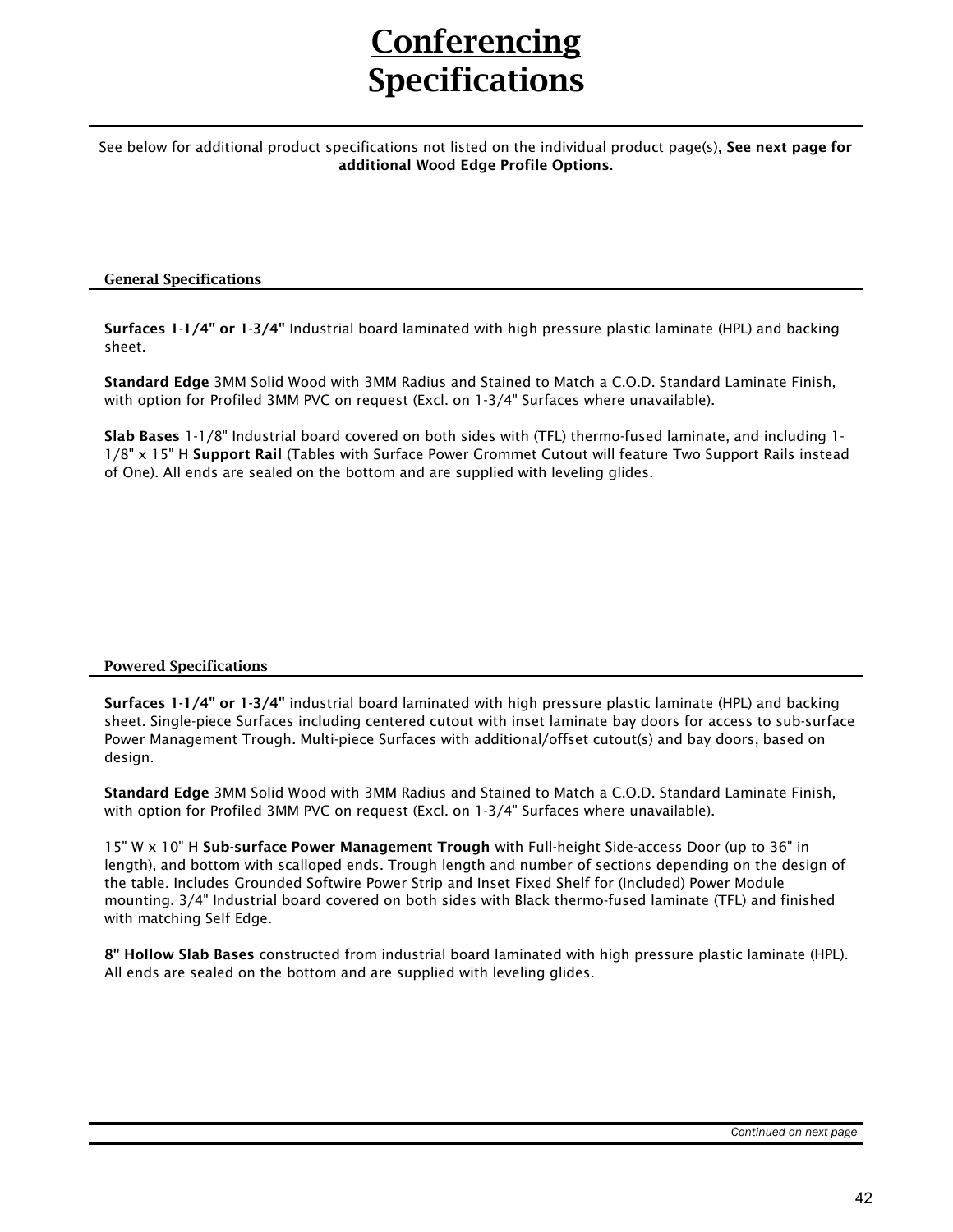# **Conferencing Specifications**

*Continued from previous page*

Custom Office Design is able to manufacture products featuring shaped wooden edge from a variety of detailed profiles, including but not limited to those depicted below. Crafted from a wood species identified as complimentary for staining to match applicable colors from our selection of standard laminate finishes.

Wooden Edge thickness is traditionally built to match Surface thickness with build-down available upon request (additional charges may apply). Profiles are categorized by Width (projection distance from surface) below, see each profile's description for additional specification. **Request Quote for Pricing.**

#### **1-1/4" and 1-3/4" Width Profiles**

#### **Bullnose**



Radius over surfacematching thickness edge.

**Waterfall**



Edge face top with 3/8" radius detail, 90° corner bottom edge



H Face with top and bottom bevel detail, downangled to surfacematching thickness.



**Reverse Knife** Down-angled from surface to 1/2" H Face with top and bottom bevel detail, flat to surface-matching thickness.

#### **1/2" Width Profiles**



Reed shaped details, each with radius.



Top and bottom reed shaped details with radius, and center inset detail with radius.

\* Note: Depictions are for communication purposes and not to-scale or exact representation of final product.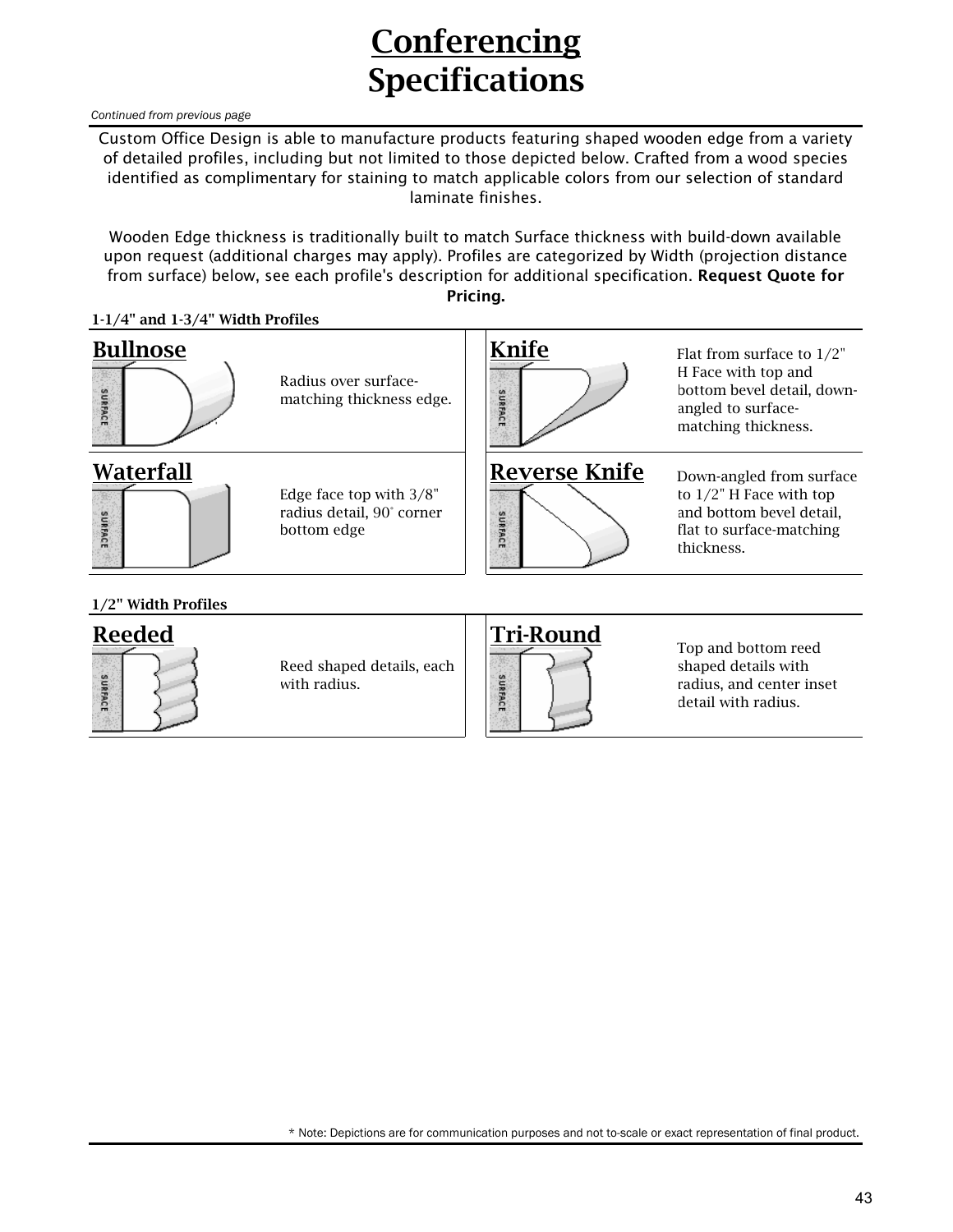### **Conferencing Rectangular Shaped Tables**

#### *Notice*

Model Numbers Followed by an asterisk denote that the table is designed with a two piece top, three bases and a 2-

part rail.

| Model #       | Width | Length | Height            | Weight | <b>List Price</b>                                                     |  |
|---------------|-------|--------|-------------------|--------|-----------------------------------------------------------------------|--|
|               |       |        |                   |        | Rectangular Shaped with 1-1/4" Thick Top, Slab Bases, and Single Rail |  |
| T-CA-1-3660   | 36"   | 60"    | $29\frac{1}{2}$ " | 123    | \$776                                                                 |  |
| T-CA-1-3672   | 36"   | 72"    | 291/2"            | 148    | \$893                                                                 |  |
| T-CA-1-4896   | 48"   | 96"    | $29\frac{1}{2}$ " | 264    | \$1,293                                                               |  |
| T-CA-1-48120  | 48"   | 120"   | $29\frac{1}{2}$ " | 330    | \$1,419                                                               |  |
| T-CA-1-48144  | 48"   | 144"   | 291/2"            | 396    | \$1,717                                                               |  |
| T-CA-1-48168* | 48"   | 168"   | $29\frac{1}{2}$ " | 462    | \$2,582                                                               |  |
| T-CA-1-48192* | 48"   | 192"   | $29\frac{1}{2}$ " | 528    | \$2,796                                                               |  |
|               |       |        |                   |        |                                                                       |  |
|               |       |        |                   |        | Rectangular Shaped with 1-3/4" Thick Top, Slab Bases, and Single Ra   |  |
| T-CA-2-3660   | 36"   | 60"    | $29\frac{1}{2}$ " | 154    | \$1,280                                                               |  |
| T-CA-2-3672   | 36"   | 72"    | $29\frac{1}{2}$ " | 185    | \$1,483                                                               |  |
| T-CA-2-4896   | 48"   | 96"    | 291/2"            | 391    | \$1,761                                                               |  |
| T-CA-2-48120  | 48"   | 120"   | $29\frac{1}{2}$ " | 497    | \$2,167                                                               |  |
| T-CA-2-48144  | 48"   | 144"   | $29\frac{1}{2}$ " | 584    | \$3,264                                                               |  |
| T-CA-2-48168* | 48"   | 168"   | $29\frac{1}{2}$ " | 681    | \$3,520                                                               |  |
| T-CA-2-48192* | 48"   | 192"   | $29\frac{1}{2}$ " | 784    | \$3,705                                                               |  |
|               |       |        |                   |        |                                                                       |  |
|               |       |        |                   |        |                                                                       |  |
|               |       |        |                   |        |                                                                       |  |

#### *Powered Rectangular Shaped with 1-1/4" Thick Top, 8" Hollow Slab Bases, and Power Management Trough*

| PT-CA-1-3672     | 36" | 72"  | $29^{1/2}$      | 178 | \$4.721 |
|------------------|-----|------|-----------------|-----|---------|
| PT-CA-1-4896     | 48" | 96"  | $29^{1/2}$      | 228 | \$4.953 |
| PT-CA-1-48120    | 48" | 120" | $29\frac{1}{2}$ | 264 | \$5,154 |
| PT-CA-1-48144    | 48" | 144" | $29\frac{1}{2}$ | 328 | \$8,176 |
| PT-CA-1-48168*   | 48" | 168" | $29^{1/2}$      | 440 | \$9.111 |
| $PT-CA-1-48192*$ | 48" | 192" | $29^{1/2}$      | 510 | \$9,400 |

|                |     |      |            |     | Rectangular Shaped with 1-3/4" Thick Top, Slab Bases, and Single Ra |
|----------------|-----|------|------------|-----|---------------------------------------------------------------------|
| PT-CA-2-3672   | 36" | 72"  | $29^{1/2}$ | 185 | \$4,870                                                             |
| PT-CA-2-4896   | 48" | 96"  | $29^{1/2}$ | 391 | \$5,423                                                             |
| PT-CA-2-48120  | 48" | 120" | $29^{1/2}$ | 497 | \$5,899                                                             |
| PT-CA-2-48144  | 48" | 144" | $29^{1/2}$ | 584 | \$9,722                                                             |
| PT-CA-2-48168* | 48" | 168" | $29^{1/2}$ | 681 | \$10,051                                                            |
| PT-CA-2-48192* | 48" | 192" | $29^{1/2}$ | 784 | \$10,307                                                            |
|                |     |      |            |     |                                                                     |

| Option/code | Description                                                                                | Add List   |
|-------------|--------------------------------------------------------------------------------------------|------------|
| 2T          | <b>Surface Upgrade</b> Single-Piece to Two-Piece with Tight Joint Seam (Incl. Double Rail) | \$160      |
| Access      | <b>Upgrade</b> Single Base with Access Door (6" Hollow Slab Bases Only)                    | \$415/Each |
| MC.         | <b>Surface Add</b> Miter Cut/Cut Out, for Access or Grommet (Specify dimensions as needed) | \$152/Each |
| <b>RAD</b>  | <b>Surface Add Radius to End or Single Corner</b>                                          | \$152/Each |
|             |                                                                                            |            |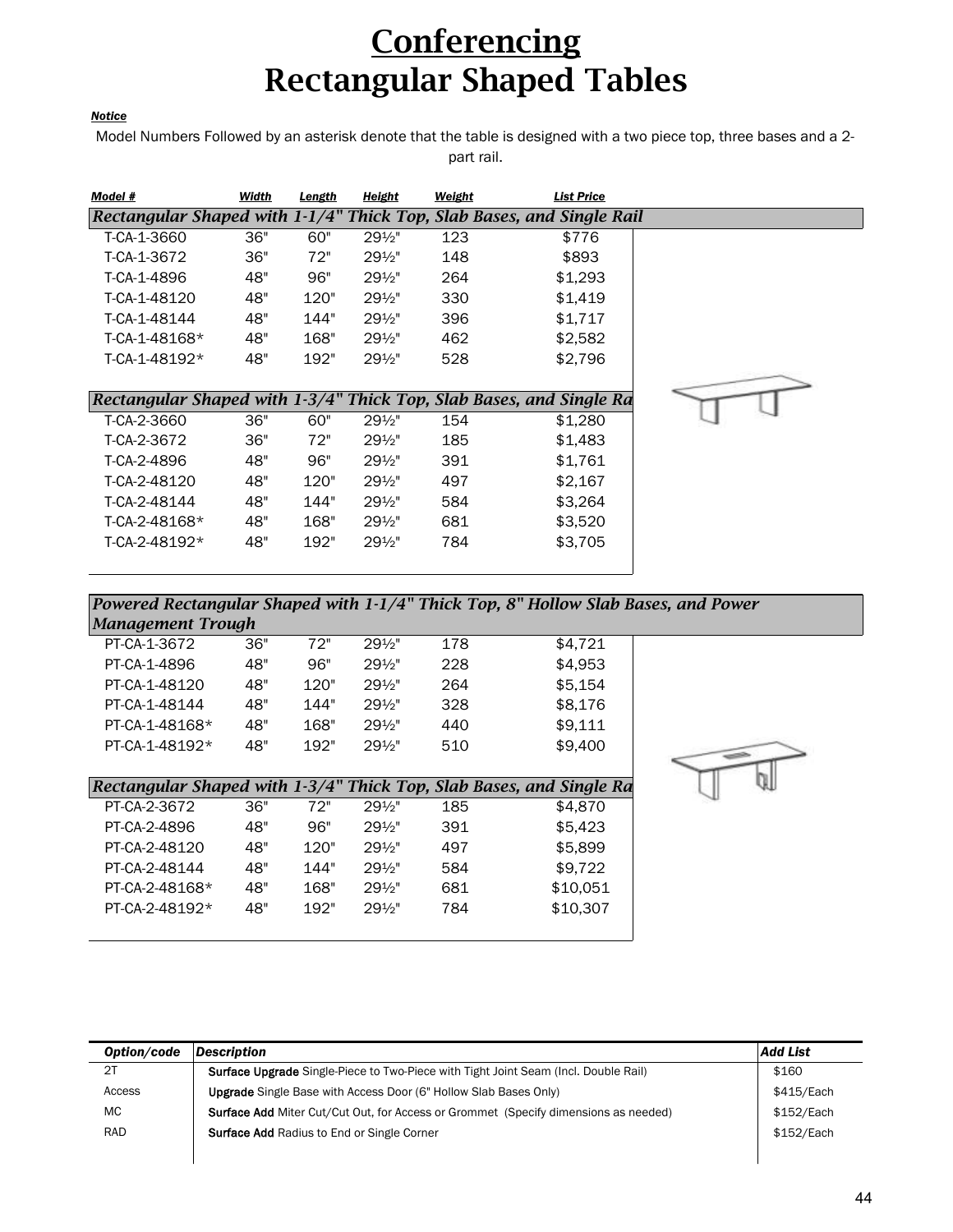# **Conferencing Boat Shaped Tables**

#### *Notice*

Model Numbers Followed by an asterisk denote that the table is designed with a two piece top, three bases and a 2 part rail.

| Model #                                                        | Width      | Length | Height            | Weight | <b>List Price</b> |  |
|----------------------------------------------------------------|------------|--------|-------------------|--------|-------------------|--|
| Boat-shaped with 1-1/4" Thick Top, Slab Bases, and Single Rail |            |        |                   |        |                   |  |
| T-CB-1-72                                                      | $36 - 48"$ | 72"    | $29\frac{1}{2}$ " | 247    | \$1,388           |  |
| T-CB-1-96                                                      | $36 - 48"$ | 96"    | $29\frac{1}{2}$ " | 329    | \$1,540           |  |
| T-CB-1-120                                                     | $36 - 48"$ | 120"   | $29\frac{1}{2}$ " | 412    | \$1,680           |  |
| T-CB-1-144                                                     | $36 - 48"$ | 144"   | $29\frac{1}{2}$ " | 494    | \$2,005           |  |
| $T$ -CB-1-168*                                                 | $36 - 48"$ | 168"   | $29\frac{1}{2}$ " | 576    | \$3,022           |  |
| T-CB-1-192*                                                    | $36 - 48"$ | 192"   | $29\frac{1}{2}$ " | 659    | \$3,255           |  |
|                                                                |            |        |                   |        |                   |  |
| Boat-shaped with 1-3/4" Thick Top, Slab Bases, and Single Rail |            |        |                   |        |                   |  |
| T-CB-2-72                                                      | $36 - 48"$ | 72"    | $29\frac{1}{2}$ " | 302    | \$1,884           |  |
| T-CB-2-96                                                      | $36 - 48"$ | 96"    | $29\frac{1}{2}$ " | 391    | \$2,181           |  |
| T-CB-2-120                                                     | $36 - 48"$ | 120"   | $29\frac{1}{2}$ " | 497    | \$2,336           |  |
| T-CB-2-144                                                     | $36 - 48"$ | 144"   | $29\frac{1}{2}$ " | 584    | \$2,630           |  |
| T-CB-2-168*                                                    | $36 - 48"$ | 168"   | $29\frac{1}{2}$ " | 681    | \$3,994           |  |
| T-CB-2-192*                                                    | $36 - 48"$ | 192"   | $29\frac{1}{2}$ " | 784    | \$4,332           |  |
|                                                                |            |        |                   |        |                   |  |

|              |            |      |                   |     | Powered Boat-shaped with 1-1/4" Thick Top, 8" Hollow Slab Bases, and Power Management |
|--------------|------------|------|-------------------|-----|---------------------------------------------------------------------------------------|
| PT-CB-1-72   | $36 - 48"$ | 72"  | $29^{1/2}$        | 247 | \$5,058                                                                               |
| PT-CB-1-96   | $36 - 48"$ | 96"  | $29\frac{1}{5}$ " | 329 | \$5.203                                                                               |
| PT-CB-1-120  | $36 - 48"$ | 120" | $29\frac{1}{2}$ " | 412 | \$5.413                                                                               |
| PT-CB-1-144  | $36 - 48"$ | 144" | $29\frac{1}{2}$ " | 494 | \$8,462                                                                               |
| PT-CB-1-168* | $36 - 48"$ | 168" | $29\frac{1}{2}$ " | 576 | \$9.632                                                                               |
| PT-CB-1-192* | $36 - 48"$ | 192" | $29^{1/2}$        | 659 | \$9,812                                                                               |
|              |            |      |                   |     |                                                                                       |

| Powered Boat-shaped with 1-3/4" Thick Top, 8" Hollow Slab Bases, and |            |      |                   |     |          |  |  |  |  |
|----------------------------------------------------------------------|------------|------|-------------------|-----|----------|--|--|--|--|
| <b>Power Management Trough</b>                                       |            |      |                   |     |          |  |  |  |  |
| <b>PT-CB-2-72</b>                                                    | $36 - 48"$ | 72"  | $29\frac{1}{5}$ " | 302 | \$5.553  |  |  |  |  |
| <b>PT-CB-2-96</b>                                                    | $36 - 48"$ | 96"  | $29\frac{1}{5}$ " | 391 | \$5,843  |  |  |  |  |
| PT-CB-2-120                                                          | $36 - 48"$ | 120" | $29^{1/2}$        | 497 | \$6,071  |  |  |  |  |
| PT-CB-2-144                                                          | $36 - 48"$ | 144" | $29\frac{1}{5}$ " | 584 | \$9,088  |  |  |  |  |
| PT-CB-2-168*                                                         | $36 - 48"$ | 168" | $29\frac{1}{5}$ " | 681 | \$10,605 |  |  |  |  |
| PT-CB-2-192*                                                         | $36 - 48"$ | 192" | $29^{1/2}$        | 784 | \$10,888 |  |  |  |  |
|                                                                      |            |      |                   |     |          |  |  |  |  |



| Option/code | Description                                                                                | Add List   |
|-------------|--------------------------------------------------------------------------------------------|------------|
| 2Τ          | <b>Surface Upgrade</b> Single-Piece to Two-Piece with Tight Joint Seam (Incl. Double Rail) | \$160      |
| Access      | <b>Upgrade</b> Single Base with Access Door (6" Hollow Slab Bases Only)                    | \$415/Each |
| МC          | <b>Surface Add</b> Miter Cut/Cut Out, for Access or Grommet (Specify dimensions as needed) | \$152/Each |
| <b>RAD</b>  | <b>Surface Add Radius to End or Single Corner</b>                                          | \$152/Each |
|             |                                                                                            |            |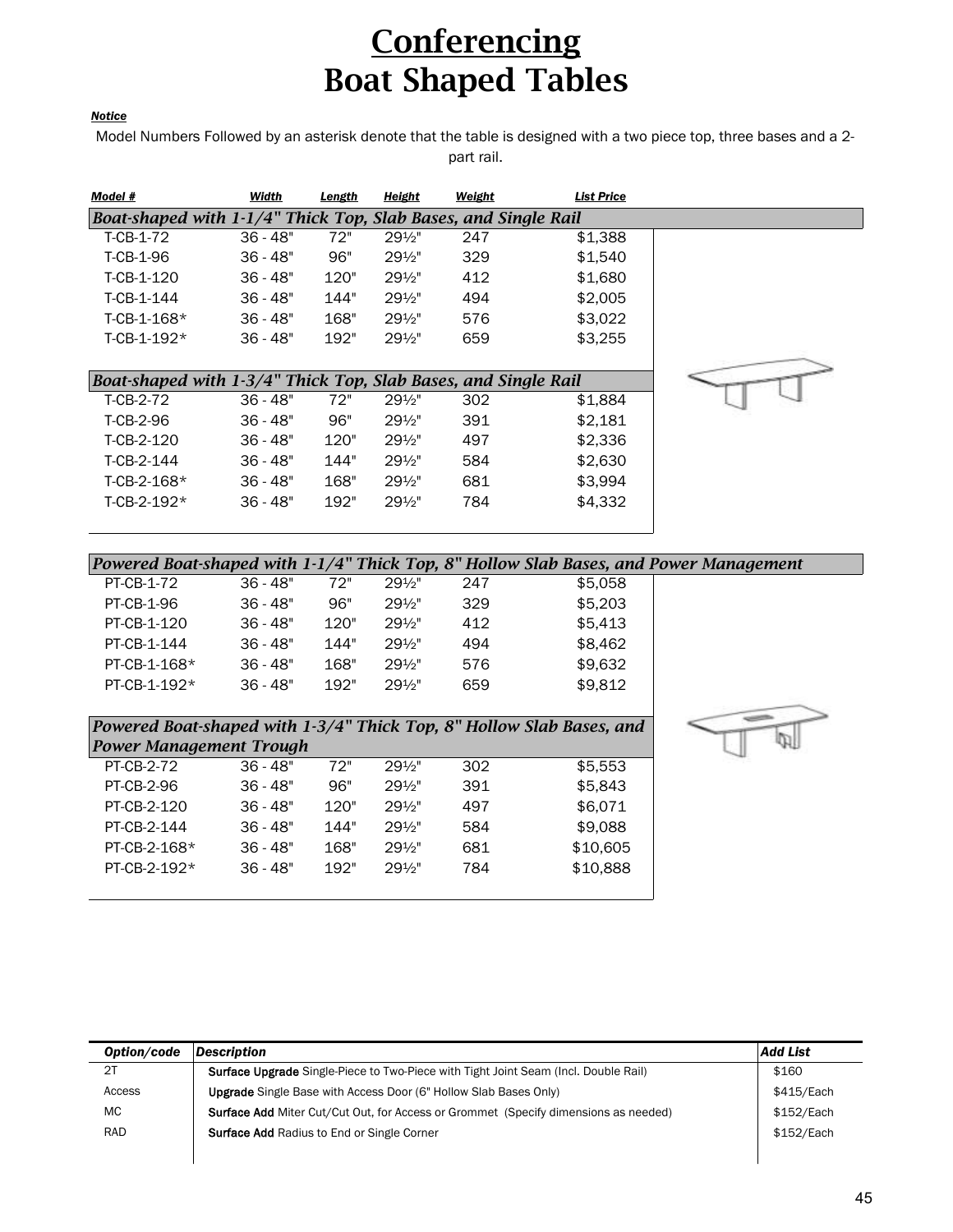# **Conferencing Racetrack Shaped Tables**

#### *Notice*

Model Numbers Followed by an asterisk denote that the table is designed with a two piece top, three bases and a 2-

part rail.

| Model #                                                             | Width | Length | Height            | Weight | <b>List Price</b> |  |
|---------------------------------------------------------------------|-------|--------|-------------------|--------|-------------------|--|
| Racetrack-shaped with 1-1/4" Thick Top, Slab Bases, and Single Rail |       |        |                   |        |                   |  |
| T-CA-3-3672                                                         | 36"   | 72"    | $29\frac{1}{2}$ " | 247    | \$1,465           |  |
| T-CA-3-4896                                                         | 36"   | 96"    | $29\frac{1}{2}$ " | 329    | \$1,711           |  |
| T-CA-3-48120                                                        | 48"   | 120"   | $29\frac{1}{2}$ " | 412    | \$1,870           |  |
| T-CA-3-48144                                                        | 48"   | 144"   | $29\frac{1}{2}$ " | 494    | \$2,036           |  |
| T-CA-3-48168*                                                       | 48"   | 168"   | $29\frac{1}{2}$ " | 576    | \$3,053           |  |
| T-CA-3-48192*                                                       | 48"   | 192"   | $29\frac{1}{2}$ " | 659    | \$3,287           |  |
|                                                                     |       |        |                   |        |                   |  |
| Racetrack-shaped with 1-3/4" Thick Top, Slab Bases, and Single Rail |       |        |                   |        |                   |  |
| T-CA-4-3672                                                         | 36"   | 72"    | $29\frac{1}{2}$ " | 302    | \$1,993           |  |
| T-CA-4-4896                                                         | 48"   | 96"    | $29\frac{1}{2}$ " | 391    | \$2,435           |  |
| T-CA-4-48120                                                        | 48"   | 120"   | $29\frac{1}{2}$ " | 497    | \$2,551           |  |
| T-CA-4-48144                                                        | 48"   | 144"   | $29\frac{1}{2}$ " | 584    | \$2,930           |  |
| T-CA-4-48168*                                                       | 48"   | 168"   | $29\frac{1}{2}$ " | 681    | \$3,903           |  |
| T-CA-4-48192*                                                       | 48"   | 192"   | $29\frac{1}{2}$ " | 784    | \$4,090           |  |
|                                                                     |       |        |                   |        |                   |  |

#### *Powered Racetrack-shaped with 1-1/4" Thick Top, 8" Hollow Slab Bases, and Power Management Trough*

| PT-CA-3-4896   | 48" | 96"  | $29\frac{1}{2}$ | 329 | \$5.372 |
|----------------|-----|------|-----------------|-----|---------|
| PT-CA-3-48120  | 48" | 120" | $29^{1/2}$      | 412 | \$5.605 |
| PT-CA-3-48144  | 48" | 144" | $29^{1/2}$      | 494 | \$8.495 |
| PT-CA-3-48168* | 48" | 168" | $29\frac{1}{2}$ | 576 | \$9.583 |
| PT-CA-3-48192* | 48" | 192" | $29^{1/2}$      | 659 | \$9.889 |
|                |     |      |                 |     |         |

| Powered Racetrack-shaped with 1-3/4" Thick Top, 8" Hollow Slab |     |      |            |     |          |  |  |  |
|----------------------------------------------------------------|-----|------|------------|-----|----------|--|--|--|
| <b>Bases, and Power Management Trough</b>                      |     |      |            |     |          |  |  |  |
| PT-CA-4-4896                                                   | 48" | 96"  | $29^{1/2}$ | 391 | \$6,097  |  |  |  |
| PT-CA-4-48120                                                  | 48" | 120" | $29^{1/2}$ | 497 | \$6,285  |  |  |  |
| PT-CA-4-48144                                                  | 48" | 144" | $29^{1/2}$ | 584 | \$9,387  |  |  |  |
| PT-CA-4-48168*                                                 | 48" | 168" | $29^{1/2}$ | 681 | \$10,434 |  |  |  |
| PT-CA-4-48192*                                                 | 48" | 192" | $29^{1/2}$ | 784 | \$10,693 |  |  |  |
|                                                                |     |      |            |     |          |  |  |  |



| Option/code | <b>Description</b>                                                                         | Add List   |
|-------------|--------------------------------------------------------------------------------------------|------------|
| 2T          | <b>Surface Upgrade</b> Single-Piece to Two-Piece with Tight Joint Seam (Incl. Double Rail) | \$160      |
| Access      | <b>Upgrade</b> Single Base with Access Door (6" Hollow Slab Bases Only)                    | \$415/Each |
| МC          | <b>Surface Add</b> Miter Cut/Cut Out, for Access or Grommet (Specify dimensions as needed) | \$152/Each |
| <b>RAD</b>  | <b>Surface Add Radius to End or Single Corner</b>                                          | \$152/Each |
|             |                                                                                            |            |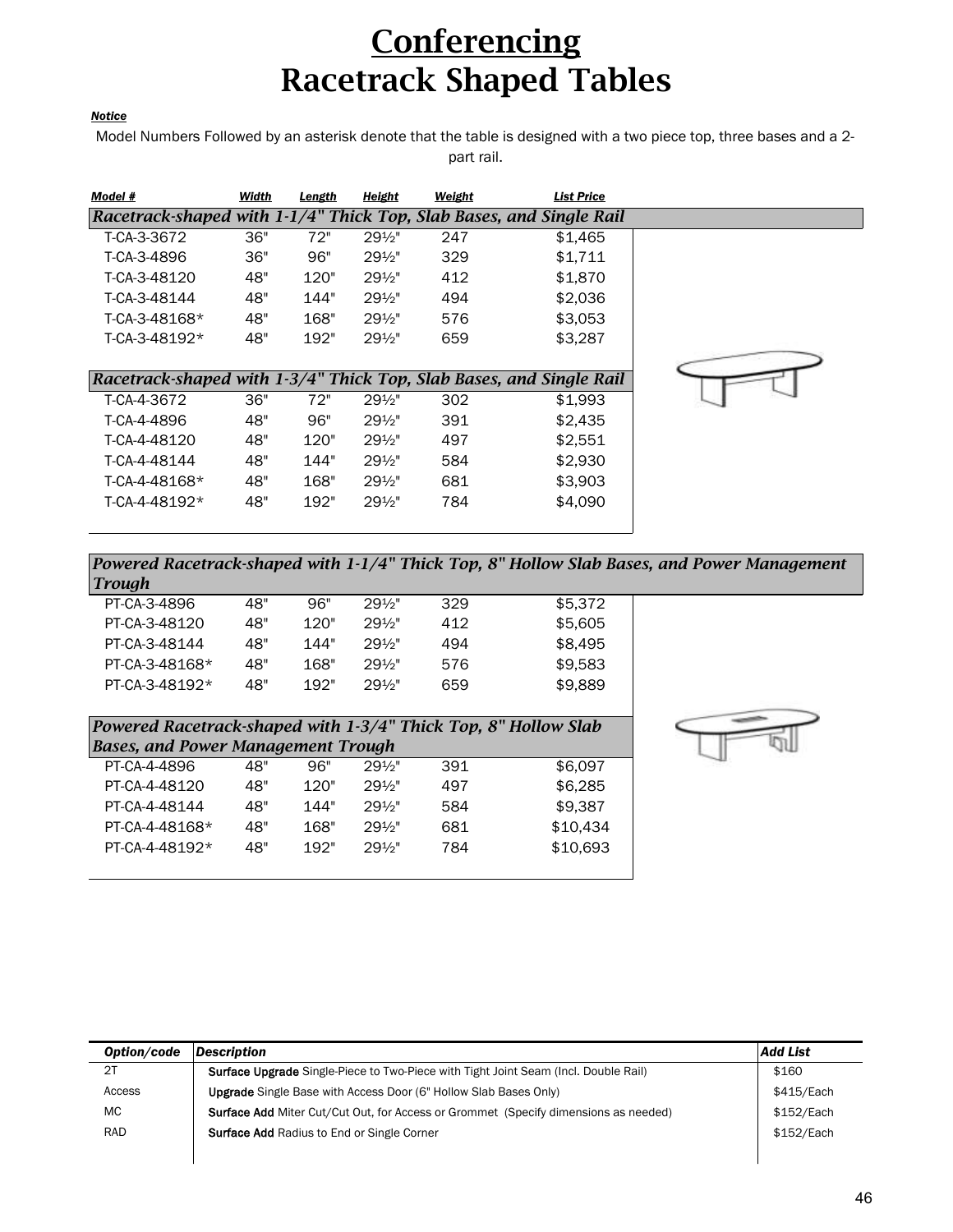## **Conferencing Racetrack Shaped Tables w/ Half-Cylinder Bases**

#### *Notice*

Model Numbers Followed by an asterisk denote that the table is designed with a two piece top, three bases and a 2 part rail.

| Model #                                                          | Width | Length | Height            | Weight | <b>List Price</b>                                                            |  |
|------------------------------------------------------------------|-------|--------|-------------------|--------|------------------------------------------------------------------------------|--|
|                                                                  |       |        |                   |        | Racetrack-shaped with 1-1/4" Thick Top, Half-Cylinder Bases, and Single Rail |  |
| T-CR-1-3672                                                      | 36"   | 72"    | $29\frac{1}{2}$ " | 247    | \$2,328                                                                      |  |
| T-CR-1-4896                                                      | 36"   | 96"    | $29\frac{1}{2}$ " | 329    | \$2,673                                                                      |  |
| T-CR-1-48120                                                     | 48"   | 120"   | $29\frac{1}{2}$ " | 412    | \$2,849                                                                      |  |
| T-CR-1-48144                                                     | 48"   | 144"   | $29\frac{1}{2}$ " | 494    | \$3,168                                                                      |  |
| T-CR-1-48168*                                                    | 48"   | 168"   | $29\frac{1}{2}$ " | 576    | \$4,184                                                                      |  |
| T-CR-1-48192*                                                    | 48"   | 192"   | $29\frac{1}{2}$ " | 659    | \$4,419                                                                      |  |
|                                                                  |       |        |                   |        |                                                                              |  |
| Racetrack-shaped with 1-3/4" Thick Top, Half-Cylinder Bases, and |       |        |                   |        |                                                                              |  |
| <b>Single Rail</b>                                               |       |        |                   |        |                                                                              |  |
| T-CR-2-3672                                                      | 36"   | 72"    | $29\frac{1}{2}$ " | 302    | \$2,482                                                                      |  |
| T-CR-2-4896                                                      | 48"   | 96"    | $29\frac{1}{2}$ " | 391    | \$2,849                                                                      |  |
| T-CR-2-48120                                                     | 48"   | 120"   | $29\frac{1}{2}$ " | 497    | \$3,027                                                                      |  |
| T-CR-2-48144                                                     | 48"   | 144"   | $29\frac{1}{2}$ " | 584    | \$3,365                                                                      |  |
| T-CR-2-48168*                                                    | 48"   | 168"   | $29\frac{1}{2}$ " | 681    | \$4,337                                                                      |  |
| T-CR-2-48192*                                                    | 48"   | 192"   | $29\frac{1}{2}$ " | 784    | \$4,524                                                                      |  |
|                                                                  |       |        |                   |        |                                                                              |  |

*Powered Racetrack-shaped with 1-1/4" Thick Top, Half-Cylinder Bases, and Power Management Trough*

| PT-CR-1-4896   | 48" | 96"  | $29\frac{1}{2}$ | 329 | \$6.335  |
|----------------|-----|------|-----------------|-----|----------|
| PT-CR-1-48120  | 48" | 120" | $29\frac{1}{2}$ | 412 | \$6.582  |
| PT-CR-1-48144  | 48" | 144" | $29\frac{1}{2}$ | 494 | \$9.627  |
| PT-CR-1-48168* | 48" | 168" | $29\frac{1}{2}$ | 576 | \$10.715 |
| PT-CR-1-48192* | 48" | 192" | $29^{1/2}$      | 659 | \$11.033 |

| Powered Racetrack-shaped with 1-3/4" Thick Top, Half-Cylinder |     |      |            |     |          |  |  |  |
|---------------------------------------------------------------|-----|------|------------|-----|----------|--|--|--|
| <b>Bases, and Power Management Trough</b>                     |     |      |            |     |          |  |  |  |
| PT-CR-2-4896                                                  | 48" | 96"  | $29^{1/2}$ | 391 | \$6,512  |  |  |  |
| PT-CR-2-48120                                                 | 48" | 120" | $29^{1/2}$ | 497 | \$6,762  |  |  |  |
| PT-CR-2-48144                                                 | 48" | 144" | $29^{1/2}$ | 584 | \$9,822  |  |  |  |
| PT-CR-2-48168*                                                | 48" | 168" | $29^{1/2}$ | 681 | \$10,867 |  |  |  |
| PT-CR-2-48192*                                                | 48" | 192" | $29^{1/2}$ | 784 | \$11,127 |  |  |  |
|                                                               |     |      |            |     |          |  |  |  |



| Option/code | Description                                                                                | Add List   |
|-------------|--------------------------------------------------------------------------------------------|------------|
| 2T          | <b>Surface Upgrade</b> Single-Piece to Two-Piece with Tight Joint Seam (Incl. Double Rail) | \$160      |
| Access      | <b>Upgrade</b> Single Base with Access Door (6" Hollow Slab Bases Only)                    | \$415/Each |
| МC          | <b>Surface Add</b> Miter Cut/Cut Out, for Access or Grommet (Specify dimensions as needed) | \$152/Each |
| <b>RAD</b>  | <b>Surface Add Radius to End or Single Corner</b>                                          | \$152/Each |
|             |                                                                                            |            |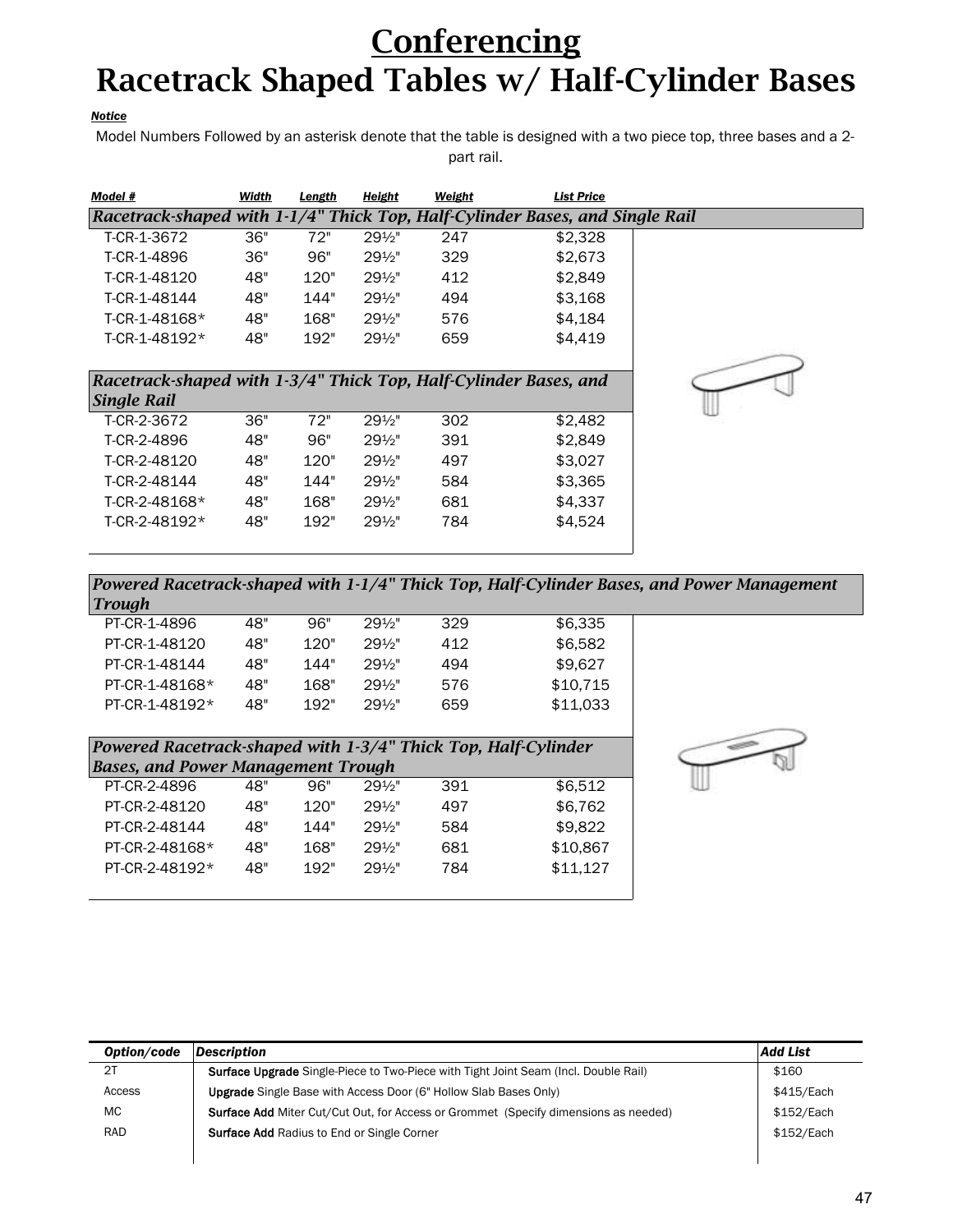# **Standard Laminate Finishes**

*Standard Laminates are available in 3/4" & 1-1/8" (Low Pressure TFL), and 1¼" & 1¾" Thick Material (High Pressure Laminate)*



\* Note: Print Color may vary from actual product.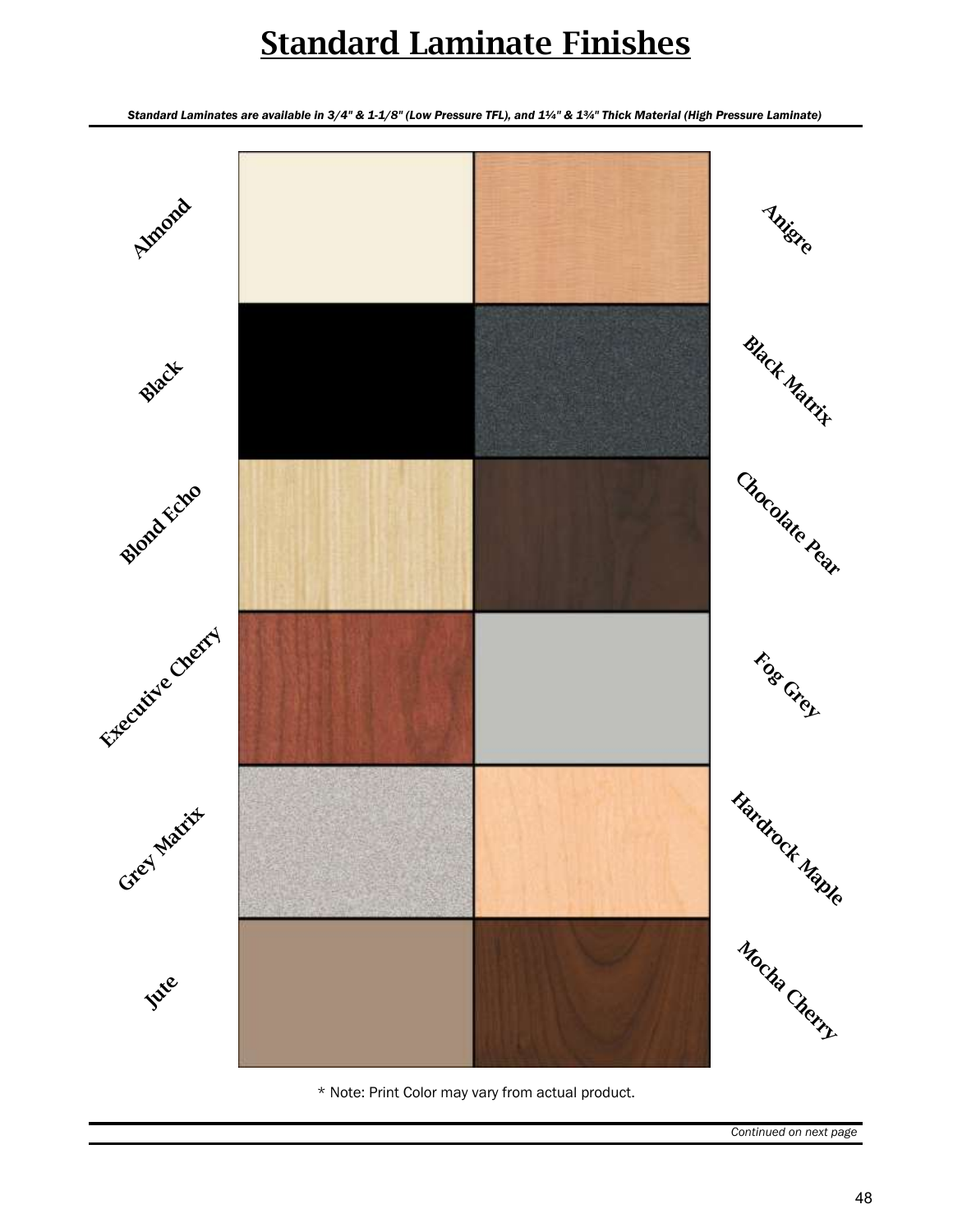# **Standard Laminate Finishes**

#### *Continued from previous page*

*Standard Laminates are available in 3/4" & 1-1/8" (Low Pressure TFL), and 1¼" & 1¾" Thick Material (High Pressure Laminate)*



\* Note: Print Color may vary from actual product.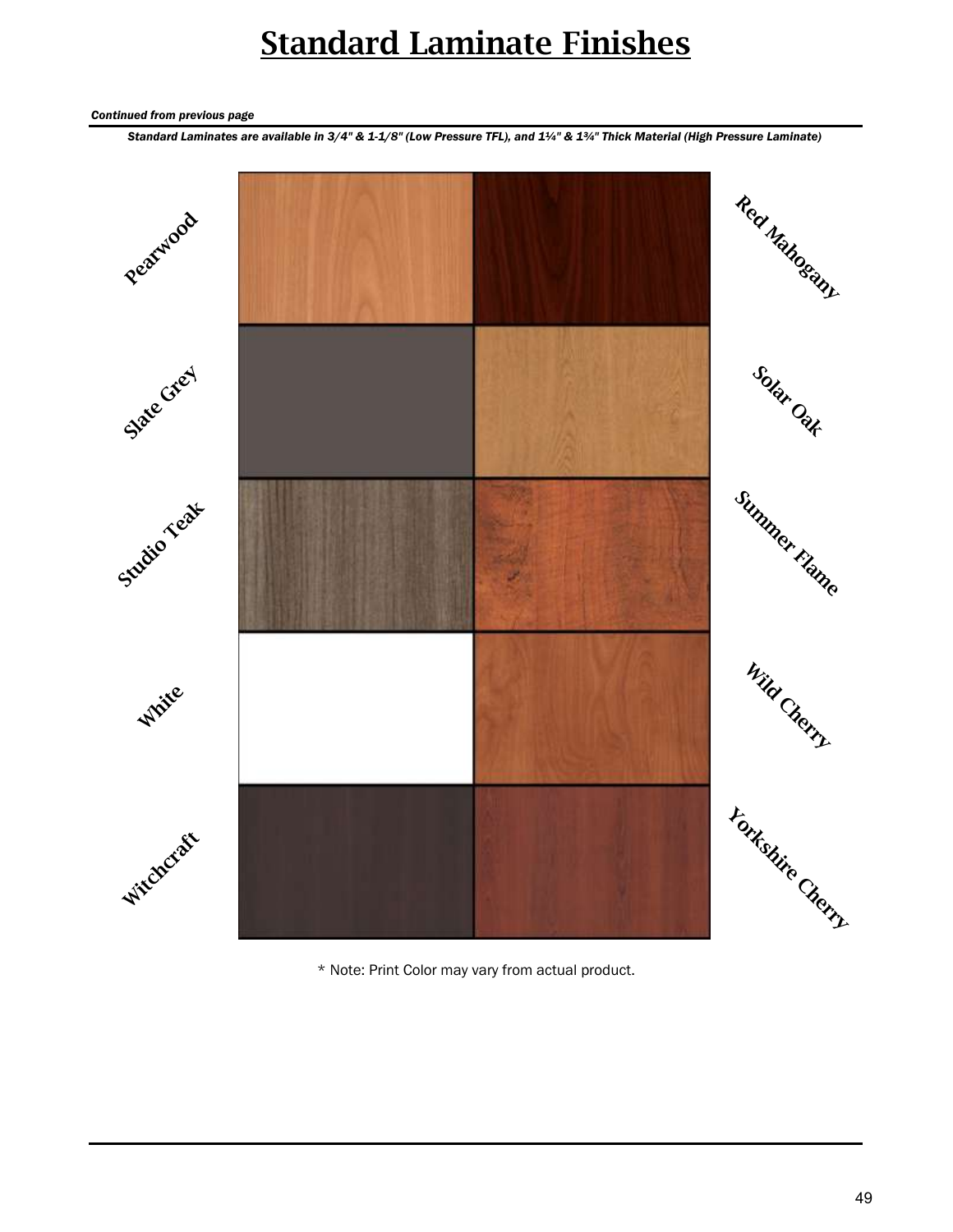# **Standard Textile Options**

*Please note: Screen/Print color may vary from actual product.* 

(3582-050) (3582-112)

Spinel, Sand Stone Spinel, Yellow Stone

| $(2100-238)$      | $(2100-408)$     | $(2100-538)$         | $(2100-561)$                            | $(2100 - 758)$     |
|-------------------|------------------|----------------------|-----------------------------------------|--------------------|
| FR701, Grey Mix   | FR701, Black     | FR701, Silver Papier | FR701, Verte Papier                     | FR701, Desert Sand |
|                   |                  |                      |                                         |                    |
| $(2335-2027)$     | $(2335 - 2034)$  | $(2335 - 2035)$      | $(2526-010)$                            | $(2526-030)$       |
| Anchorage, Wolf   | Anchorage, Straw | Anchorage, Angora    | Crosstown, Cement                       | Crosstown, Ray     |
|                   |                  |                      |                                         |                    |
| $(2526-070)$      | $(2526-080)$     | $(2858-010)$         | $(2858-054)$                            | $(3582 - 011)$     |
| Crosstown, Stucco | Crosstown, Buff  | Lido, Hermosa        | Lido, Pine Valley                       | Spinel, Opal       |
|                   |                  |                      | <b>Looking for something different?</b> |                    |

While only displaying the colors standardized upon here, Custom Office Design has access to a vast range of colors which are available to us at similar pricing, and we encourage our customers to peruse our suppliers website for a wider selection to fulfill their project needs at their interest, https://guilfordofmaine.com

#### **Request quote with custom selection to ensure pricing**

All standardized Custom Office Design textile offerings adhere to the following performance guildlines as defined by the Association for Contract Textiles (ACT)



See Guilford of Maine product listing for exact product details